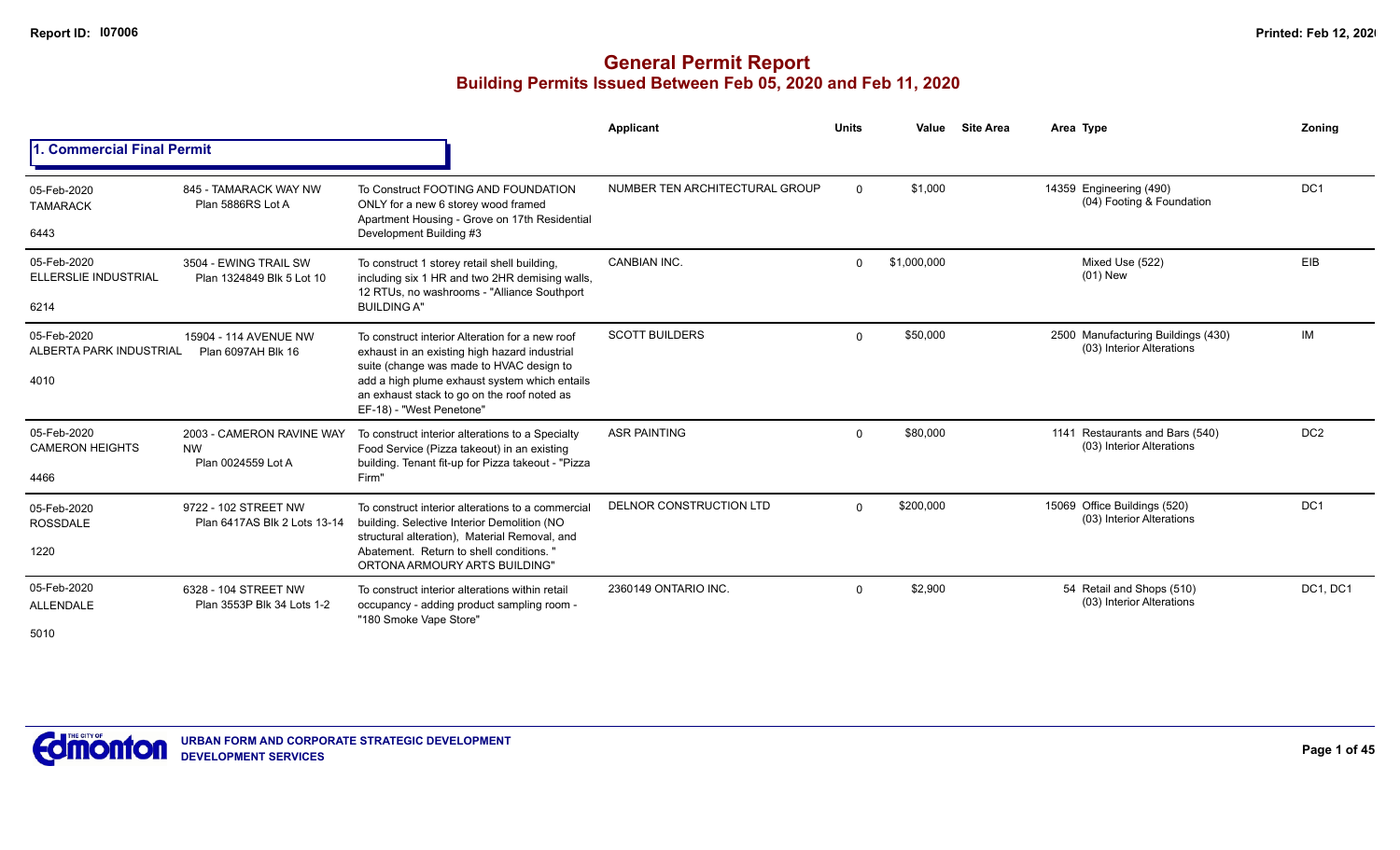|                                                     |                                                               |                                                                                                                                                                                                                                                | Applicant                                                 | <b>Units</b> | Value       | <b>Site Area</b> | Area Type                                                             | Zonina          |
|-----------------------------------------------------|---------------------------------------------------------------|------------------------------------------------------------------------------------------------------------------------------------------------------------------------------------------------------------------------------------------------|-----------------------------------------------------------|--------------|-------------|------------------|-----------------------------------------------------------------------|-----------------|
| 1. Commercial Final Permit                          |                                                               |                                                                                                                                                                                                                                                |                                                           |              |             |                  |                                                                       |                 |
| 05-Feb-2020<br><b>CRESTWOOD</b><br>3140             | 9604 - 142 STREET NW<br>Plan 9824014 Blk 95 Lot 23            | To construct Interior Alterations to renovate an<br>existing compounding lab (Suite 205) and<br>occupying adjacent tenant space (Suite 204).<br>Replacement of rooftop unit not part of this<br>permit. - Crestwood Apothecary                 | PORSCON CONSTRUCTION 2012 LTD.                            | $\Omega$     | \$80,000    |                  | 1667 Retail and Shops (510)<br>(03) Interior Alterations              | <b>CSC</b>      |
| 05-Feb-2020<br><b>RIVER VALLEY VICTORIA</b><br>1200 | 11160 - RIVER VALLEY ROAD<br><b>NW</b><br>Plan 445MC Blks B.C | To add a temporary structure (24 months) to an<br>existing site - Royal Glenora Club - Temporary<br>physio buildings                                                                                                                           | CARLSON CONSTRUCTION LTD                                  | $\Omega$     | \$57,500    |                  | Temporary Structures (999)<br>$(01)$ New                              | A               |
| 05-Feb-2020<br><b>SILVER BERRY</b><br>6442          | 3341 - 34 STREET NW<br>Plan 0322269 Blk 16 Lot 110            | To construct interior alterations to an existing<br>building (tenant fit up) - Curry Bowl Restaurant.                                                                                                                                          | N/A                                                       | $\Omega$     | \$140,000   |                  | 1563 Restaurants and Bars (540)<br>(03) Interior Alterations          | CB1             |
| 05-Feb-2020<br><b>EBBERS</b><br>2251                | Plan 1524148 Blk 8 Lot 1                                      | 304 - EBBERS BOULEVARD NW To construct a multi-use fitness facility (with<br>swimming pools) - Movati Athletic, Manning<br>Village.                                                                                                            | DAWSON WALLACE CONSTRUCTION                               | $\Omega$     | \$9,500,000 |                  | Indoor Recreational Buildings (560)<br>$(01)$ New                     | CSC, CSC        |
| 06-Feb-2020<br><b>EMPIRE PARK</b><br>5170           | 5015 - 111 STREET NW<br>Plan 0725320 Blk D Lot 4A             | To construct interior alterations to a Suite in a<br>Commercial shopping mall, "Indigo". Minor<br>improvements including interior partitions,<br>Mechanical and Electrical.                                                                    | QUADRANGLE ARCHITECTS LIMITED                             | $\Omega$     | \$320,000   |                  | 3479 Retail and Shops (510)<br>(03) Interior Alterations              | DC <sub>2</sub> |
| 06-Feb-2020<br><b>SWEET GRASS</b><br>5490           | 11245 - 31 AVENUE NW<br>Condo Common Area (Plan<br>8420001)   | To construct Interior and exterior Alterations to<br>an existing amenities building - Fairways South<br>Condo Amenity Building Renovations -<br>(Renovation to existing amenities building. Full<br>interior and partial exterior renovation.) | FILLMORE CONSTRUCTION<br>MANAGEMENT INC (USE THIS ACCOUN' | $\Omega$     | \$500,000   |                  | 5771 Indoor Recreational Buildings (560)<br>(03) Interior Alterations | RA7             |
| 06-Feb-2020<br><b>DOWNTOWN</b><br>1090              | 10707 - 100 AVENUE NW<br>Plan NB Blk 7 Lots 57-58             | To remove an existing non-operating (sealed)<br>exterior window. and install an an operating<br>(access window with a 90 degree opening)<br>exterior window.                                                                                   | ALL PRO CONSTRUCTION LTD.                                 | $\Omega$     | \$5,000     |                  | 0 Office Buildings (520)<br>(03) Interior Alterations                 | <b>CMU</b>      |

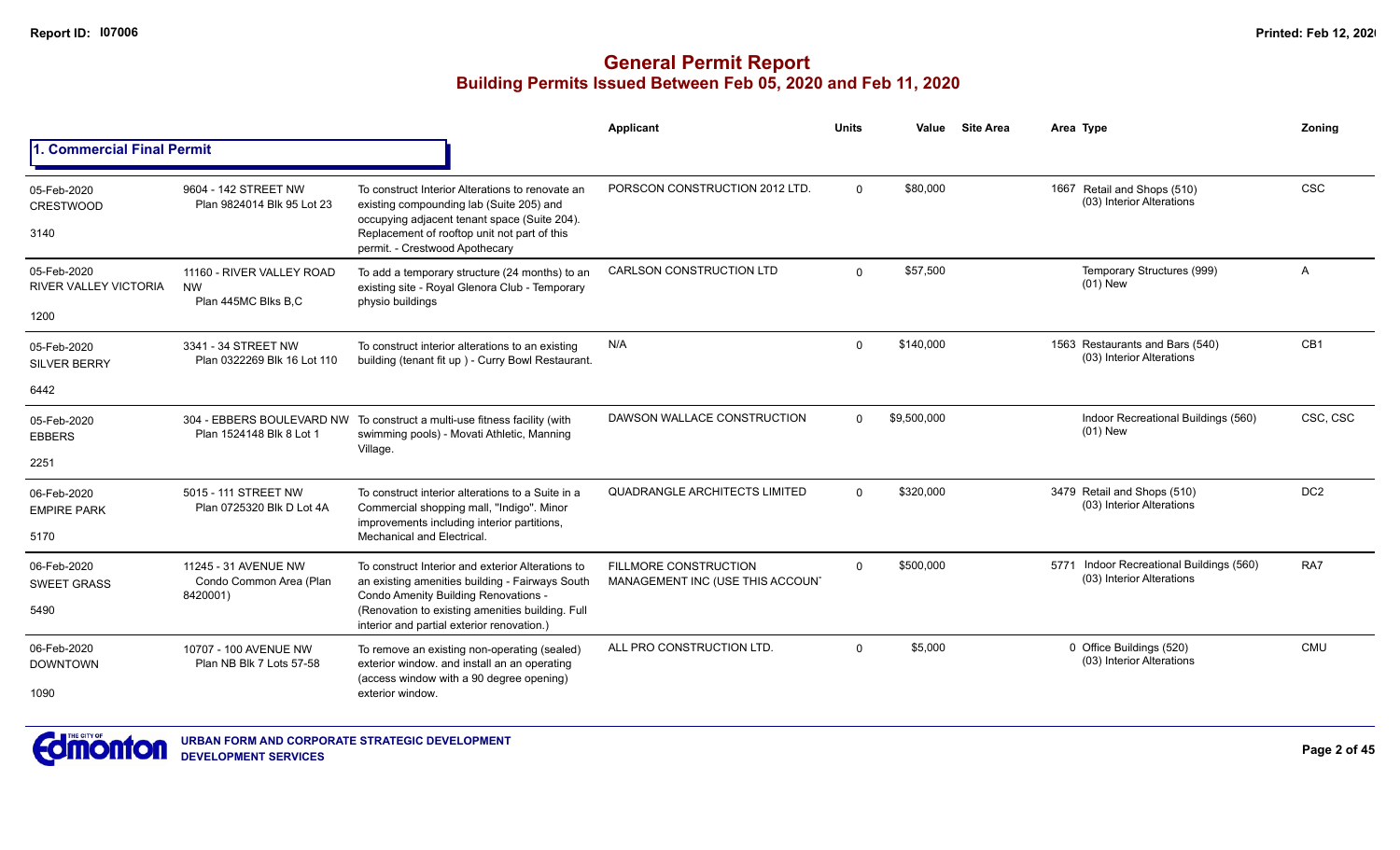|                                                     |                                                                                                            |                                                                                                                                                                                                                                                                                                                                   | Applicant                          | <b>Units</b> | Value        | <b>Site Area</b> | Area Type                                                   | <b>Zoning</b> |
|-----------------------------------------------------|------------------------------------------------------------------------------------------------------------|-----------------------------------------------------------------------------------------------------------------------------------------------------------------------------------------------------------------------------------------------------------------------------------------------------------------------------------|------------------------------------|--------------|--------------|------------------|-------------------------------------------------------------|---------------|
| . Commercial Final Permit                           |                                                                                                            |                                                                                                                                                                                                                                                                                                                                   |                                    |              |              |                  |                                                             |               |
| 06-Feb-2020<br><b>TWEDDLE PLACE</b><br>6760         | 8416 - MILL WOODS ROAD NW<br>Plan 3100TR Blk 42 Lot 49                                                     | To construct interior and exterior alterations to<br>an existing apartment building (repairing fire<br>damage to units 1, 2 (interior finishes only)and<br>unit 5, insulation, drywall and flooring replaced,<br>unit 5 and 6 structural repairs) - Corian<br>Apartments.                                                         | <b>MBC GROUP INC</b>               | $\Omega$     | \$174,000    |                  | 1200 Apartment Condos (315)<br>(03) Exterior Alterations    | RA7           |
| 06-Feb-2020<br><b>CRYSTALLINA NERA WEST</b><br>2463 | 7607 - 179 AVENUE NW<br>Plan 1224595 Blk 5 Lot 4                                                           | To construct interior alterations within a Single<br>Detached House to accommodate a Major Home<br>Based Business (hairstylist studio)                                                                                                                                                                                            | <b>BELA'S HAIR DESIGN</b>          | $\Omega$     | \$400        |                  | 97 Single Detached House (110)<br>(03) Interior Alterations | <b>RSL</b>    |
| 06-Feb-2020<br><b>MCCAULEY</b>                      | 10014 - 105A AVENUE NW<br>Plan 1922805 Blk 1 Lot 151                                                       | To construct a homeless shelter (Herb<br>Jamieson Centre - Hope Mission).                                                                                                                                                                                                                                                         | <b>BRIAN ALLSOPP ARCHITECT LTD</b> | $\Omega$     | \$14,100,000 |                  | Other Accommodation (534)<br>$(01)$ New                     | US            |
| 1140                                                |                                                                                                            |                                                                                                                                                                                                                                                                                                                                   |                                    |              |              |                  |                                                             |               |
| 06-Feb-2020<br><b>ERMINESKIN</b><br>5180            | 2911 - 109 STREET NW<br>Plan 7921043 Blk 33                                                                | To construct interior/exterior alterations to a<br>commercial Apartment building, "Strathmore<br>Manor". Fire damage repairs (Phase 1), repairs<br>to structural framing and building envelope only,<br>repairs to isolated areas of roof, floors, exterior<br>walls and portions of fire damaged interior load<br>bearing walls. | <b>PRECISION FORENSICS INC.</b>    | $\Omega$     | \$300,000    |                  | 7509 Apartments (310)<br>(03) Exterior Alterations          | RA7           |
| 06-Feb-2020<br><b>ROPER INDUSTRIAL</b><br>6640      | 5341C - 75 STREET NW<br>Condo Common Area (Plan<br>0822577)<br>5367 - 75 STREET NW<br>Plan 0822577 Unit 13 | To construct interior alterations to an existing<br>office on the main and second floors for new<br>tenant - Neogen Genomics.                                                                                                                                                                                                     | RIDDELL KURCZABA ARCHITECTURE      | $\Omega$     | \$400,000    |                  | 4456 Office Buildings (520)<br>(03) Interior Alterations    | <b>IB</b>     |
| 06-Feb-2020<br><b>DOWNTOWN</b><br>1090              | 10004 - 104 AVENUE NW<br>Plan 9524494 Lot 2                                                                | To construct interior alterations within office<br>building (CN TOWER) - tenant improvement to<br>9th floor suite for group D occupancy -<br>"BREDIN"                                                                                                                                                                             | <b>VEYRON PROJECTS INC</b>         | $\Omega$     | \$220,000    |                  | 5382 Office Buildings (520)<br>(03) Interior Alterations    | <b>CCA</b>    |

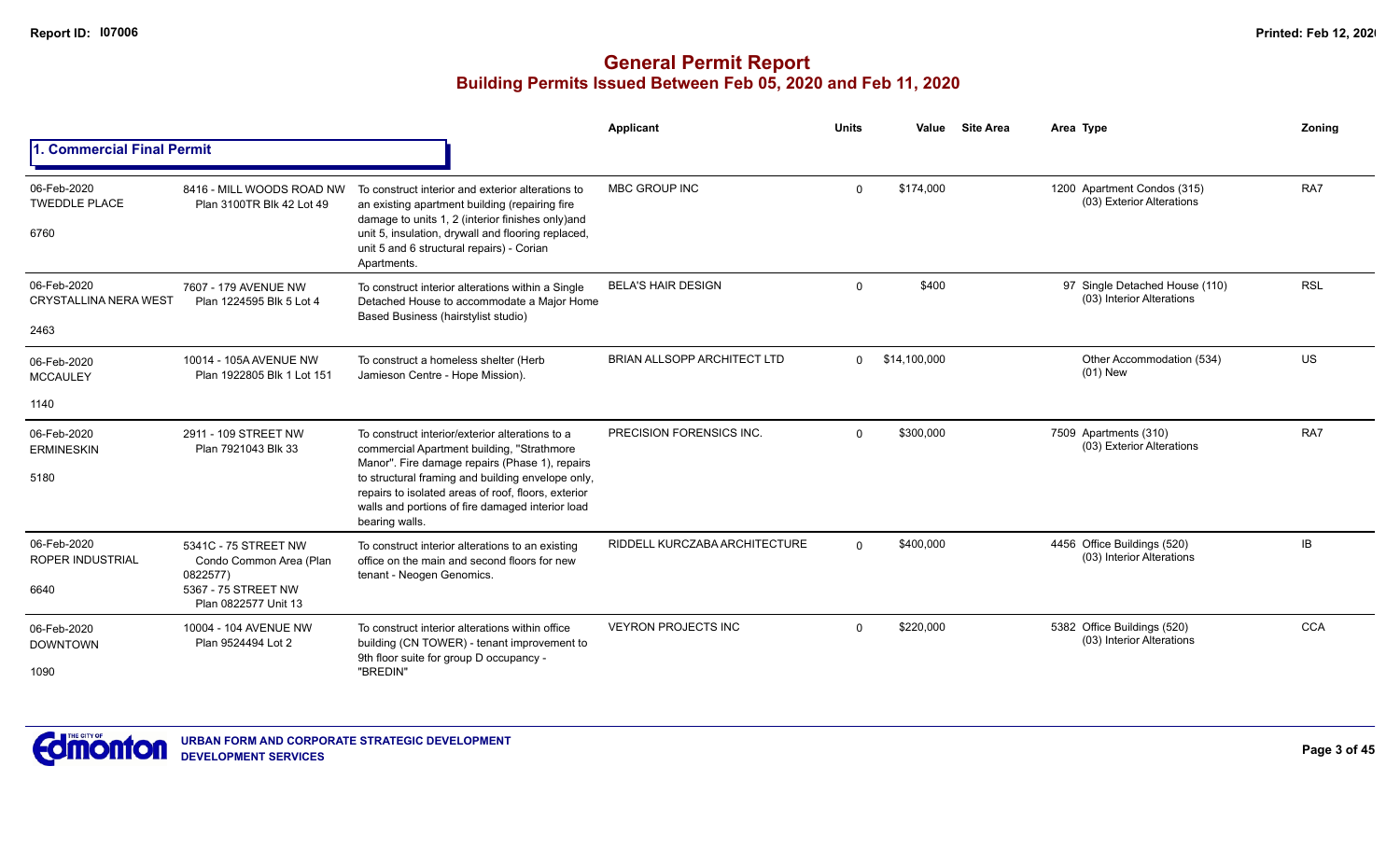|                                |                                                                          |                                                                                                                                                      | Applicant                  | <b>Units</b> | Value        | <b>Site Area</b> | Area Type                                                     | Zoning          |
|--------------------------------|--------------------------------------------------------------------------|------------------------------------------------------------------------------------------------------------------------------------------------------|----------------------------|--------------|--------------|------------------|---------------------------------------------------------------|-----------------|
| 1. Commercial Final Permit     |                                                                          |                                                                                                                                                      |                            |              |              |                  |                                                               |                 |
| 06-Feb-2020<br><b>OLIVER</b>   | 10260 - 112 STREET NW<br>Plan B4 Blk 12 Lot 147                          | To construct Interior Alterations in a<br>Professional, Financial and Office<br>Building. Adding a stairwell                                         | N/A                        | $\Omega$     | \$200.000    |                  | 200 Office Buildings (520)<br>(03) Interior Alterations       | DC <sub>1</sub> |
| 1150                           |                                                                          |                                                                                                                                                      |                            |              |              |                  |                                                               |                 |
| 06-Feb-2020<br><b>DOWNTOWN</b> | 10404 - JASPER AVENUE NW<br>Plan 0721254 Blk 4 Lot 127A                  | To construct Interior Alteration for a new<br>restaurant - Wayback Burgers                                                                           | <b>HAKT CORP</b>           | $\Omega$     | \$310,600    |                  | 37491 Restaurants and Bars (540)<br>(03) Interior Alterations | <b>JAMSC</b>    |
| 1090                           |                                                                          |                                                                                                                                                      |                            |              |              |                  |                                                               |                 |
| 06-Feb-2020                    | 4999 - 98 AVENUE NW<br>EASTGATE BUSINESS PARK Plan 0821569 Blk 3 Lot 13A | To construct interior alterations to a Suite in a<br>Commercial Business & Personal Services use<br>building, Suite 108, "Allstate Insurance". Minor | <b>VEYRON PROJECTS INC</b> | $\Omega$     | \$82,100     |                  | 3800 Office Buildings (520)<br>(03) Interior Alterations      | IB              |
| 6180                           |                                                                          | interior alterations to existing office space.                                                                                                       |                            |              |              |                  |                                                               |                 |
| 07-Feb-2020<br><b>GORMAN</b>   | 15304 - 37 STREET NW<br>Plan 1224580 Blk 3 Lot 9                         | To construct interior alterations within retail<br>building - construction of retail kiosk "Sunglass"<br>Hut" within Cabela's                        | DEHAAN DESIGN CO INC       | $\Omega$     | \$22,000     |                  | 327 Retail and Shops (510)<br>(03) Interior Alterations       | DC <sub>1</sub> |
| 2311                           |                                                                          |                                                                                                                                                      |                            |              |              |                  |                                                               |                 |
| 07-Feb-2020<br><b>PEMBINA</b>  | 13360 - 137 AVENUE NW<br>Plan 9924711 Blk 5 Lot 2                        | To construct Interior Alterations to an existing<br>store - Creating opening in concrete wall to<br>vestibule - Home Depot 7119 Skyview              | MP & CO INC.               | $\Omega$     | \$10,000     |                  | 100 Retail and Shops (510)<br>(03) Interior Alterations       | DC <sub>2</sub> |
| 3340                           |                                                                          |                                                                                                                                                      |                            |              |              |                  |                                                               |                 |
| 07-Feb-2020<br><b>OLIVER</b>   | 10022 - 110 STREET NW<br>Plan 1922766 Blk 10 Lot 50A                     | To construct an apartment building (222<br>dwellings) with an underground parkade - CX<br>Grandin Tower.                                             | <b>GEC ARCHITECTURE</b>    | 222          | \$40,704,000 |                  | 223697 Apartments (310)<br>$(01)$ New                         | RA9             |
| 1150                           |                                                                          |                                                                                                                                                      |                            |              |              |                  |                                                               |                 |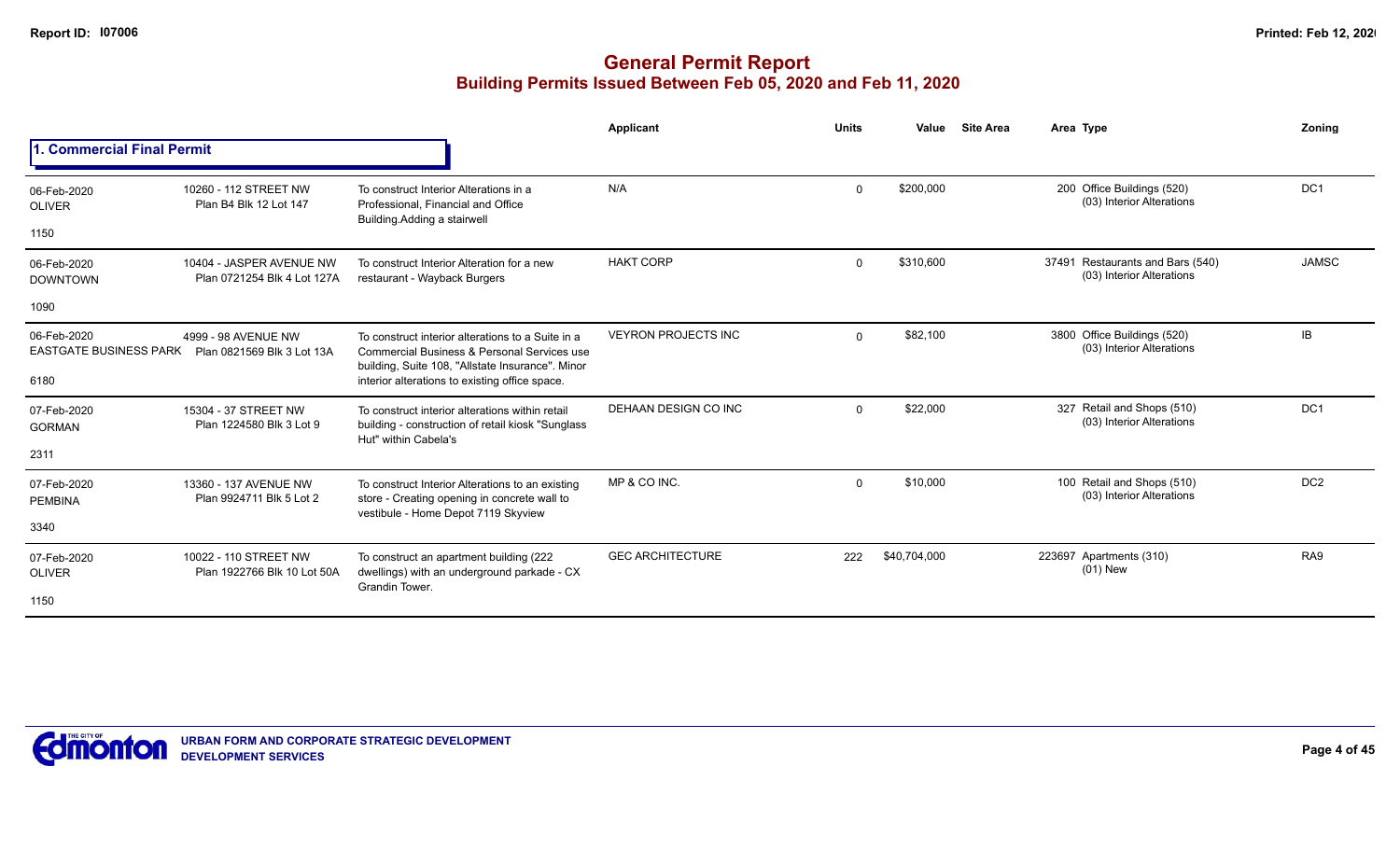## **General Permit Report Building Permits Issued Between Feb 05, 2020 and Feb 11, 2020**

|                                                       |                                                                    |                                                                                                                                                                                                                                                                                           | Applicant                        | <b>Units</b> | Value       | <b>Site Area</b> | Area Type                                                        | Zoning                    |
|-------------------------------------------------------|--------------------------------------------------------------------|-------------------------------------------------------------------------------------------------------------------------------------------------------------------------------------------------------------------------------------------------------------------------------------------|----------------------------------|--------------|-------------|------------------|------------------------------------------------------------------|---------------------------|
| . Commercial Final Permit                             |                                                                    |                                                                                                                                                                                                                                                                                           |                                  |              |             |                  |                                                                  |                           |
| 07-Feb-2020<br><b>QUEEN MARY PARK</b><br>1180         | 10903 - 113 STREET NW<br>Plan 2109HW Blk 11A Lots 1-3              | To construct a mixed use building (BASEMENT:<br>Parking F3 occupancy, MAIN FLOOR: Retail E<br>occupancy "shell only- BP req'd for tenant<br>improvement", 2nd & 3rd FLOOR: Residential C<br>occupancy "16 Dwellings of Apartment<br>Housing").<br>Project Name: Queen Mary Park Mixed Use | <b>HENDRIKS CONSTRUCTION LTD</b> | 16           | \$5,259,600 |                  | 33569 Mixed Use (522)<br>$(01)$ New                              | DC <sub>2</sub>           |
| 07-Feb-2020<br><b>BROWN INDUSTRIAL</b><br>3050        | 13940 - YELLOWHEAD TRAIL<br><b>NW</b><br>Plan 9926700 Blk A Lot 11 | To construct a new industrial building (ice plant<br>addition), "Natrel Agropur". Place an Ammonia<br>Refrigeration skid Building on the North side of<br>the existing building to supply refrigeration for<br>new equipment with the existing building.                                  | STARTEC REFRIGERATION SERVICES,  | $\Omega$     | \$98,000    |                  | 800 Other Accommodation (534)<br>$(01)$ New                      | IM                        |
| 07-Feb-2020<br>WESTWOOD<br>1250                       | 9724 - 118 AVENUE NW<br>Plan 6537U Blk 1 Lot 1                     | To construct Interior Alteration for a new<br>daycare - Smartway Daycare Brokerage (59<br>kids)                                                                                                                                                                                           | SMARTWAY DAY CARE BROKERAGE INC  | $\Omega$     | \$95,500    |                  | 2131 Day Cares, Nursing Homes (650)<br>(03) Interior Alterations | CB1                       |
| 08-Feb-2020<br>AMBLESIDE<br>5505                      | 6150 - CURRENTS DRIVE NW<br>Plan 1124084 Blk 14 Lot 8              | To construct interior alterations within retail<br>building - construction of retail kiosk "Sunglass"<br>Hut" within Cabela's                                                                                                                                                             | DEHAAN DESIGN CO INC             | $\Omega$     | \$22,000    |                  | 3520 Retail and Shops (510)<br>(03) Interior Alterations         | CSCa, CSCa,<br>CSCa, CSCa |
| 08-Feb-2020<br><b>CLAREVIEW TOWN CENTRE</b><br>2145   | 4950 - 137 AVENUE NW<br>Plan 9320300 Blk 26 Lot 4                  | To construct interior alterations within retail<br>building - renovation by existing tenant "Real<br>Canadian Liquorstore"                                                                                                                                                                | <b>NEJMARK ARCHITECT</b>         | $\Omega$     | \$225,000   |                  | 4747 Retail and Shops (510)<br>(03) Interior Alterations         | <b>CSC</b>                |
| 08-Feb-2020<br><b>SOUTH EDMONTON</b><br><b>COMMON</b> | 9711 - 23 AVENUE NW<br>Plan 0020087 Blk 6 Lot 3                    | To construct interior alterations within a<br>commercial retail building - tenant improvement<br>for existing tenant "Real Canadian Liquorstore"                                                                                                                                          | <b>NEJMARK ARCHITECT</b>         | $\Omega$     | \$125,000   |                  | 4564 Retail and Shops (510)<br>(03) Interior Alterations         | DC2, DC2                  |

6195

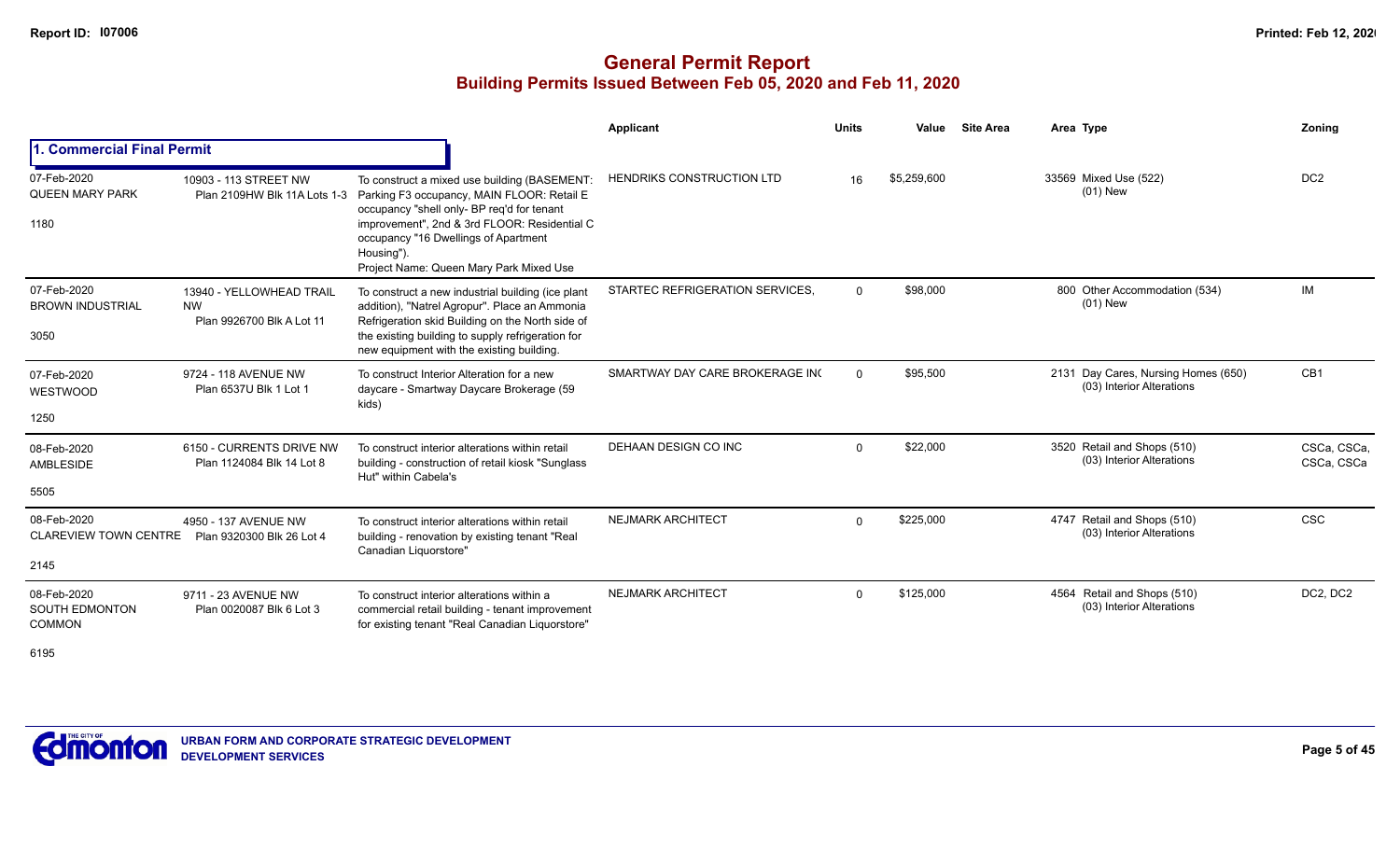|                                                                         |                                                              |                                                                                                                                                                                                                                                                                  | Applicant                   | <b>Units</b> | Value     | <b>Site Area</b> | Area Type                                                              | Zonina          |
|-------------------------------------------------------------------------|--------------------------------------------------------------|----------------------------------------------------------------------------------------------------------------------------------------------------------------------------------------------------------------------------------------------------------------------------------|-----------------------------|--------------|-----------|------------------|------------------------------------------------------------------------|-----------------|
| <b>Commercial Final Permit</b>                                          |                                                              |                                                                                                                                                                                                                                                                                  |                             |              |           |                  |                                                                        |                 |
| 10-Feb-2020<br><b>WINTERBURN INDUSTRIAL</b><br><b>AREA EAST</b><br>4650 | 20104 - 106 AVENUE NW<br>Plan 7621294 Blk 7 Lot 7            | To construct a General Industrial Use building<br>for Canada Steel Warehouse With Tenant Fit-<br>Up, 1 Make Up Air unit, 1 RTU, 2 Unit Heaters, 1<br>Barrier Free washroom.                                                                                                      | SPAN ARCHITECTURE INC       | $\Omega$     | \$285,000 |                  | 4220 Storage Buildings, Warehouses (460)<br>$(01)$ New                 | IM              |
| 10-Feb-2020<br><b>WINTERBURN INDUSTRIAL</b><br><b>AREA EAST</b><br>4650 | 21441 - 115 AVENUE NW<br>Plan 1523347 Blk 2 Lot 1            | To construct Exterior and Interior Alterations to<br>a general industrial warehouse - Guillevin<br>International Co. - Interior Alterations for new<br>tenant fit up, 1 New 1 Hour demising wall<br>Exterior alterations for new man doors on<br>West, South and East elevations | <b>IBI GROUP</b>            | $\Omega$     | \$210,000 |                  | 31000 Storage Buildings, Warehouses (460)<br>(03) Exterior Alterations | IB, IB          |
| 10-Feb-2020<br><b>ELLERSLIE INDUSTRIAL</b><br>6214                      | 1005 - EBY ROAD SW<br>Plan 1522448 Blk 5 Lot 13              | To construct Interior Alteration for a new tenant<br>in a general industrial building - XTREME WEAR<br><b>PARTS</b>                                                                                                                                                              | SPACE STUDIO INC            | $\Omega$     | \$112,000 |                  | 272973 Retail and Shops (510)<br>(03) Interior Alterations             | EIM             |
| 10-Feb-2020<br><b>BARANOW</b><br>3020                                   | 12504 - 137 AVENUE NW<br>Plan 8322893 Blk 39 Lot 1           | To construct interior alterations to an existing<br>Assembly use building, "World Health Club".<br>Demo/Construct interior partition wall to<br>re-configure Spin Room, update electrical and<br>fire alarm system, update HVAC system, new<br>RTU, update sprinklers.           | <b>INTERICS DESIGN INC.</b> | $\Omega$     | \$75,000  |                  | 885 Indoor Recreational Buildings (560)<br>(03) Interior Alterations   | <b>CSC</b>      |
| 10-Feb-2020<br><b>OLIVER</b><br>1150                                    | 11826 - 100 AVENUE NW<br>Condo Common Area (Plan<br>8222325) | To construct exterior alterations (to enclose a<br>4.6 m2 balcony) in an existing apartment<br>building<br>- Suite 1501, The Carlisle                                                                                                                                            | OML CONSTRUCTION            | $\mathbf 0$  | \$9,500   |                  | 50 Apartment Condos (315)<br>(03) Exterior Alterations                 | DC <sub>1</sub> |
| 10-Feb-2020<br><b>EMPIRE PARK</b><br>5170                               | 5015 - 111 STREET NW<br>Plan 0725320 Blk D Lot 4A            | To construct interior alterations within the retail<br>building - renovation and expansion of existing<br>Lenscrafters Optometry Clinic - CRU 366                                                                                                                                | DEHAAN DESIGN CO INC        | $\Omega$     | \$550,000 |                  | 4528 Retail and Shops (510)<br>(03) Interior Alterations               | DC <sub>2</sub> |

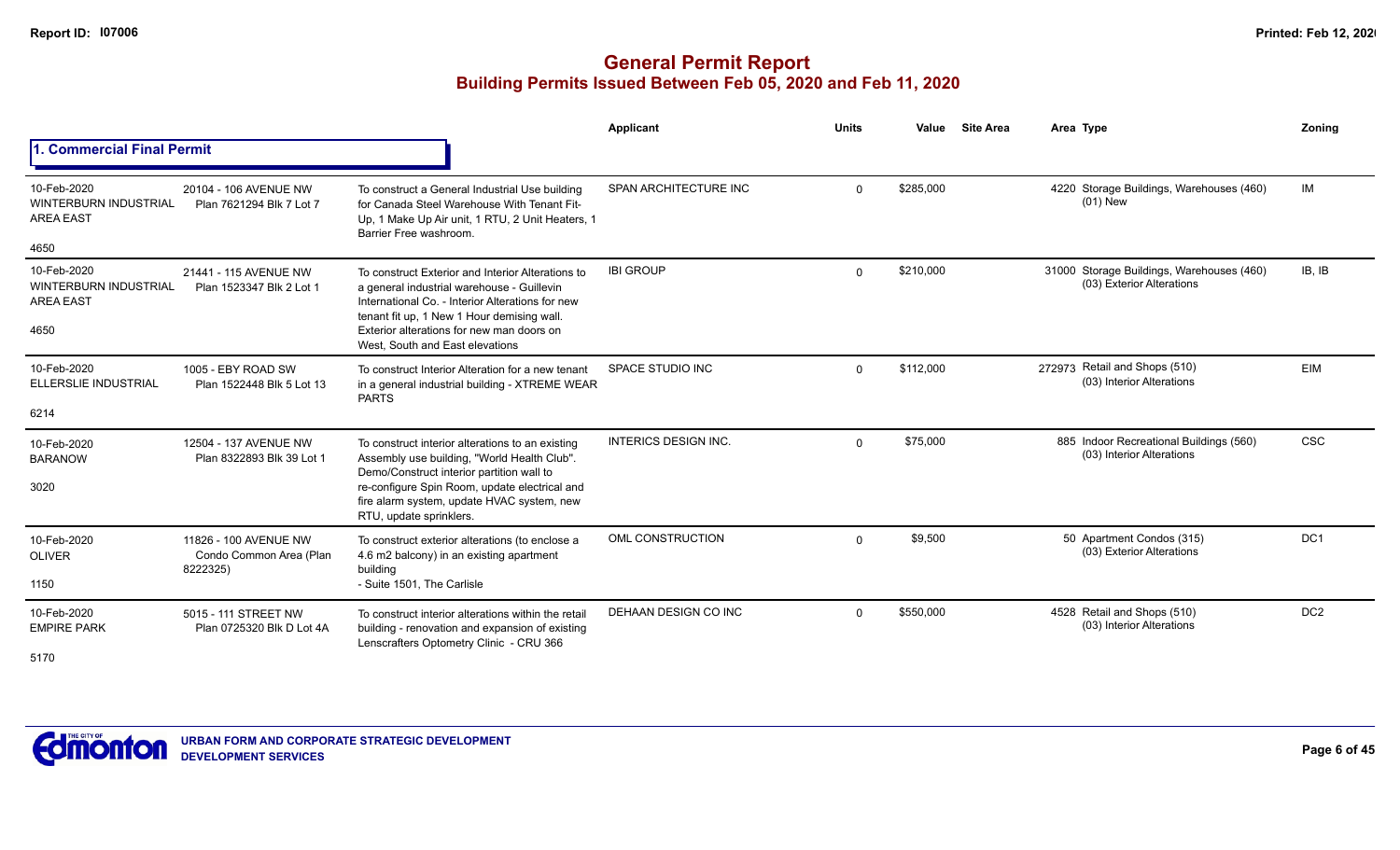|                                                             |                                                                                                          |                                                                                                                                                                                                                                                                                                                         | Applicant                                            | <b>Units</b> | Value        | <b>Site Area</b> | Area Type                                                              | Zoning          |
|-------------------------------------------------------------|----------------------------------------------------------------------------------------------------------|-------------------------------------------------------------------------------------------------------------------------------------------------------------------------------------------------------------------------------------------------------------------------------------------------------------------------|------------------------------------------------------|--------------|--------------|------------------|------------------------------------------------------------------------|-----------------|
| 1. Commercial Final Permit                                  |                                                                                                          |                                                                                                                                                                                                                                                                                                                         |                                                      |              |              |                  |                                                                        |                 |
| 10-Feb-2020<br><b>INGLEWOOD</b>                             | 11350 - 128 STREET NW<br>Plan 0020234 Blk 6 Lot 21                                                       | To Construct a new apartment house with 89<br>dwellings (4 storeys) on an underground                                                                                                                                                                                                                                   | ABBEY LANE INC                                       | 89           | \$19,305,900 |                  | 0 Apartments (310)<br>$(01)$ New                                       | DC <sub>2</sub> |
| 3240                                                        |                                                                                                          | parkade (266961193-006).                                                                                                                                                                                                                                                                                                |                                                      |              |              |                  |                                                                        |                 |
| 10-Feb-2020<br>PAPASCHASE INDUSTRIAL                        | 9550 - 45 AVENUE NW<br>Plan 8023193 Blk 4 Lot 13A                                                        | To construct an Accessory Building (cold<br>storage Quonset building (SHELL: F3 USE<br>ONLY, 34.2m x 15.3m) - Can-Am Auto Glass                                                                                                                                                                                         | <b>PERMIT MASTERS</b>                                | $\mathbf{0}$ | \$150,000    |                  | 5641 Storage Buildings, Warehouses (460)<br>$(01)$ New                 | IM              |
| 6560                                                        |                                                                                                          | Quonset                                                                                                                                                                                                                                                                                                                 |                                                      |              |              |                  |                                                                        |                 |
| 10-Feb-2020<br><b>ELLERSLIE INDUSTRIAL</b>                  | 1005 - EBY ROAD SW<br>Plan 1522448 Blk 5 Lot 13                                                          | To Construct interior tenant fit-out inside (<br>SINGLE TENANT; NO RETAIL, NO A2<br>ASSEMBLY) within an existing general                                                                                                                                                                                                | <b>CARLSON CONSTRUCTION LTD</b>                      | $\Omega$     | \$749,900    |                  | 22410 Storage Buildings, Warehouses (460)<br>(03) Interior Alterations | EIM             |
| 6214                                                        |                                                                                                          | industrial use building. Main floor<br>offices/showroom 6,286 Sq/ft, Shop Space<br>16,124 sq/ft, and 2nd level mezzanine 2,056<br>sq/ft within the main floor, offices/showroom<br>area. FOUR New Rooftop units and new Make<br>Air Units. A new exterior door located along<br>gridline A and between grids 3.5 and 4. |                                                      |              |              |                  |                                                                        |                 |
| 10-Feb-2020<br><b>IDYLWYLDE</b>                             | 8215 - 84 AVENUE NW<br>Condo Common Area (Plan<br>9823427)                                               | To construct exterior alterations to an existing<br>apartment condo building - Balcony repairs and<br>exterior wall framing - Melrose Gardens Condo                                                                                                                                                                     | 2043517 ALBERTA LTD O/A ABRIS<br><b>CONSTRUCTION</b> | $\mathbf{0}$ | \$50,000     |                  | Apartment Condos (315)<br>(03) Exterior Alterations                    | RA7             |
| 6320                                                        |                                                                                                          |                                                                                                                                                                                                                                                                                                                         |                                                      |              |              |                  |                                                                        |                 |
| 10-Feb-2020<br>MITCHELL INDUSTRIAL                          | 12110 - 154 STREET NW<br>Plan 0523352 Blk 1 Lot 28                                                       | To construct Interior Alteration for a new<br>computer repair suite - Mitchell I.T. Company                                                                                                                                                                                                                             | PLANWORKS ARCHITECTURE INC                           | $\Omega$     | \$68,000     |                  | 4755 Storage Buildings, Warehouses (460)<br>(03) Interior Alterations  | IL.             |
| 4330                                                        |                                                                                                          |                                                                                                                                                                                                                                                                                                                         |                                                      |              |              |                  |                                                                        |                 |
| 10-Feb-2020<br>STRATHCONA INDUSTRIAL<br><b>PARK</b><br>6700 | 9303 - 35 AVENUE NW<br>Condo Common Area (Plan<br>0321385)<br>9319 - 35 AVENUE NW<br>Plan 0321385 Unit 4 | To Change of Use for a new commercial school                                                                                                                                                                                                                                                                            | <b>INFOKIDZ ACADEMY INC</b>                          | $\Omega$     | \$0          |                  | 840 Storage Buildings, Warehouses (460)<br>(03) Interior Alterations   | IB              |

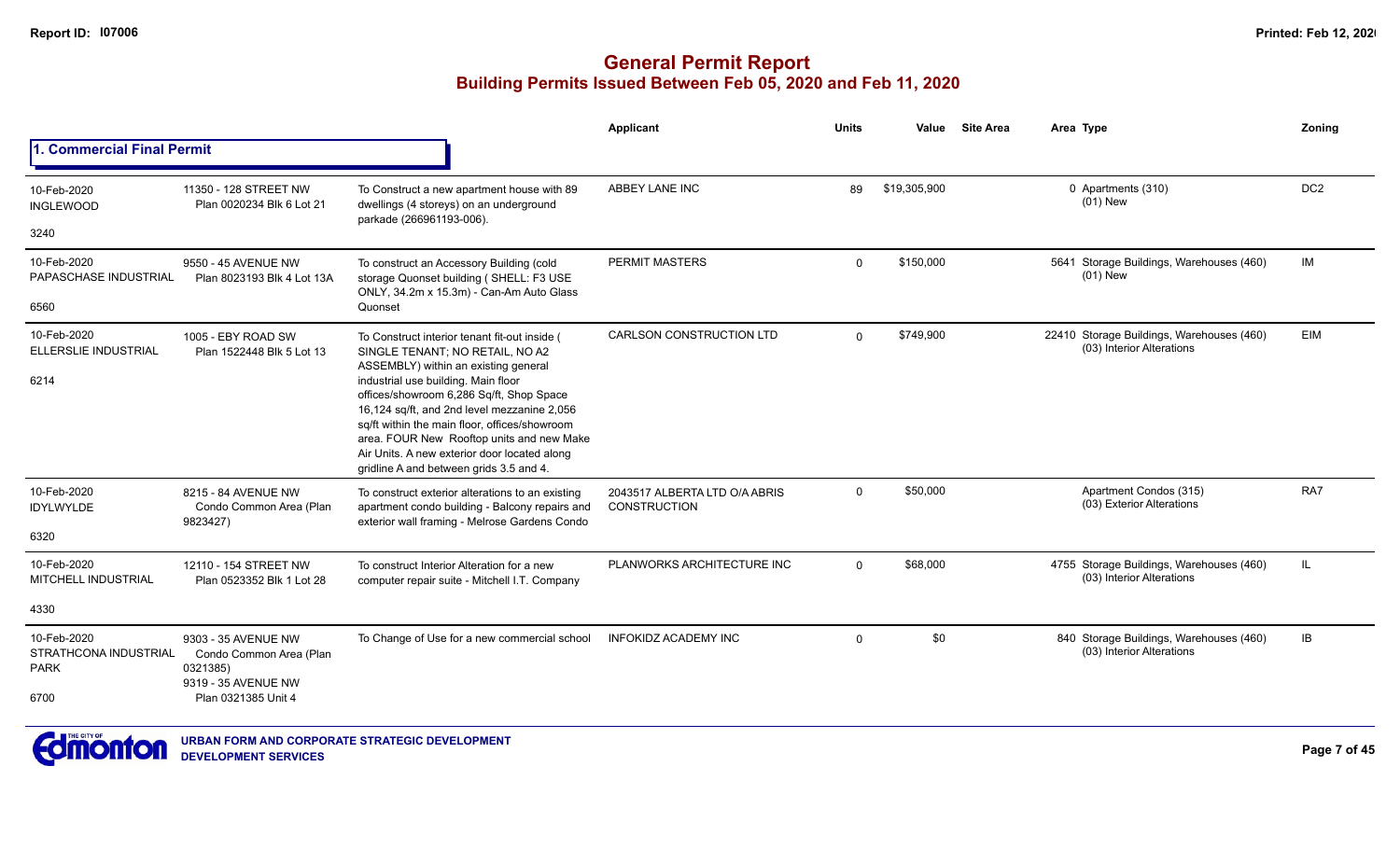|                                                   |                                                                |                                                                                                                                                                                                                                 | Applicant                                           | Units       | Value     | <b>Site Area</b> | Area Type                                                   | Zoning                           |
|---------------------------------------------------|----------------------------------------------------------------|---------------------------------------------------------------------------------------------------------------------------------------------------------------------------------------------------------------------------------|-----------------------------------------------------|-------------|-----------|------------------|-------------------------------------------------------------|----------------------------------|
| 1. Commercial Final Permit                        |                                                                |                                                                                                                                                                                                                                 |                                                     |             |           |                  |                                                             |                                  |
| 10-Feb-2020<br>QUEEN MARY PARK<br>1180            | 11303 - 105 AVENUE NW<br>Plan 5665CL Blk 13 Lots<br>179-182    | To erect a temporary tower crane for<br>construction of a new building as an extension<br>for permit 223535533-028. (NO changes in the<br>crane location, boom, and/or reach) ( Permit<br>Expires April 30, 2020)               | <b>WESTRICH CONSTRUCTION ALBERTA</b><br>LTD, (HVAC) | $\mathbf 0$ | \$20,000  |                  | Temporary Structures (999)<br>$(01)$ New                    | DC <sub>1</sub>                  |
| 10-Feb-2020<br>QUEEN MARY PARK<br>1180            | 11303 - 105 AVENUE NW<br>Plan 5665CL Blk 13 Lots<br>179-182    | To construct a covered way Hoarding for<br>construction of a new building as an extension<br>for permit 223535533-024/026. (NO changes in<br>the hoarding location and/or the hoarding area)<br>(Permit Expires April 30, 2020) | <b>WESTRICH CONSTRUCTION ALBERTA</b><br>LTD, (HVAC) | $\Omega$    | \$32,100  |                  | Hoarding (910)<br>$(01)$ New                                | DC <sub>1</sub>                  |
| 11-Feb-2020<br>QUEEN MARY PARK<br>1180            | 10571 - 114 STREET NW<br>Plan B4 Blk 13 Lots 193-194           | To construct interior/exterior alterations to an<br>existing building. To change use from a<br>nightclub/restaurant to a retail grocery store. To<br>add an exterior door on north side of building.                            | DEBIS CONVENIENCE STORE LTD                         | $\Omega$    | \$100,000 |                  | Retail and Shops (510)<br>(03) Interior Alterations         | DC <sub>1</sub>                  |
| 11-Feb-2020<br><b>SUMMERLEA</b><br>4520           | 8882 - 170 STREET NW<br>Plan 8421891 Blk 28 Lot 5              | CRU P101, Suite 1786 (WEM) To construct<br><b>Interior Alteration - Meltwich</b>                                                                                                                                                | <b>WEST EDMONTON MALL</b>                           | $\Omega$    | \$75,000  |                  | 774 Malls, Office/Retail (512)<br>(03) Interior Alterations | DC2, DC2, DC.<br>DC <sub>2</sub> |
| 11-Feb-2020<br><b>MITCHELL INDUSTRIAL</b><br>4330 | 12110 - 154 STREET NW<br>Plan 0523352 Blk 1 Lot 28             | Interior Alteration - CPA INSURANCE PLANS<br><b>WEST</b>                                                                                                                                                                        | PLANWORKS ARCHITECTURE INC                          | $\Omega$    | \$100,000 |                  | 3077 Office Buildings (520)<br>(03) Interior Alterations    | <b>IL</b>                        |
| 11-Feb-2020<br>PRINCE CHARLES<br>3350             | 12502 - 118 AVENUE NW<br>Plan 1025HW Blk 5 Lots<br>$1 - 3, 3A$ | To construct interior alterations to an existing<br>retail occupancy. To install canopy hood,<br>exhaust fan, MAU, and a few equipment to the<br>existing kitchen.                                                              | SPAN ARCHITECTURE INC                               | $\Omega$    | \$25,000  |                  | 1607 Retail and Shops (510)<br>(03) Interior Alterations    | CB <sub>1</sub>                  |
| 11-Feb-2020<br><b>DOWNTOWN</b><br>1090            | 10303 - JASPER AVENUE NW<br>Plan NB Blk 3 Lots 76-79           | To construct interior alterations to high rise<br>office building - waterproofing and structural<br>repairs to fire suppression holding tanks                                                                                   | PLACE-CRETE SYSTEMS LP, BRANDON                     | $\Omega$    | \$220,800 |                  | Office Buildings (520)<br>(03) Interior Alterations         | <b>JAMSC</b>                     |

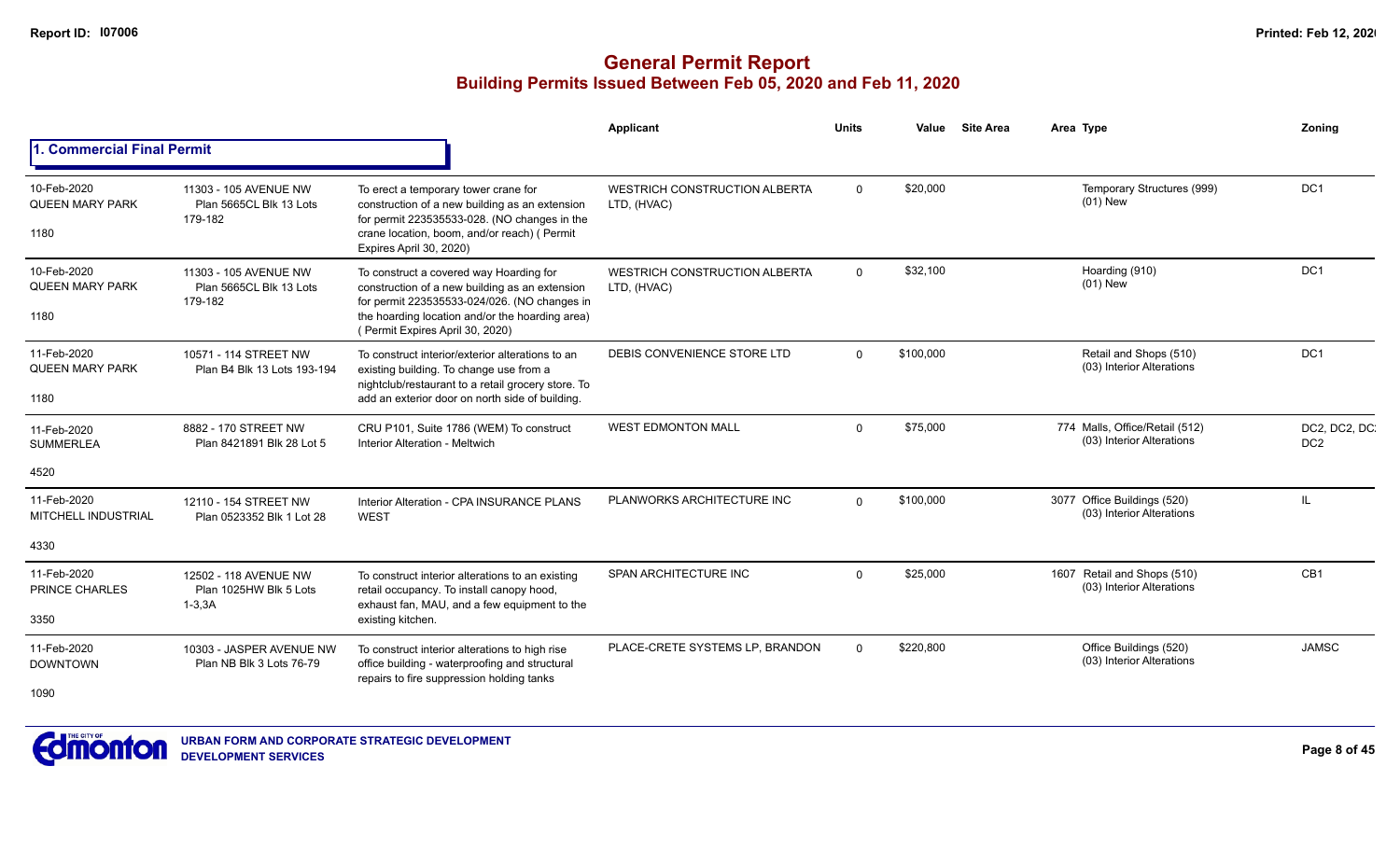## **General Permit Report Building Permits Issued Between Feb 05, 2020 and Feb 11, 2020**

|                                                             |                                                                     |                                                                                                                                                                        | Applicant                                             | <b>Units</b> | Value     | <b>Site Area</b> | Area Type                                                             | Zoning       |
|-------------------------------------------------------------|---------------------------------------------------------------------|------------------------------------------------------------------------------------------------------------------------------------------------------------------------|-------------------------------------------------------|--------------|-----------|------------------|-----------------------------------------------------------------------|--------------|
| <b>Commercial Final Permit</b>                              |                                                                     |                                                                                                                                                                        |                                                       |              |           |                  |                                                                       |              |
| 11-Feb-2020<br>KINOKAMAU PLAINS AREA                        | 12620 - 184 STREET NW<br>Plan 0726720 Blk 1 Lot 7                   | To construct interior alterations (partition walls,<br>1 demising wall, and 2 new RTU's) to a first<br>tenant fit-up, in a General Industrial use building.            | <b>HOPEWELL DEVELOPMENTS MASTER L</b>                 | $\Omega$     | \$300,000 |                  | 2500 Storage Buildings, Warehouses (460)<br>(03) Interior Alterations | IM           |
| 4475                                                        |                                                                     |                                                                                                                                                                        |                                                       |              |           |                  |                                                                       |              |
| 11-Feb-2020<br><b>KILLARNEY</b>                             | 13022 - 82 STREET NW<br>Plan 4651KS Blk 24 Lot 34                   | To construct Interior Alteration to remove a fire<br>alarm control panel - Smilies Place restaurant<br>and Pub                                                         | SHENWEI ENTERPRISES LTD                               | $\Omega$     | \$1,000   |                  | 2260 Restaurants and Bars (540)<br>(03) Interior Alterations          | <b>CSC</b>   |
| 2420                                                        |                                                                     |                                                                                                                                                                        |                                                       |              |           |                  |                                                                       |              |
| 11-Feb-2020<br><b>MACTAGGART</b>                            | 5103 - MULLEN ROAD NW<br>Plan 1823035 Blk 20 Lot 18                 | To construct interior / exterior alterations to<br>shell commercial building (currently under                                                                          | PLANWORKS ARCHITECTURE INC                            | $\Omega$     | \$0       |                  | 0 Retail and Shops (510)<br>(03) Exterior Alterations                 | CSC, CSC, CS |
| 5477                                                        |                                                                     | construction)                                                                                                                                                          |                                                       |              |           |                  |                                                                       |              |
| 11-Feb-2020<br><b>SPRUCE AVENUE</b>                         | 1 - KINGSWAY GARDEN MALL<br><b>NW</b><br>Plan 1620578 Blk 7 Lot 277 | To construct interior alterations within retail<br>building - tenant improvement to existing food<br>service kiosk "JIMMY THE GREEK"                                   | 1481883 ALBERTA LTD - FRONTLINE<br><b>CONTRACTING</b> | $\mathbf 0$  | \$78,700  |                  | 280 Malls, Office/Retail (512)<br>(03) Interior Alterations           | CSC, CB2     |
| 1230                                                        |                                                                     |                                                                                                                                                                        |                                                       |              |           |                  |                                                                       |              |
| 11-Feb-2020<br><b>DOWNTOWN</b>                              | 10178 - 106 STREET NW<br>Plan B2 Blk 6 Lot 184                      | Hoarding to temporarily fence off a section of<br>the sidewalk in front of 10178 - 106 street<br>projecting out from the property line 2 - 4 feet                      | <b>SYNERGY PROJECTS</b>                               | $\Omega$     | \$7,000   |                  | Hoarding (910)<br>$(01)$ New                                          | <b>UW</b>    |
| 1090                                                        |                                                                     | away from the building onto the City sidewalk.                                                                                                                         |                                                       |              |           |                  |                                                                       |              |
| 11-Feb-2020<br>STRATHCONA INDUSTRIAL<br><b>PARK</b><br>6700 | 9229 - 35 AVENUE NW<br>Plan 7821552 Blk 11 Lot 2                    | To construct Interior Alteration - PASSIONATE<br>CATERERS - (Installing 15' hood fan, exhaust,<br>make up air, deep fryer, char broiler, flat grill<br>and stove top.) | PASSIONATE CATERERS                                   | $\Omega$     | \$20,000  |                  | 303 Restaurants and Bars (540)<br>(03) Interior Alterations           | IB           |
|                                                             |                                                                     |                                                                                                                                                                        |                                                       |              |           |                  |                                                                       |              |

**6. House Building Permit**

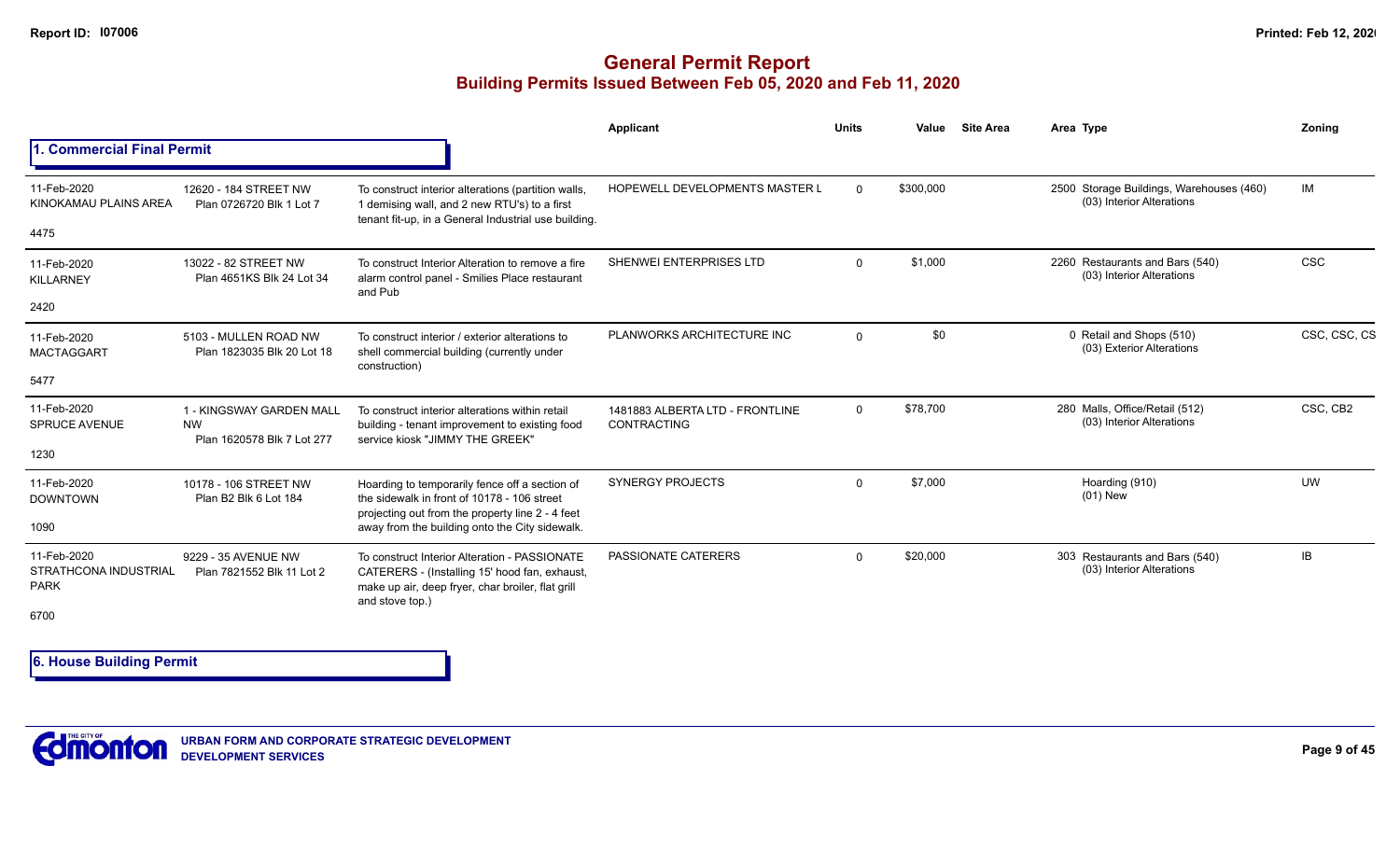|                                                    |                                                        |                                                                                                                                                            | Applicant                    | <b>Units</b>   | Value     | <b>Site Area</b> | Area Type                                                             | Zoning          |
|----------------------------------------------------|--------------------------------------------------------|------------------------------------------------------------------------------------------------------------------------------------------------------------|------------------------------|----------------|-----------|------------------|-----------------------------------------------------------------------|-----------------|
| 6. House Building Permit                           |                                                        |                                                                                                                                                            |                              |                |           |                  |                                                                       |                 |
| 05-Feb-2020<br><b>KESWICK AREA</b>                 | 6476 - KING WYND SW<br>Plan 1723517 Blk 5 Lot 25       | To construct a Single Detached House with<br>front attached Garage and Unenclosed Front<br>Porch.                                                          | <b>EXCEL HOMES</b>           |                | \$262,000 |                  | 2278 Single Detached House (110)<br>(01) Building - New<br>2-storey   | DC <sub>1</sub> |
| 5576                                               |                                                        |                                                                                                                                                            |                              |                |           |                  |                                                                       |                 |
| 05-Feb-2020<br>THE ORCHARDS AT<br><b>ELLERSLIE</b> | 8034 - ORCHARDS GREEN SW<br>Plan 1723624 Blk 23 Lot 17 | To construct a Single Detached House<br>Unenclosed Front Porch.                                                                                            | ROHIT COMMUNITIES INC        | $\overline{1}$ | \$181,400 |                  | 1577 Single Detached House (110)<br>$(01)$ Building - New<br>2-storey | <b>RMD</b>      |
| 6216                                               |                                                        |                                                                                                                                                            |                              |                |           |                  |                                                                       |                 |
| 05-Feb-2020<br><b>STARLIN</b><br>G<br>4474         | 1749 - TANAGER CLOSE NW<br>Plan 1820197 Blk 8 Lot 6    | To construct a Single Detached House with<br>front attached Garage, Unenclosed Front<br>Porch, rear uncovered deck (3.66m x 3.05m)<br>and fireplace.       | <b>BLACKSTONE HOMES LTD</b>  |                | \$203,200 |                  | 1767 Single Detached House (110)<br>(01) Building - New<br>2-storey   | <b>RSL</b>      |
| 05-Feb-2020<br><b>SECORD</b><br>4487               | 9747 - 223 STREET NW<br>Plan 1425542 Blk 22 Lot 48     | To construct a Single Detached House with<br>front attached Garage, Unenclosed Front<br>Porch, rear uncovered deck (8.53 m x 3.20 m),<br>walkout Basement. | NEW ERA LUXURY HOMES         |                | \$269,600 |                  | 2344 Single Detached House (110)<br>$(01)$ Building - New<br>2-storey | <b>RSL</b>      |
| 05-Fe-2020<br><b>SECORD</b>                        | 22339 - 93 AVENUE NW<br>Plan 1920570 Blk 28 Lot 21     | To construct a Single Detached House with<br>Unenclosed Front Porch.                                                                                       | <b>IMPACT HOMES LTD</b>      |                | \$189,900 |                  | 1651 Single Detached House (110)<br>$(01)$ Building - New<br>2-storey | <b>RMD</b>      |
| 4487                                               |                                                        |                                                                                                                                                            |                              |                |           |                  |                                                                       |                 |
| 05-Feb-2020<br><b>GLENRIDDING RAVINE</b>           | 2229 - 158A STREET SW<br>Plan 1823043 Blk 15 Lot 27    | To construct a Single Detached House with<br>front attached Garage and Unenclosed Front<br>Porch.                                                          | <b>KIRKLAND HOMES LTD</b>    |                | \$227.600 |                  | 1979 Single Detached House (110)<br>$(01)$ Building - New<br>2-storey | DC <sub>1</sub> |
| 5579                                               |                                                        |                                                                                                                                                            |                              |                |           |                  |                                                                       |                 |
| 05-Feb-2020<br>CAVANAGH                            | Plan 1822233 Blk 6 Lot 32                              | 2733 - COLLINS CRESCENT SW To construct a Single Detached House with<br>front attached Garage, Unenclosed Front Porch                                      | STERLING HOMES EDMONTON LTD. |                | \$279,100 |                  | 2326 Single Detached House (110)<br>(01) Building - New<br>2-storey   | <b>RMD</b>      |
| 5467                                               |                                                        | and fireplace.                                                                                                                                             |                              |                |           |                  |                                                                       |                 |

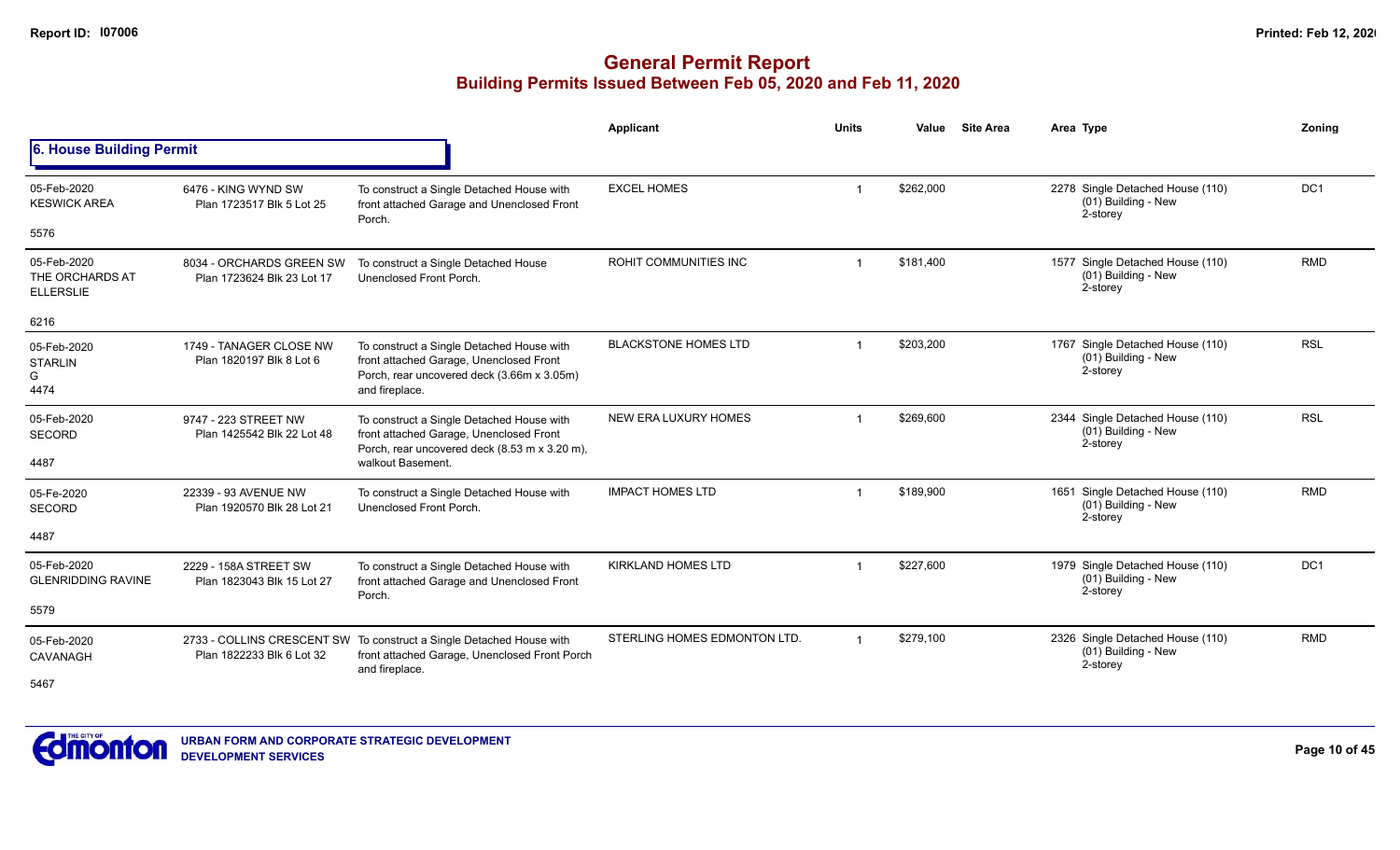|                                       |                                                              |                                                                                                                                          | Applicant                                                            | <b>Units</b>            | Value     | <b>Site Area</b> | Area Type                                                           | Zoning          |
|---------------------------------------|--------------------------------------------------------------|------------------------------------------------------------------------------------------------------------------------------------------|----------------------------------------------------------------------|-------------------------|-----------|------------------|---------------------------------------------------------------------|-----------------|
| 6. House Building Permit              |                                                              |                                                                                                                                          |                                                                      |                         |           |                  |                                                                     |                 |
| 05-Feb-2020<br><b>CHARLESWORTH</b>    | 127 - 38 STREET SW<br>Plan 1922728 Blk 12 Lot 7              | To construct a Single Detached House with<br>front attached Garage, Unenclosed Front Porch<br>and rear uncovered deck (3.05 m x 3.96 m). | <b>EARTHSMART DEVELOPMENTS LTD.,</b><br>EARTHSMART DEVELOPMENTS LTD. | $\mathbf{1}$            | \$271,200 |                  | 2358 Single Detached House (110)<br>(01) Building - New<br>2-storey | <b>RMD</b>      |
| 6661                                  |                                                              |                                                                                                                                          |                                                                      |                         |           |                  |                                                                     |                 |
| 05-Feb-2020<br>KING EDWARD PARK       | 8950 - 78 AVENUE NW<br>Plan 3812HW Blk 9 Lot 3               | To construct a Garden Suite (1 Bed, 1 Bath,<br>Den, Kitchen, Living, Dining).                                                            | <b>CONTACT RENOVATIONS &amp;</b><br><b>MAINTENANCE LTD</b>           | $\overline{\mathbf{1}}$ | \$7,400   |                  | 64 Garden Suite (110)<br>(01) Building - New<br>2-storey            | RF <sub>3</sub> |
| 6360                                  |                                                              |                                                                                                                                          |                                                                      |                         |           |                  |                                                                     |                 |
| 05-Feb-2020<br><b>IDYLWYLDE</b>       | 7620 - 83 AVENUE NW<br>Plan 1923529 Blk 13 Lot 32A           | To construct a Single Detached House with<br>Basement development (NOT to be used as an<br>additional Dwelling) and fireplace.           | <b>ACCENT INFILLS LTD</b>                                            |                         | \$230,100 |                  | 2001 Single Detached House (110)<br>(01) Building - New<br>2-storey | RF <sub>1</sub> |
| 6320                                  |                                                              |                                                                                                                                          |                                                                      |                         |           |                  |                                                                     |                 |
| 05-Feb-2020<br><b>STARLING</b>        | 1821 - TANAGER CLOSE NW<br>Plan 1820197 Blk 8 Lot 20         | To construct a Single Detached House with<br>front attached Garage, fireplace, rear                                                      | <b>BLACKSTONE HOMES LTD</b>                                          |                         | \$253,000 |                  | 2200 Single Detached House (110)<br>(01) Building - New<br>2-storey | <b>RSL</b>      |
| 4474                                  |                                                              | uncovered deck (4.11m x 3.05m), Unenclosed<br>Front Porch and walkout Basement.                                                          |                                                                      |                         |           |                  |                                                                     |                 |
| 05-Feb-2020<br><b>DESROCHERS AREA</b> | 2616 - DONAGHEY CRESCENT<br>SW<br>Plan 1923442 Blk 20 Lot 37 | To construct a Single Detached House with<br>front attached Garage, 6 solar photovoltaic                                                 | JAYMAN MASTERBUILT INC                                               |                         | \$222,400 |                  | 1934 Single Detached House (110)<br>(01) Building - New<br>2-storey | <b>RMD</b>      |
| 5463                                  |                                                              | system and Unenclosed Front Porch.                                                                                                       |                                                                      |                         |           |                  |                                                                     |                 |
| 05-Feb-2020<br>THE UPLANDS            | 20023 - 29 AVENUE NW<br>Plan 1721594 Blk 2 Lot 22            | To construct a Single Detached House with<br>front attached Garage, Unenclosed Front Porch                                               | <b>COVENTRY HOMES INC</b>                                            |                         | \$241,800 |                  | 2103 Single Detached House (110)<br>(01) Building - New<br>2-storey | <b>RSL</b>      |
| 4464                                  |                                                              | and fireplace.                                                                                                                           |                                                                      |                         |           |                  |                                                                     |                 |
| 05-Feb-2020<br><b>LAUREL</b>          | 1115 - 30 STREET NW<br>Plan 1722070 Blk 24 Lot 4             | To construct a Single Detached House with<br>front attached Garage, Unenclosed Front Porch                                               | <b>ACTIVE HOMES LTD</b>                                              | 2                       | \$264,400 |                  | 2299 Single Detached House (110)<br>(01) Building - New<br>2-storey | <b>RMD</b>      |
| 6444                                  |                                                              | and to develop a Secondary suite in the<br>Basement (2 bedrooms, 1 bathroom,<br>mechanical room, kitchen).                               |                                                                      |                         |           |                  |                                                                     |                 |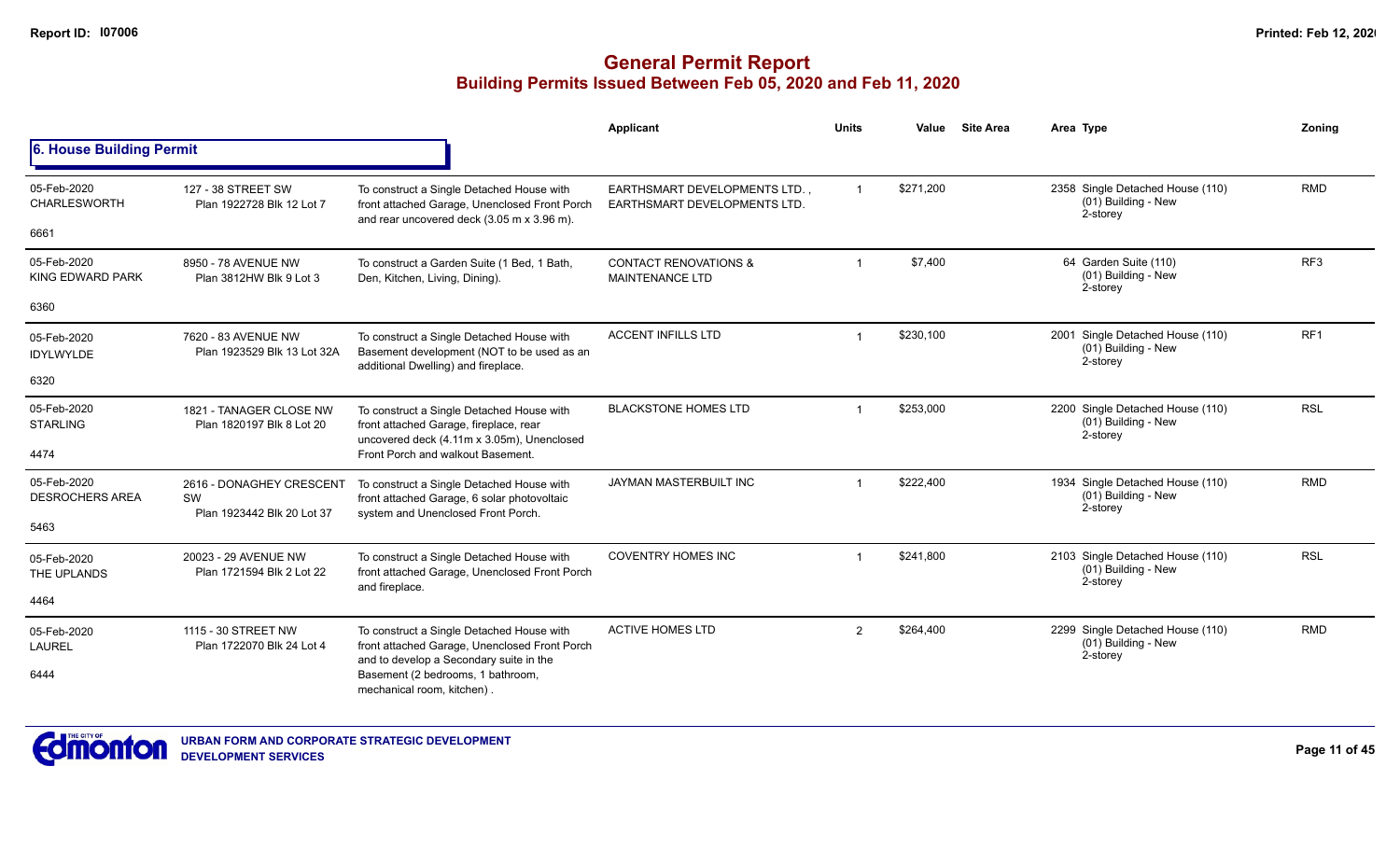|                                                       |                                                              |                                                                                                                                                                                                   | Applicant                     | <b>Units</b> | Value     | <b>Site Area</b> | Area Type                                                           | Zoning      |
|-------------------------------------------------------|--------------------------------------------------------------|---------------------------------------------------------------------------------------------------------------------------------------------------------------------------------------------------|-------------------------------|--------------|-----------|------------------|---------------------------------------------------------------------|-------------|
| 6. House Building Permit                              |                                                              |                                                                                                                                                                                                   |                               |              |           |                  |                                                                     |             |
| 05-Feb-2020<br><b>DESROCHERS AREA</b><br>5463         | 1524 - DARBY BAY SW<br>Plan 1823252 Blk 2 Lot 85             | To construct a Single Detached House with<br>front attached Garage, rear uncovered deck<br>(3.66m x 2.13m), fireplace and Unenclosed<br>Front Porch.                                              | PACESETTER HOMES LTD          |              | \$213,400 |                  | 1856 Single Detached House (110)<br>(01) Building - New<br>2-storey | <b>RMD</b>  |
| 05-Feb-2020<br>CRYSTALLINA NERA WEST DRIVE NW<br>2463 | 483 - CRYSTALLINA NERA<br>Plan 1524653 Blk 15 Lot 7          | To construct a Single Detached House with<br>front attached Garage, Unenclosed Front Porch<br>and side entrance.                                                                                  | DAYTONA HOMES INC             |              | \$279,400 |                  | 2328 Single Detached House (110)<br>(01) Building - New<br>2-storey | <b>RSL</b>  |
| 05-Feb-2020<br>CAVANAGH<br>5467                       | Plan 1822233 Blk 5 Lot 4                                     | 2818 - COLLINS CRESCENT SW To construct a Single Detached House with<br>front attached Garage, Unenclosed Front<br>Porch, rear uncovered deck (4.32m x 3.05m),<br>fireplace and walkout Basement. | PARKWOOD MASTER BUILDER INC   |              | \$271,100 |                  | 2259 Single Detached House (110)<br>(01) Building - New<br>2-storey | <b>RSL</b>  |
| 06-Feb-2020<br><b>DESROCHERS AREA</b><br>5463         | 2666 - DONAGHEY CRESCENT<br>SW<br>Plan 1923442 Blk 20 Lot 62 | To construct a Single Detached House with<br>front attached Garage, solar photovoltaic<br>system, uncovered deck (4.27m x 7.32m), and<br>Unenclosed Front Porch.                                  | JAYMAN MASTERBUILT INC        |              | \$264,600 |                  | 2301 Single Detached House (110)<br>(01) Building - New<br>2-storey | <b>RMD</b>  |
| 06-Feb-2020<br><b>GLENRIDDING RAVINE</b><br>5579      | 16619 - 31 AVENUE SW<br>Plan 1922383 Blk 2 Lot 62            | To construct a Single Detached House with<br>front attached Garage.                                                                                                                               | <b>LINCOLNBERG HOMES LTD</b>  |              | \$247,300 |                  | 2150 Single Detached House (110)<br>(01) Building - New<br>2-storey | <b>RMD</b>  |
| 06-Feb-2020<br>CAVANAGH<br>5467                       | Plan 1822233 Blk 5 Lot 11                                    | 2778 - COLLINS CRESCENT SW To construct a Single Detached House with<br>front attached Garage, Unenclosed Front<br>Porch, rear uncovered deck (3.05m x 4.01m),<br>fireplace and walkout Basement. | PARKWOOD MASTER BUILDER INC   |              | \$236,600 |                  | 1972 Single Detached House (110)<br>(01) Building - New<br>2-storey | <b>RSL</b>  |
| 05-Feb-2020<br>PAISLEY<br>5469                        | 3314 - PARKER LOOP SW<br>Plan 1923040 Blk 2 Lot 30           | To construct a Single Detached House with<br>front attached Garage, Unenclosed Front Porch<br>and walkout Basement.                                                                               | <b>BROOKFIELD RESIDENTIAL</b> |              | \$246,100 |                  | 2140 Single Detached House (110)<br>(01) Building - New<br>2-storey | <b>HVLD</b> |

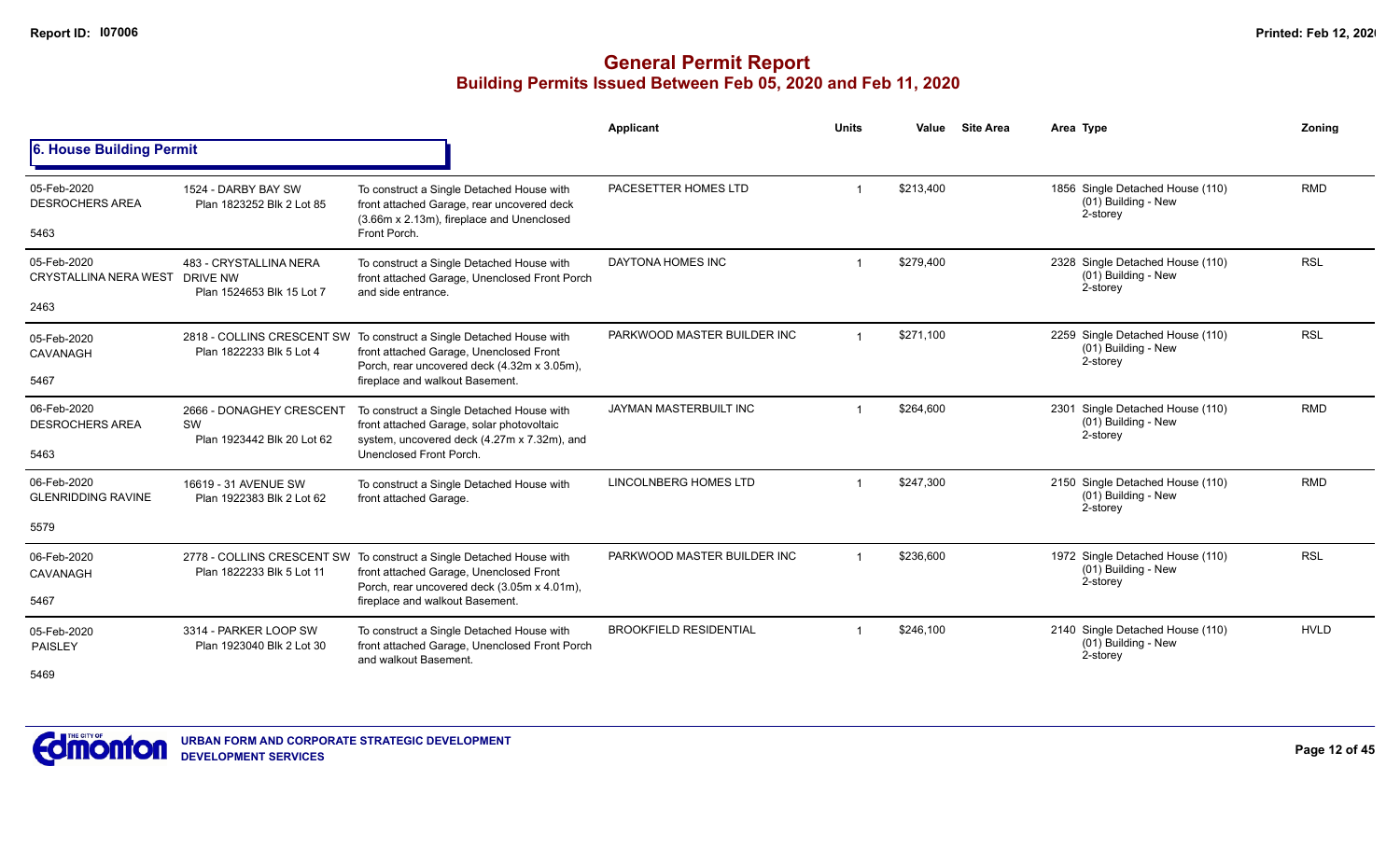|                                          |                                                                                                                                               |                                                                                                                                        | Applicant                     | <b>Units</b> | Value     | <b>Site Area</b>                                                    | Area Type                                                           | Zoning      |
|------------------------------------------|-----------------------------------------------------------------------------------------------------------------------------------------------|----------------------------------------------------------------------------------------------------------------------------------------|-------------------------------|--------------|-----------|---------------------------------------------------------------------|---------------------------------------------------------------------|-------------|
| 6. House Building Permit                 |                                                                                                                                               |                                                                                                                                        |                               |              |           |                                                                     |                                                                     |             |
| 05-Feb-2020<br><b>WALKER</b>             | 2522 - WONNACOTT LOOP SW<br>Plan 1723100 Blk 17 Lot 126                                                                                       | To construct a Single Detached House with<br>front attached Garage, Unenclosed Front<br>Porch, rear uncovered deck (3.05m x 3.05m),    | <b>COVENTRY HOMES INC</b>     |              | \$296,000 |                                                                     | 2574 Single Detached House (110)<br>(01) Building - New<br>2-storey | <b>RSL</b>  |
| 6662                                     |                                                                                                                                               | and fireplace.                                                                                                                         |                               |              |           |                                                                     |                                                                     |             |
| 05-Feb-2020<br><b>PAISLEY</b>            | 542 - PATERSON WAY SW<br>Plan 1821022 Blk 15 Lot 7                                                                                            | To construct a Single Detached House with<br>Unenclosed Front Porch and side door.                                                     | <b>BROOKFIELD RESIDENTIAL</b> |              | \$184,000 |                                                                     | 1600 Single Detached House (110)<br>(01) Building - New             | <b>HVLD</b> |
| 5469                                     |                                                                                                                                               |                                                                                                                                        |                               |              |           |                                                                     |                                                                     |             |
| 05-Feb-2020<br><b>GLENRIDDING RAVINE</b> | 16619 - 30 AVENUE SW<br>Plan 1922383 Blk 5 Lot 11                                                                                             | To construct a Single Detached House with<br>Unenclosed Front Porch.                                                                   | LINCOLNBERG HOMES LTD         |              | \$177,900 |                                                                     | 1547 Single Detached House (110)<br>(01) Building - New<br>2-storey | <b>RMD</b>  |
| 5579                                     |                                                                                                                                               |                                                                                                                                        |                               |              |           |                                                                     |                                                                     |             |
| 05-Feb-2020<br><b>MCCONACHIE AREA</b>    | 5752 - 175B AVENUE NW<br>Plan 1525713 Blk 22 Lot 16                                                                                           | To construct a Single Detached House with<br>front attached Garage, Unenclosed Front Porch<br>and rear uncovered deck (3.96m x 3.05m). | MORRISON HOMES (EDMONTON) LTD |              | \$230,900 |                                                                     | 2008 Single Detached House (110)<br>(01) Building - New<br>2-storey | <b>RSL</b>  |
| 2521                                     |                                                                                                                                               |                                                                                                                                        |                               |              |           |                                                                     |                                                                     |             |
| 05-Feb-2020<br>THE UPLANDS               | 2816 - 202 STREET NW<br>Plan 1721594 Blk 3 Lot 12                                                                                             | To construct a Single Detached House with<br>front attached Garage, solar photovoltaic<br>system and Unenclosed Front Porch.           | JAYMAN MASTERBUILT INC        |              | \$292.300 |                                                                     | 2542 Single Detached House (110)<br>(01) Building - New<br>2-storey | <b>RSL</b>  |
| 4464                                     |                                                                                                                                               |                                                                                                                                        |                               |              |           |                                                                     |                                                                     |             |
| 05-Feb-2020<br><b>GLENRIDDING RAVINE</b> | 16019 - 32 AVENUE SW<br>Plan 1921203 Blk 4 Lot 18                                                                                             | To construct a Single Detached House with<br>front attached Garage and Unenclosed Front                                                | <b>SAN RUFO HOMES LTD</b>     | -1           | \$194,800 |                                                                     | 1694 Single Detached House (110)<br>(01) Building - New<br>2-storey | <b>RMD</b>  |
| 5579                                     |                                                                                                                                               | Porch.                                                                                                                                 |                               |              |           |                                                                     |                                                                     |             |
| 05-Feb-2020<br>THE UPLANDS               | 20311 - 29 AVENUE NW<br>To construct a Single Detached House with<br>front attached Garage, Basement development<br>Plan 1721611 Blk 3 Lot 18 | KIMBERLEY CONSTRUCTION<br><b>MANAGEMENT LTD</b>                                                                                        |                               | \$314,800    |           | 2737 Single Detached House (110)<br>(01) Building - New<br>2-storey | <b>RSL</b>                                                          |             |
| 4464                                     |                                                                                                                                               | (NOT to be used as an additional Dwelling), roof<br>extension (no deck under), fireplace and<br>Unenclosed Front Porch.                |                               |              |           |                                                                     |                                                                     |             |

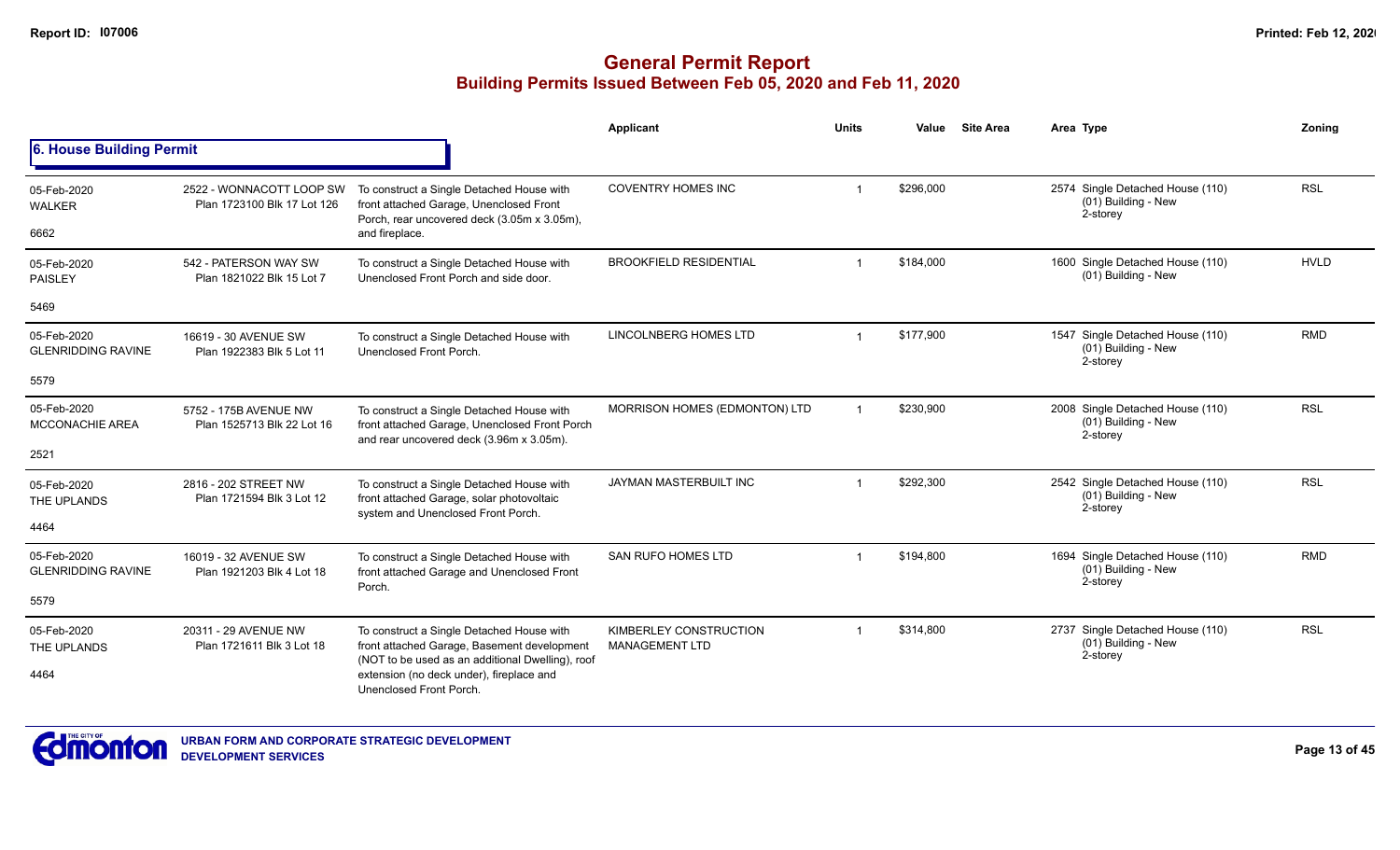|                                               |                                                                                                                                                                      |                                                                                                                                                               | Applicant                                       | <b>Units</b> | Value     | <b>Site Area</b> | Area Type                                                           | Zoning          |
|-----------------------------------------------|----------------------------------------------------------------------------------------------------------------------------------------------------------------------|---------------------------------------------------------------------------------------------------------------------------------------------------------------|-------------------------------------------------|--------------|-----------|------------------|---------------------------------------------------------------------|-----------------|
| 6. House Building Permit                      |                                                                                                                                                                      |                                                                                                                                                               |                                                 |              |           |                  |                                                                     |                 |
| 05-Feb-2020<br><b>DESROCHERS AREA</b><br>5463 | 2634 - DONAGHEY CRESCENT<br>SW<br>Plan 1923442 Blk 20 Lot 46                                                                                                         | To construct a Single Detached House with<br>front attached Garage and Unenclosed Front<br>Porch.                                                             | PACESETTER HOMES LTD                            |              | \$173.900 |                  | 1512 Single Detached House (110)<br>(01) Building - New<br>2-storey | <b>RMD</b>      |
| 05-Feb-2020<br><b>CHARLESWORTH</b><br>6661    | 3616 - 1 AVENUE SW<br>Plan 1922728 Blk 11 Lot 53                                                                                                                     | To construct a Single Detached House with<br>front attached Garage, Unenclosed Front<br>Porch, fireplace, and rear uncovered deck<br>$(3.51m \times 2.44m)$ . | INCREDIBLE CONSTRUCTION LTD                     |              | \$280,700 |                  | 2441 Single Detached House (110)<br>(01) Building - New<br>2-storey | <b>RMD</b>      |
| 05-Feb-2020<br><b>WEBBER GREENS</b>           | 9436 - 206 STREET NW<br>Plan 1623718 Blk 36 Lot 78                                                                                                                   | To construct a Single Detached House with<br>front attached Garage, fireplace and<br>Unenclosed Front Porch.                                                  | KIMBERLEY CONSTRUCTION<br><b>MANAGEMENT LTD</b> |              | \$286,800 |                  | 2494 Single Detached House (110)<br>(01) Building - New<br>2-storey | <b>RSL</b>      |
| 4740                                          |                                                                                                                                                                      |                                                                                                                                                               |                                                 |              |           |                  |                                                                     |                 |
| 05-Feb-2020<br><b>SCHONSEE</b>                | 17104 - 81 STREET NW<br>Plan 1525206 Blk 4 Lot 10                                                                                                                    | To construct a Single Detached House with<br>front attached Garage, Unenclosed Front Porch<br>and fireplace.                                                  | <b>SAN RUFO HOMES LTD</b>                       |              | \$210,700 |                  | 1832 Single Detached House (110)<br>(01) Building - New<br>2-storey | <b>RSL</b>      |
| 2700                                          |                                                                                                                                                                      |                                                                                                                                                               |                                                 |              |           |                  |                                                                     |                 |
| 05-Feb-2020<br><b>SECORD</b>                  | 9660 - 223 STREET NW<br>Plan 1425542 Blk 24 Lot 39                                                                                                                   | To construct a Single Detached House with<br>attached Garage, fireplace and Unenclosed<br>Front Porch.                                                        | STERLING HOMES EDMONTON LTD.                    |              | \$291,600 |                  | 2536 Single Detached House (110)<br>(01) Building - New<br>2-storey | <b>RSL</b>      |
| 4487                                          |                                                                                                                                                                      |                                                                                                                                                               |                                                 |              |           |                  |                                                                     |                 |
| 05-Feb-2020<br><b>KESWICK AREA</b><br>5576    | 1187 - KESWICK DRIVE SW<br>Plan 1920220 Blk 3 Lot 82<br>1185 - KESWICK DRIVE SW<br>Plan 1920220 Blk 3 Lot 83<br>1183 - KESWICK DRIVE SW<br>Plan 1920220 Blk 3 Lot 84 | To construct a 4 Dwelling unit Row House with<br>uncovered decks (each 2.44 m x 2.44 m) and<br>Unenclosed Front Porches.                                      | STREETSIDE DEVELOPMENTS                         |              | \$576,000 |                  | 5009 Row House (330)<br>(01) Building - New<br>2-storey             | RF <sub>5</sub> |
|                                               | 1181 - KESWICK DRIVE SW<br>Plan 1920220 Blk 3 Lot 85                                                                                                                 |                                                                                                                                                               |                                                 |              |           |                  |                                                                     |                 |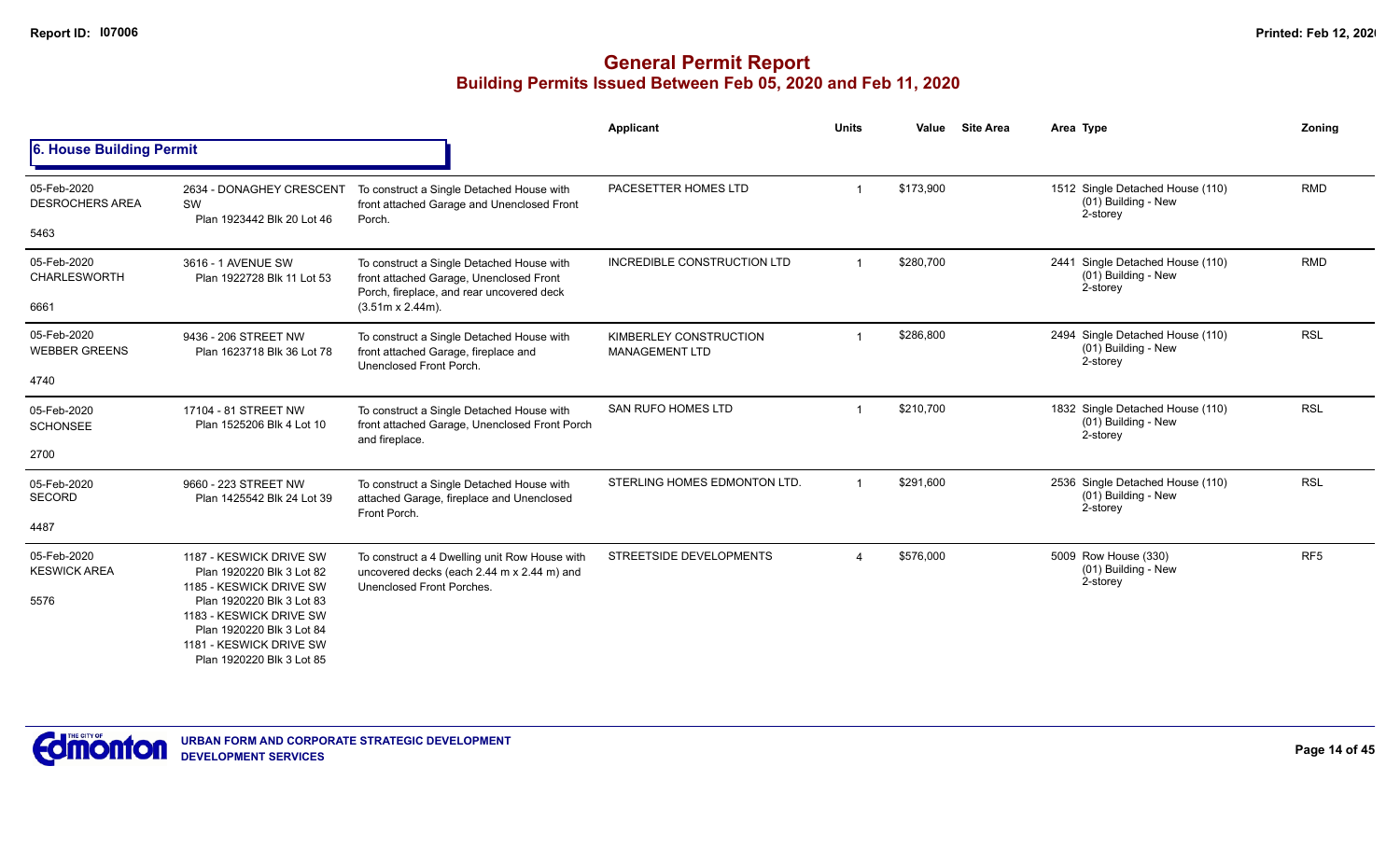|                                          |                                                         |                                                                                                                                        | Applicant                   | <b>Units</b> | Value     | <b>Site Area</b> | Area Type                                                           | Zoning          |
|------------------------------------------|---------------------------------------------------------|----------------------------------------------------------------------------------------------------------------------------------------|-----------------------------|--------------|-----------|------------------|---------------------------------------------------------------------|-----------------|
| 6. House Building Permit                 |                                                         |                                                                                                                                        |                             |              |           |                  |                                                                     |                 |
| 05-Feb-2020<br><b>FOREST HEIGHTS</b>     | 9833 - 76 STREET NW<br>Plan 2083KS Blk 3 Lot 7          | To construct a Single Detached House with<br>front attached Garage, fireplace, front veranda.                                          | N/A                         |              | \$412,200 |                  | 3584 Single Detached House (110)<br>(01) Building - New<br>2-storey | RF <sub>1</sub> |
| 6230                                     |                                                         |                                                                                                                                        |                             |              |           |                  |                                                                     |                 |
| 06-Feb-2020<br><b>KESWICK AREA</b>       | 2478 - KELLY CIRCLE SW<br>Plan 1723548 Blk 14 Lot 4     | To construct a Single Detached House with<br>front attached Garage and Unenclosed Front<br>Porch.                                      | <b>BEDROCK HOMES LTD</b>    |              | \$232,200 |                  | 1935 Single Detached House (110)<br>(01) Building - New<br>2-storey | <b>RSL</b>      |
| 5576                                     |                                                         |                                                                                                                                        |                             |              |           |                  |                                                                     |                 |
| 10-Feb-2020<br><b>KESWICK AREA</b>       | 2241 - KELLY CRESCENT SW<br>Plan 1720767 Blk 11 Lot 28A | To construct a Single Detached House with<br>front attached Garage, rear covered deck<br>(4.70m x 2.13m), fireplace, Unenclosed Front  | <b>DOLCE VITA HOMES</b>     |              | \$476,200 |                  | 4141 Single Detached House (110)<br>(01) Building - New<br>3-storey | <b>RSL</b>      |
| 5576                                     |                                                         | Porch, walkout Basement and Rooftop Patio.                                                                                             |                             |              |           |                  |                                                                     |                 |
| 10-Feb-2020<br><b>WALKER</b>             | 5213 - 23 AVENUE SW<br>Plan 1922598 Blk 10 Lot 70       | To construct a Single Detached House with<br>front attached Garage, Unenclosed Front Porch<br>and rear uncovered deck (3.81m x 3.05m). | <b>MONTORIO HOMES</b>       |              | \$217,000 |                  | 1887 Single Detached House (110)<br>(01) Building - New<br>2-storey | DC <sub>1</sub> |
| 6662                                     |                                                         |                                                                                                                                        |                             |              |           |                  |                                                                     |                 |
| 06-Feb-2020<br><b>MAYFIELD</b>           | 10923 - 159 STREET NW<br>Plan 2020259 Blk 7 Lot 5B      | To construct a Single Detached House,<br>Unenclosed Front Porch, uncovered deck and<br><b>Secondary Suite</b>                          | ENCORE MASTER BUILDER INC   | 2            | \$186,200 |                  | 1619 Single Detached House (110)<br>(01) Building - New<br>2-storey | RF <sub>1</sub> |
| 4290                                     |                                                         |                                                                                                                                        |                             |              |           |                  |                                                                     |                 |
| 06-Feb-2020<br><b>SECORD</b>             | 22011 - 93 AVENUE NW<br>Plan 1923304 Blk 30 Lot 4       | To construct a Single Detached House with<br>front attached Garage, Unenclosed Front<br>Porch, and rear uncovered deck (3.66m x        | <b>LANDMARK CLASSIC INC</b> |              | \$218,300 |                  | 1898 Single Detached House (110)<br>(01) Building - New<br>2-storey | <b>RMD</b>      |
| 4487                                     |                                                         | 3.66m)                                                                                                                                 |                             |              |           |                  |                                                                     |                 |
| 06-Feb-2020<br><b>GLENRIDDING RAVINE</b> | 16015 - 32 AVENUE SW<br>Plan 1921203 Blk 4 Lot 19       | To construct a Single Detached House with<br>front attached Garage and Unenclosed Front<br>Porch.                                      | <b>SAN RUFO HOMES LTD</b>   |              | \$217,700 |                  | 1893 Single Detached House (110)<br>(01) Building - New<br>2-storey | <b>RMD</b>      |
| 5579                                     |                                                         |                                                                                                                                        |                             |              |           |                  |                                                                     |                 |

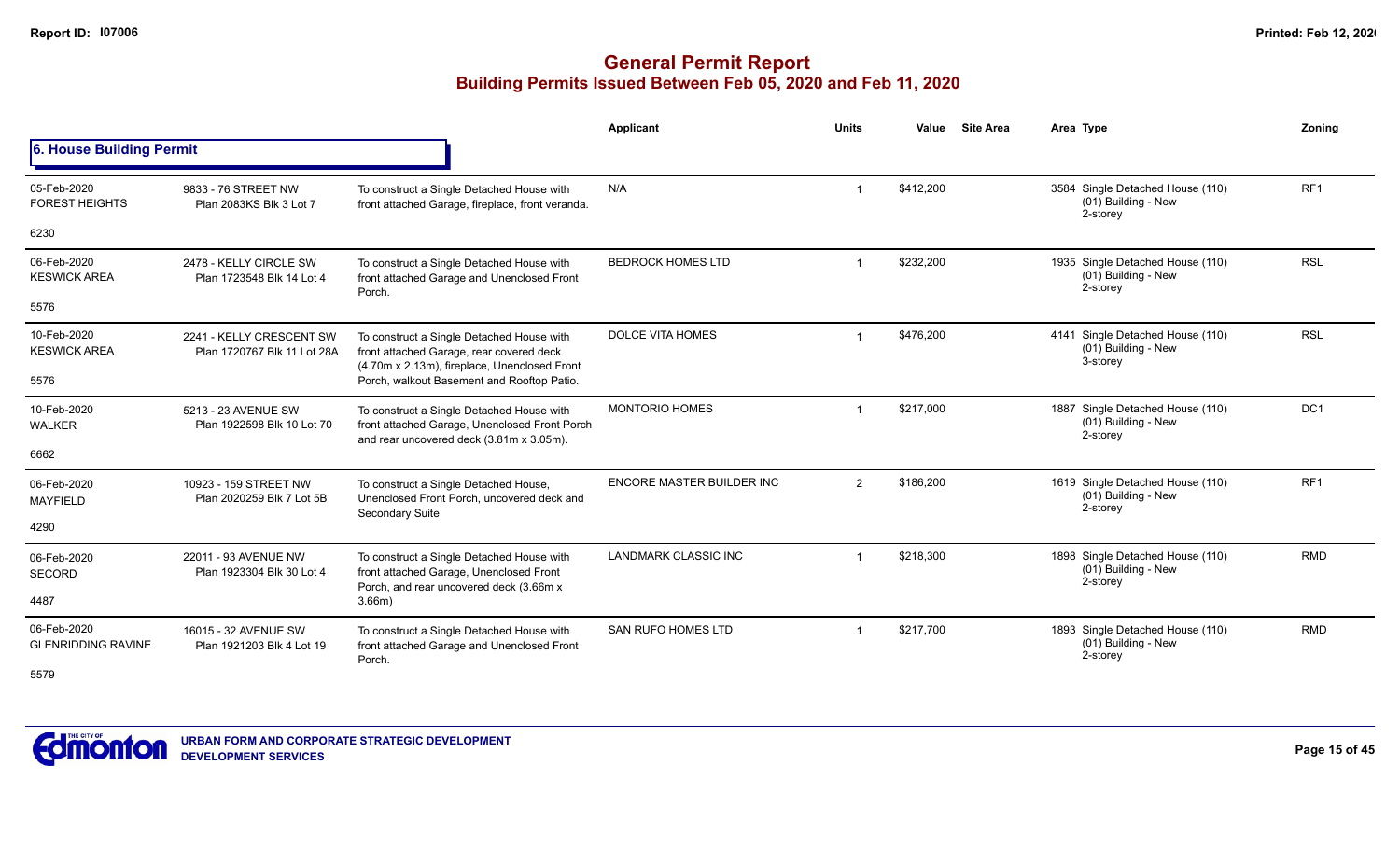# **General Permit Report Building Permits Issued Between Feb 05, 2020 and Feb 11, 2020**

|                                               |                                                                 |                                                                                                                                                                                                                                 | Applicant                     | <b>Units</b>   | Value       | <b>Site Area</b> | Area Type                                                           | Zoning          |
|-----------------------------------------------|-----------------------------------------------------------------|---------------------------------------------------------------------------------------------------------------------------------------------------------------------------------------------------------------------------------|-------------------------------|----------------|-------------|------------------|---------------------------------------------------------------------|-----------------|
| 6. House Building Permit                      |                                                                 |                                                                                                                                                                                                                                 |                               |                |             |                  |                                                                     |                 |
| 06-Feb-2020<br><b>WALKER</b><br>6662          | 2072C - WONNACOTT WAY SW<br>Condo Common Area (Plan<br>1923062) | To Construct a 7 Unit Row House (Units 34-40)                                                                                                                                                                                   | <b>MATTAMY HOMES</b>          | $\overline{7}$ | \$1,273,700 |                  | 11076 Semi-Detached Condo (215)<br>(01) Building - New<br>3-storey  | RA7, RF6, RF6   |
| 06-Feb-2020<br><b>DESROCHERS AREA</b><br>5463 | 2665 - DONAGHEY CRESCENT<br>SW<br>Plan 1923442 Blk 21 Lot 10    | To construct a Single Detached House with<br>front attached Garage, Unenclosed Front Porch<br>and to install a Renewable Energy Device to a<br>Single Detached House (6 Solar-electric (PV)<br>panels on the roof).             | JAYMAN MASTERBUILT INC        |                | \$222,400   |                  | 1934 Single Detached House (110)<br>(01) Building - New<br>2-storey | <b>RMD</b>      |
| 06-Feb-2020<br><b>DESROCHERS AREA</b><br>5463 | 2644 - DONAGHEY CRESCENT<br>SW<br>Plan 1923442 Blk 20 Lot 51    | To construct a Single Detached House with<br>front attached Garage, Unenclosed Front<br>Porch, side door, and to install a Renewable<br>Energy Device to a Single Detached House (6<br>Solar-electric (PV) panels on the roof). | <b>JAYMAN MASTERBUILT INC</b> |                | \$260,000   |                  | 2261 Single Detached House (110)<br>(01) Building - New<br>2-storey | <b>RMD</b>      |
| 06-Feb-2020<br><b>DESROCHERS AREA</b><br>5463 | 2661 - DONAGHEY CRESCENT<br>SW<br>Plan 1923442 Blk 21 Lot 12    | To construct a Single Detached House with<br>front attached Garage, solar photovoltaic<br>system, and veranda.                                                                                                                  | <b>JAYMAN MASTERBUILT INC</b> |                | \$220,600   |                  | 1918 Single Detached House (110)<br>(01) Building - New<br>2-storey | <b>RMD</b>      |
| 06-Feb-2020<br><b>WINDERMERE</b><br>5570      | 2774 - WHEATON DRIVE NW<br>Plan 1223391 Blk 10 Lot 6            | To construct a Single Detached House with<br>front attached Garage, Unenclosed Front<br>Porch, rear covered deck (3.66 m x 6.10 m),<br>fireplace and Basement development (NOT to<br>be used as an additional Dwelling).        | <b>HOMES BY MANAGEN LTD.</b>  |                | \$288.500   |                  | 2404 Single Detached House (110)<br>(01) Building - New<br>bungalow | <b>RSL</b>      |
| 06-Feb-2020<br>CAPILANO<br>6061               | 10903 - 56 STREET NW<br>Plan 2442KS Blk 54 Lot 31               | To construct a Garden Suite with balcony and a<br>pergola.                                                                                                                                                                      | <b>MODWORKS INC</b>           |                | \$94,100    |                  | 818 Garden Suite (110)<br>(01) Building - New<br>2-storey           | RF <sub>1</sub> |
| 06-Feb-2020<br><b>ROSENTHAL</b><br>4750       | 8724 - 219 STREET NW<br>Plan 1523141 Blk 3 Lot 62               | To construct a Single Detached House with<br>front attached Garage, Unenclosed Front<br>Porch, rear uncovered deck (3.05m x 4.67m)<br>and fireplace.                                                                            | N/A                           |                | \$354,200   |                  | 3080 Single Detached House (110)<br>(01) Building - New<br>2-storey | <b>RSL</b>      |
|                                               |                                                                 |                                                                                                                                                                                                                                 |                               |                |             |                  |                                                                     |                 |



**URBAN FORM AND CORPORATE STRATEGIC DEVELOPMENT DEVELOPMENT SERVICES**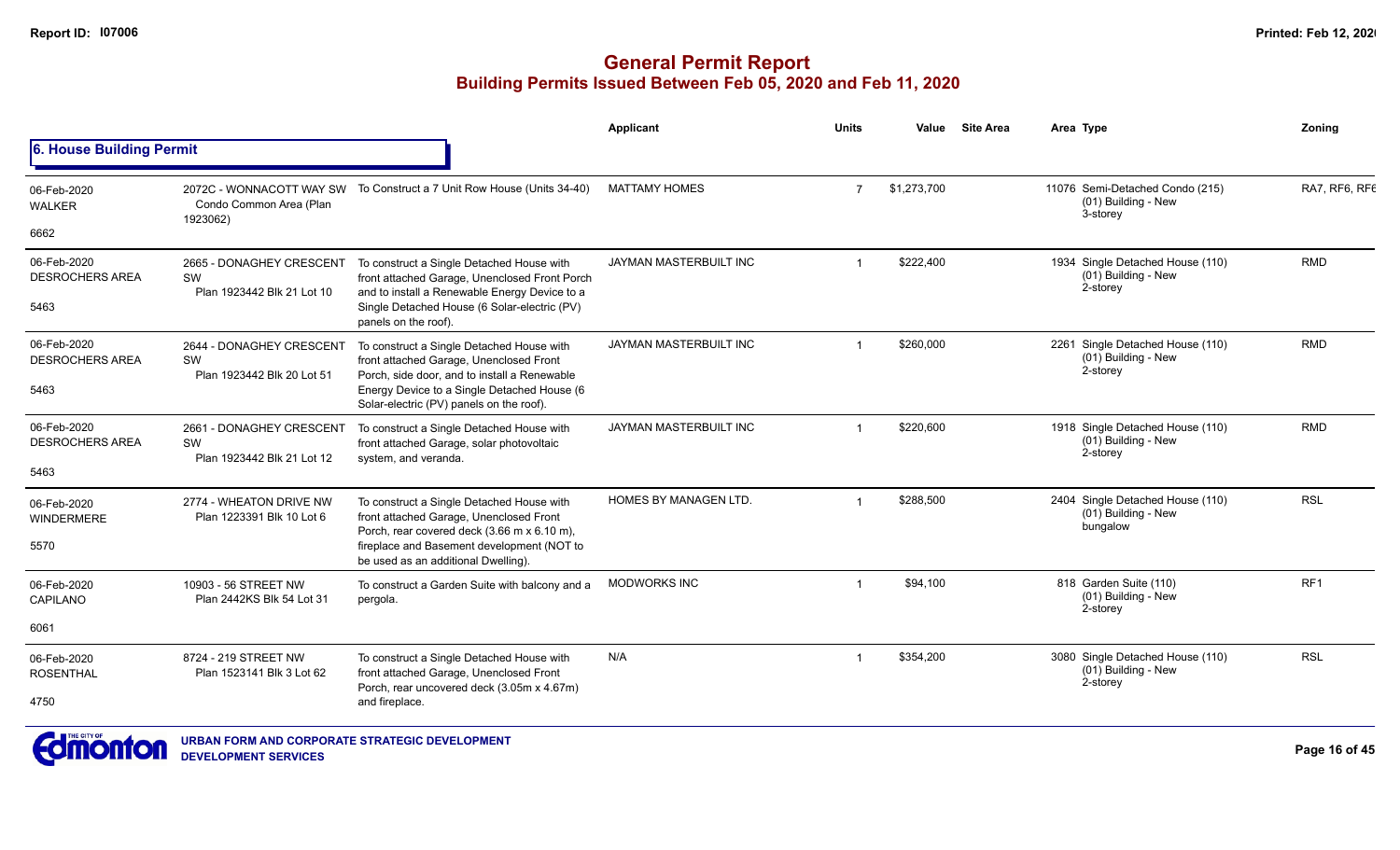|                                                  |                                                                                                                                        |                                                                                                                                                                                                                                                                                                                            | <b>Applicant</b>             | <b>Units</b>   | Value     | <b>Site Area</b> | Area Type                                                             | Zonina          |
|--------------------------------------------------|----------------------------------------------------------------------------------------------------------------------------------------|----------------------------------------------------------------------------------------------------------------------------------------------------------------------------------------------------------------------------------------------------------------------------------------------------------------------------|------------------------------|----------------|-----------|------------------|-----------------------------------------------------------------------|-----------------|
| <b>6. House Building Permit</b>                  |                                                                                                                                        |                                                                                                                                                                                                                                                                                                                            |                              |                |           |                  |                                                                       |                 |
| 06-Feb-2020<br><b>WESTMOUNT</b><br>3440          | 10813 - 130 STREET NW<br>Plan 2020231 Blk 22 Lot 16A                                                                                   | To construct a Single Detached House with<br>Unenclosed Front Porch, rear uncovered deck<br>(5.18m x 2.44m), Secondary Suite in the<br>basement and fireplace.                                                                                                                                                             | <b>JUSTIN GRAY HOMES LTD</b> | $\overline{2}$ | \$208,400 |                  | 1812 Single Detached House (110)<br>(01) Building - New<br>2-storey   | RF <sub>1</sub> |
| 06-Feb-2020<br><b>MCCONACHIE AREA</b><br>2521    | 6140 - 176 AVENUE NW<br>Plan 1525713 Blk 16 Lot 69                                                                                     | To construct a Single Detached House with<br>Unenclosed Front Porch, side door and rear<br>uncovered deck (2.74 m x 2.74 m).                                                                                                                                                                                               | <b>RAYHANA HOMES</b>         |                | \$165,600 |                  | 1440 Single Detached House (110)<br>$(01)$ Building - New<br>2-storey | <b>RPL</b>      |
| 06-Feb-2020<br>LAUREL<br>6444                    | 1920 - 20 AVENUE NW<br>Plan 1920713 Blk 10 Lot 43                                                                                      | To construct a Single Detached House with<br>front attached Garage, Unenclosed Front Porch<br>balcony, partially covered rear deck (3.20m x<br>3.66m) below covered balcony (1.83m x 3.66m)<br>and Basement development (NOT to be used as<br>an additional Dwelling, 2 Bedrooms, 1 Mech<br>Room, 1 Bathroom, 1 Rec Area). | N/A                          |                | \$303,800 |                  | 2642 Single Detached House (110)<br>$(01)$ Building - New<br>2-storey | <b>RSL</b>      |
| 07-Feb-2020<br><b>GLENRIDDING RAVINE</b><br>5579 | 591 - GLENRIDDING RAVINE<br>DRIVE SW<br>Plan 1921203 Blk 2 Lot 14<br>589 - GLENRIDDING RAVINE<br>DRIVE SW<br>Plan 1921203 Blk 2 Lot 15 | To construct a Semi-Detached House with front<br>attached Garages, rear uncovered deck (Lot<br>15: 3.05m x 3.66m, Lot 14: 3.05m x 3.05m) and<br>Unenclosed Front Porches.                                                                                                                                                  | <b>ART HOMES</b>             | $\overline{2}$ | \$341,000 |                  | 2965 Semi-Detached House (210)<br>(01) Building - New<br>2-storey     | DC <sub>1</sub> |
| 07-Feb-2020<br><b>DESROCHERS AREA</b><br>5463    | 2853 - DUKE CRESCENT SW<br>Plan 1723641 Blk 12 Lot 26                                                                                  | To construct a Single Detached House with<br>front attached Garage, Unenclosed Front Porch<br>and rear uncovered deck (3.66m x 3.66m).                                                                                                                                                                                     | <b>LANDMARK CLASSIC INC</b>  |                | \$207,600 |                  | 1730 Single Detached House (110)<br>(01) Building - New<br>2-storey   | <b>RMD</b>      |
| 07-Feb-2020<br><b>CHAPPELLE AREA</b><br>5462     | 7550 - CREIGHTON PLACE SW<br>Plan 1723183 Blk 10 Lot 91<br>7552 - CREIGHTON PLACE SW<br>Plan 1723183 Blk 10 Lot 92                     | To construct a Semi-Detached House with front<br>attached Garages and Unenclosed Front<br>Porches.                                                                                                                                                                                                                         | <b>KIRKLAND HOMES LTD</b>    | $\overline{2}$ | \$323,600 |                  | 2697 Semi-Detached House (210)<br>(01) Building - New                 | <b>RMD</b>      |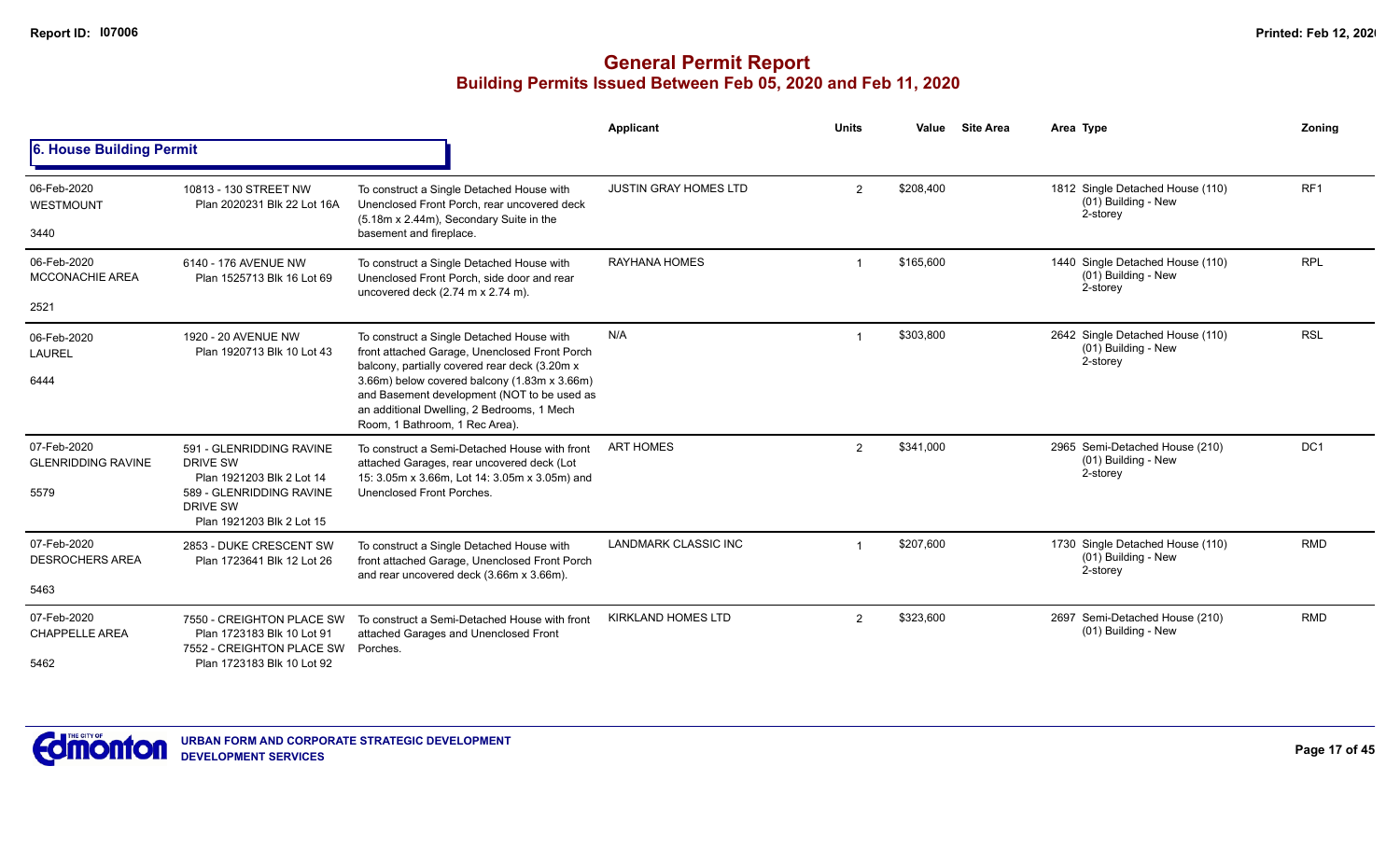|                                               |                                                                                                                                                |                                                                                                                                                                               | Applicant                    | <b>Units</b>            | Value     | <b>Site Area</b> | Area Type                                                           | Zonina          |
|-----------------------------------------------|------------------------------------------------------------------------------------------------------------------------------------------------|-------------------------------------------------------------------------------------------------------------------------------------------------------------------------------|------------------------------|-------------------------|-----------|------------------|---------------------------------------------------------------------|-----------------|
| 6. House Building Permit                      |                                                                                                                                                |                                                                                                                                                                               |                              |                         |           |                  |                                                                     |                 |
| 07-Feb-2020<br><b>EDGEMONT</b><br>4462        | 419 - EDGEMONT ROAD NW<br>Plan 1820200 Blk 26 Lot 128                                                                                          | To construct a Single Detached House with<br>front attached Garage, Unenclosed Front<br>Porch, rear uncovered deck, fireplace, and<br>walkout Basement.                       | PACESETTER HOMES LTD         | $\overline{\mathbf{1}}$ | \$318,100 |                  | 2651 Single Detached House (110)<br>(01) Building - New<br>2-storey | <b>RSL</b>      |
| 07-Feb-2020<br><b>MCCONACHIE AREA</b><br>2521 | 1278 - MCCONACHIE<br><b>BOULEVARD NW</b><br>Plan 1823225 Blk 29 Lot 5<br>1280 - MCCONACHIE<br><b>BOULEVARD NW</b><br>Plan 1823225 Blk 29 Lot 6 | To construct a Semi-Detached House with<br>Unenclosed Front Porches.                                                                                                          | STERLING HOMES EDMONTON LTD. | 2                       | \$350,500 |                  | 2921 Semi-Detached House (210)<br>(01) Building - New               | RF4, RLD        |
| 07-Feb-2020<br><b>EDGEMONT</b><br>4462        | 1359 - ERKER CRESCENT NW<br>Plan 1920642 Blk 1 Lot 28<br>1357 - ERKER CRESCENT NW<br>Plan 1920642 Blk 1 Lot 29                                 | To construct a Semi-Detached House with front<br>attached Garages, Unenclosed Front Porches,<br>and rear uncovered deck (Lot 29: 2.44m x<br>$3.66m$ ).                        | LINCOLNBERG HOMES LTD        | $\overline{2}$          | \$351.600 |                  | 2930 Semi-Detached House (210)<br>(01) Building - New               | RF4             |
| 07-Feb-2020<br><b>LAUREL</b><br>6444          | 1446 - 24A STREET NW<br>Plan 1922780 Blk 14 Lot 11                                                                                             | To construct a Single Detached House with<br>front attached Garage, Unenclosed Front<br>Porch, fireplace and side entrance.                                                   | PARKWOOD MASTER BUILDER      | $\overline{1}$          | \$282,100 |                  | 2351 Single Detached House (110)<br>(01) Building - New<br>2-storey | <b>RSL</b>      |
| 07-Feb-2020<br><b>WEBBER GREENS</b><br>4740   | 20695 - 94 AVENUE NW<br>Plan 1823471 Blk 36 Lot 131<br>20699 - 94 AVENUE NW<br>Plan 1823471 Blk 36 Lot 132                                     | To construct a Semi-detached House with front<br>attached Garages, Unenclosed Front Porches,<br>side doors, and to develop a Secondary suite in<br>the Basement (Lot 131).    | LINCOLNBERG HOMES LTD        | 3                       | \$370,100 |                  | 3084 Semi-Detached House (210)<br>(01) Building - New               | RF <sub>5</sub> |
| 07-Feb-2020<br>MCCONACHIE AREA                | 17725 - 63A STREET NW<br>Plan 1922721 Blk 31 Lot 27                                                                                            | To construct a Single Detached House with<br>Unenclosed Front Porch and SIDE DOOR.                                                                                            | STERLING HOMES EDMONTON LTD. | $\overline{1}$          | \$170.000 |                  | 1417 Single Detached House (110)<br>(01) Building - New<br>2-storey | <b>RPL</b>      |
| 2521                                          |                                                                                                                                                |                                                                                                                                                                               |                              |                         |           |                  |                                                                     |                 |
| 07-Feb-2020<br><b>ROSENTHAL</b><br>4750       | 22611 - 80 AVENUE NW<br>Plan 1823281 Blk 5 Lot 57<br>22613 - 80 AVENUE NW<br>Plan 1823281 Blk 5 Lot 58                                         | To construct a Semi-Detached House with front<br>attached Garages, Unenclosed Front Porches,<br>and rear uncovered decks (lot 57 - 2.74m x<br>3.05m, lot 58 - 3.05m x 3.05m). | <b>HOMES BY AVI</b>          | $\overline{2}$          | \$372,000 |                  | 3100 Semi-Detached House (210)<br>(01) Building - New<br>2-storey   | RF4             |

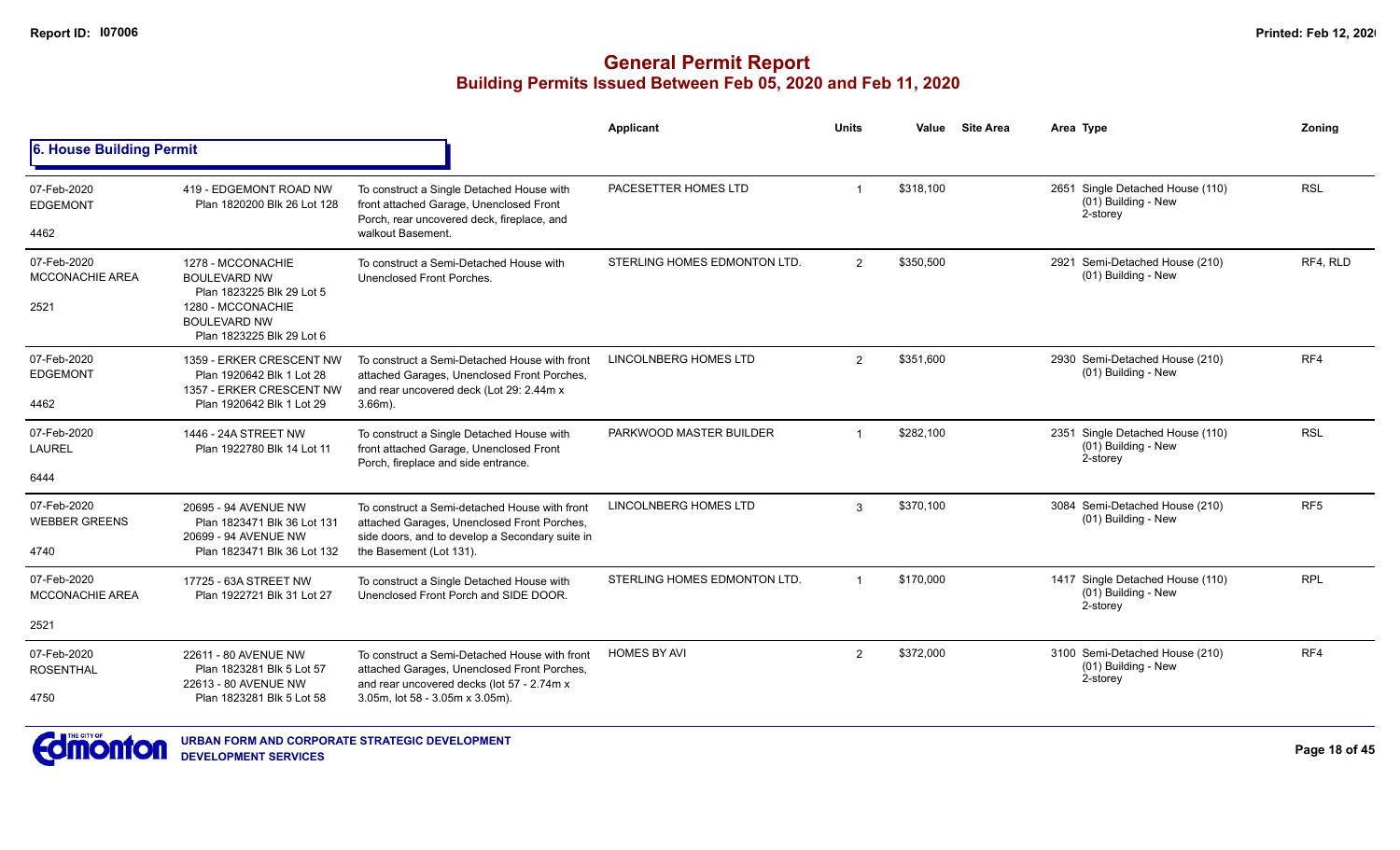|                                                    |                                                                                                      |                                                                                                                                            | Applicant                     | <b>Units</b>   | Value     | <b>Site Area</b> | Area Type                                                             | Zonina     |
|----------------------------------------------------|------------------------------------------------------------------------------------------------------|--------------------------------------------------------------------------------------------------------------------------------------------|-------------------------------|----------------|-----------|------------------|-----------------------------------------------------------------------|------------|
| 6. House Building Permit                           |                                                                                                      |                                                                                                                                            |                               |                |           |                  |                                                                       |            |
| 07-Feb-2020<br>THE ORCHARDS AT<br><b>ELLERSLIE</b> | 9330 - PEAR LINK SW<br>Plan 1822610 Blk 2 Lot 47<br>9328 - PEAR LINK SW<br>Plan 1822610 Blk 2 Lot 48 | To construct a Semi-Detached House with front<br>attached Garages, Unenclosed Front Porches,<br>and side entrances.                        | <b>SAN RUFO HOMES LTD</b>     | $\overline{2}$ | \$361,900 |                  | 3016 Duplex (210)<br>(01) Building - New<br>2-storey                  | RF4        |
| 6216                                               |                                                                                                      |                                                                                                                                            |                               |                |           |                  |                                                                       |            |
| 07-Feb-2020<br><b>MCCONACHIE AREA</b>              | 6333 - 170 AVENUE NW<br>Plan 1723076 Blk 8 Lot 15                                                    | To construct a Single Detached House with<br>Unenclosed Front Porch, rear uncovered deck<br>(3.05m x 3.35m) and Basement development       | MORRISON HOMES (EDMONTON) LTD |                | \$174.900 |                  | 1521 Single Detached House (110)<br>$(01)$ Building - New<br>2-storey | <b>RPL</b> |
| 2521                                               |                                                                                                      | (NOT to be used as an additional Dwelling).                                                                                                |                               |                |           |                  |                                                                       |            |
| 07-Feb-2020<br><b>MCCONACHIE AREA</b>              | 6352 - 174 AVENUE NW<br>Plan 1822646 Blk 13 Lot 53                                                   | To construct a Single Detached House with<br>front attached Garage, 6 panel solar<br>photovoltaic system, walkout basement and             | <b>JAYMAN MASTERBUILT INC</b> |                | \$241,400 |                  | 2012 Single Detached House (110)<br>(01) Building - New<br>2-storey   | <b>RMD</b> |
| 2521                                               |                                                                                                      | Unenclosed Front Porch.                                                                                                                    |                               |                |           |                  |                                                                       |            |
| 10-Feb-2020<br><b>MCCONACHIE AREA</b>              | 17531 - 64 STREET NW<br>Plan 1922870 Blk 24 Lot 47                                                   | To construct a Single Detached House with<br>front attached Garage, Unenclosed Front<br>Porch, rear uncovered deck (3.05m x 3.05m),        | <b>SANGAM HOMES LTD</b>       |                | \$206.700 |                  | 1797 Single Detached House (110)<br>(01) Building - New<br>2-storey   | <b>RMD</b> |
| 2521                                               |                                                                                                      | fireplace and side door.                                                                                                                   |                               |                |           |                  |                                                                       |            |
| 10-Feb-2020<br><b>GROVENOR</b>                     | 10226 - 146 STREET NW<br>Plan 1631AQ Blk 7A Lot 3                                                    | To construct a Single Detached House with<br>Basement development (NOT to be used as an<br>additional Dwelling), fireplace, rear uncovered | PLATINUM LIVING HOMES         |                | \$246,100 |                  | 2140 Single Detached House (110)<br>(01) Building - New<br>2-storey   | RF3        |
| 3210                                               |                                                                                                      | deck (7.47m x 5.03m), and Unenclosed Front<br>Porch.                                                                                       |                               |                |           |                  |                                                                       |            |
| 10-Feb-2020<br><b>MCCONACHIE AREA</b>              | 6315 - 173 AVENUE NW<br>Plan 1822640 Blk 13 Lot 91                                                   | To construct a Single Detached House with<br>front attached Garage, Unenclosed Front                                                       | <b>JAYMAN MASTERBUILT INC</b> |                | \$219,700 |                  | 1910 Single Detached House (110)<br>(01) Building - New<br>2-storey   | <b>RMD</b> |
| 2521                                               |                                                                                                      | Porch, fireplace and solar photovoltaic system.                                                                                            |                               |                |           |                  |                                                                       |            |
| 10-Feb-2020<br><b>WALKER</b>                       | 2116 - 51 STREET SW<br>Plan 1723341 Blk 6 Lot 47                                                     | To construct a Single Detached House with<br>Unenclosed Front Porch.                                                                       | MORRISON HOMES (EDMONTON) LTD |                | \$138,200 |                  | 1152 Single Detached House (110)<br>(01) Building - New<br>2-storey   | <b>RPL</b> |
| 6662                                               |                                                                                                      |                                                                                                                                            |                               |                |           |                  |                                                                       |            |

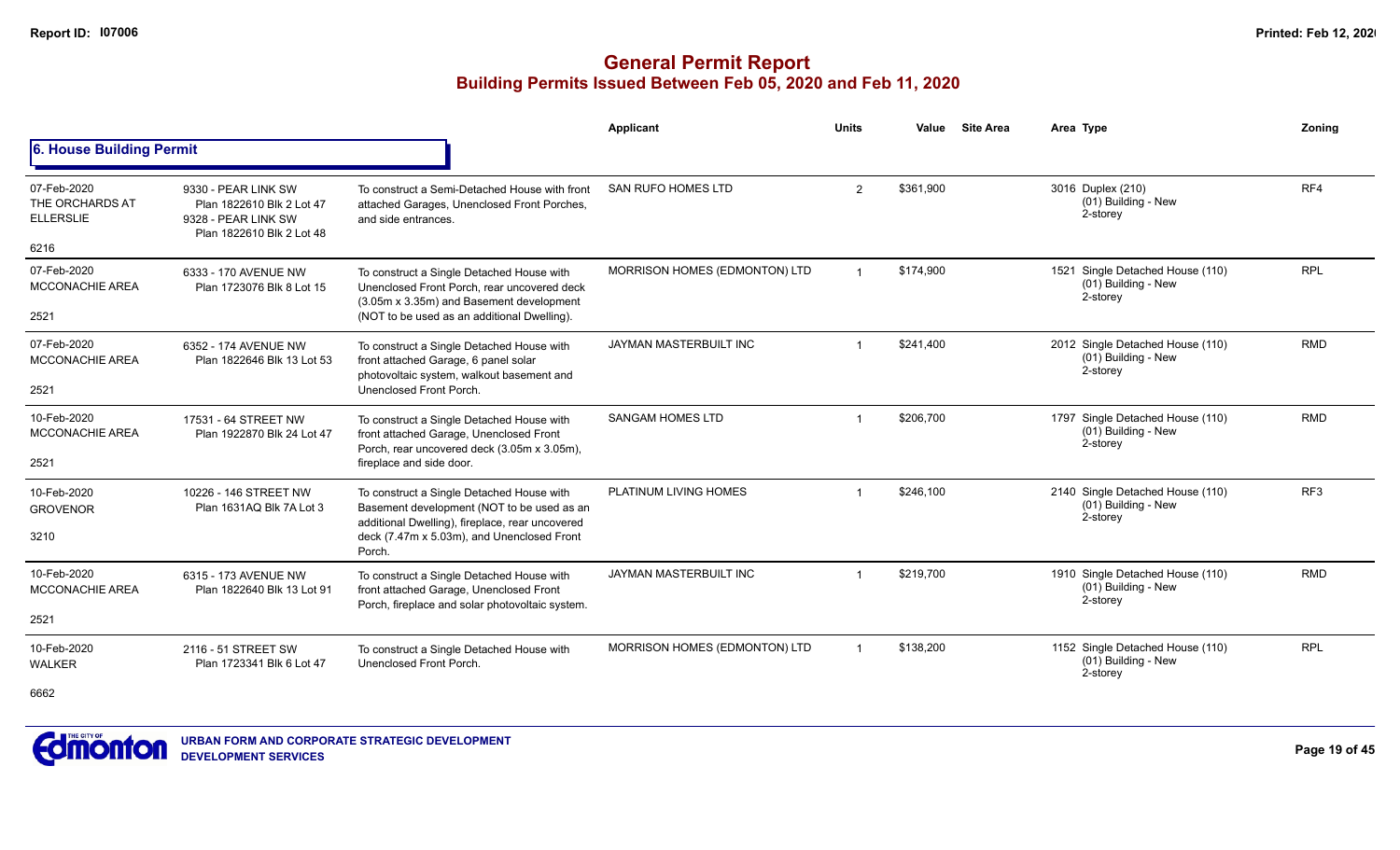|                                       |                                                    |                                                                                                                                                    | Applicant                     | <b>Units</b> | Value     | <b>Site Area</b> | Area Type                                                           | Zoning     |
|---------------------------------------|----------------------------------------------------|----------------------------------------------------------------------------------------------------------------------------------------------------|-------------------------------|--------------|-----------|------------------|---------------------------------------------------------------------|------------|
| 6. House Building Permit              |                                                    |                                                                                                                                                    |                               |              |           |                  |                                                                     |            |
| 10-Feb-2020<br><b>WALKER</b>          | 2168 - 51 STREET SW<br>Plan 1822899 Blk 6 Lot 34   | To construct a Single Detached House with<br>Unenclosed Front Porch and rear uncovered<br>deck (3.35m x 3.05m).                                    | MORRISON HOMES (EDMONTON) LTD |              | \$138,200 |                  | 1152 Single Detached House (110)<br>(01) Building - New<br>2-storey | <b>RPL</b> |
| 6662                                  |                                                    |                                                                                                                                                    |                               |              |           |                  |                                                                     |            |
| 10-Feb-2020<br><b>WALKER</b>          | 2124 - 51 STREET SW<br>Plan 1723341 Blk 6 Lot 45   | To construct a Single Detached House with<br>Unenclosed Front Porch.                                                                               | MORRISON HOMES (EDMONTON) LTD |              | \$138,200 |                  | 1152 Single Detached House (110)<br>(01) Building - New<br>2-storey | <b>RPL</b> |
| 6662                                  |                                                    |                                                                                                                                                    |                               |              |           |                  |                                                                     |            |
| 10-Feb-2020<br><b>LAUREL</b>          | 1915 - 19 AVENUE NW<br>Plan 1920713 Blk 13 Lot 45  | To construct a Single Detached House with<br>front attached Garage, Unenclosed Front<br>Porch, covered deck (4.11m x 3.05m) and                    | N/A                           | -1           | \$341,700 |                  | 2971 Single Detached House (110)<br>(01) Building - New<br>2-storey | <b>RSL</b> |
| 6444                                  |                                                    | fireplace.                                                                                                                                         |                               |              |           |                  |                                                                     |            |
| 10-Feb-2020<br><b>KESWICK AREA</b>    | 6217 - KING VISTA SW<br>Plan 1723517 Blk 5 Lot 15  | To construct a Single Detached House with<br>front attached Garage, and Unenclosed Front<br>Porch.                                                 | ROHIT COMMUNITIES INC         |              | \$249,200 |                  | 2077 Single Detached House (110)<br>(01) Building - New<br>2-storey | DC1        |
| 5576                                  |                                                    |                                                                                                                                                    |                               |              |           |                  |                                                                     |            |
| 10-Feb-2020<br><b>EBBERS</b>          | 709 - EBBERS PLACE NW<br>Plan 1524922 Blk 8 Lot 91 | To construct a Single Detached House with<br>Front attached Garage, rear uncovered deck<br>$(4.28 \text{ m} \times 2.44 \text{ m})$ and side door. | <b>BELVISTA HOMES LTD</b>     | -1           | \$263,900 |                  | 2199 Single Detached House (110)<br>(01) Building - New<br>2-storey | <b>RSL</b> |
| 2251                                  |                                                    |                                                                                                                                                    |                               |              |           |                  |                                                                     |            |
| 10-Feb-2020<br><b>MCCONACHIE AREA</b> | 6405 - 175 AVENUE NW<br>Plan 1922870 Blk 24 Lot 56 | To construct a Single Detached House with<br>front attached Garage and Unenclosed Front<br>Porch.                                                  | PACESETTER HOMES LTD          |              | \$173,900 |                  | 1512 Single Detached House (110)<br>(01) Building - New<br>2-storey | <b>RMD</b> |
| 2521                                  |                                                    |                                                                                                                                                    |                               |              |           |                  |                                                                     |            |
| 10-Feb-2020<br><b>MCCONACHIE AREA</b> | 6403 - 175 AVENUE NW<br>Plan 1922870 Blk 24 Lot 55 | To construct a Single Detached House with<br>front attached Garage and Unenclosed Front<br>Porch.                                                  | PACESETTER HOMES LTD          | -1           | \$206,100 |                  | 1792 Single Detached House (110)<br>(01) Building - New<br>2-storey | <b>RMD</b> |
| 2521                                  |                                                    |                                                                                                                                                    |                               |              |           |                  |                                                                     |            |

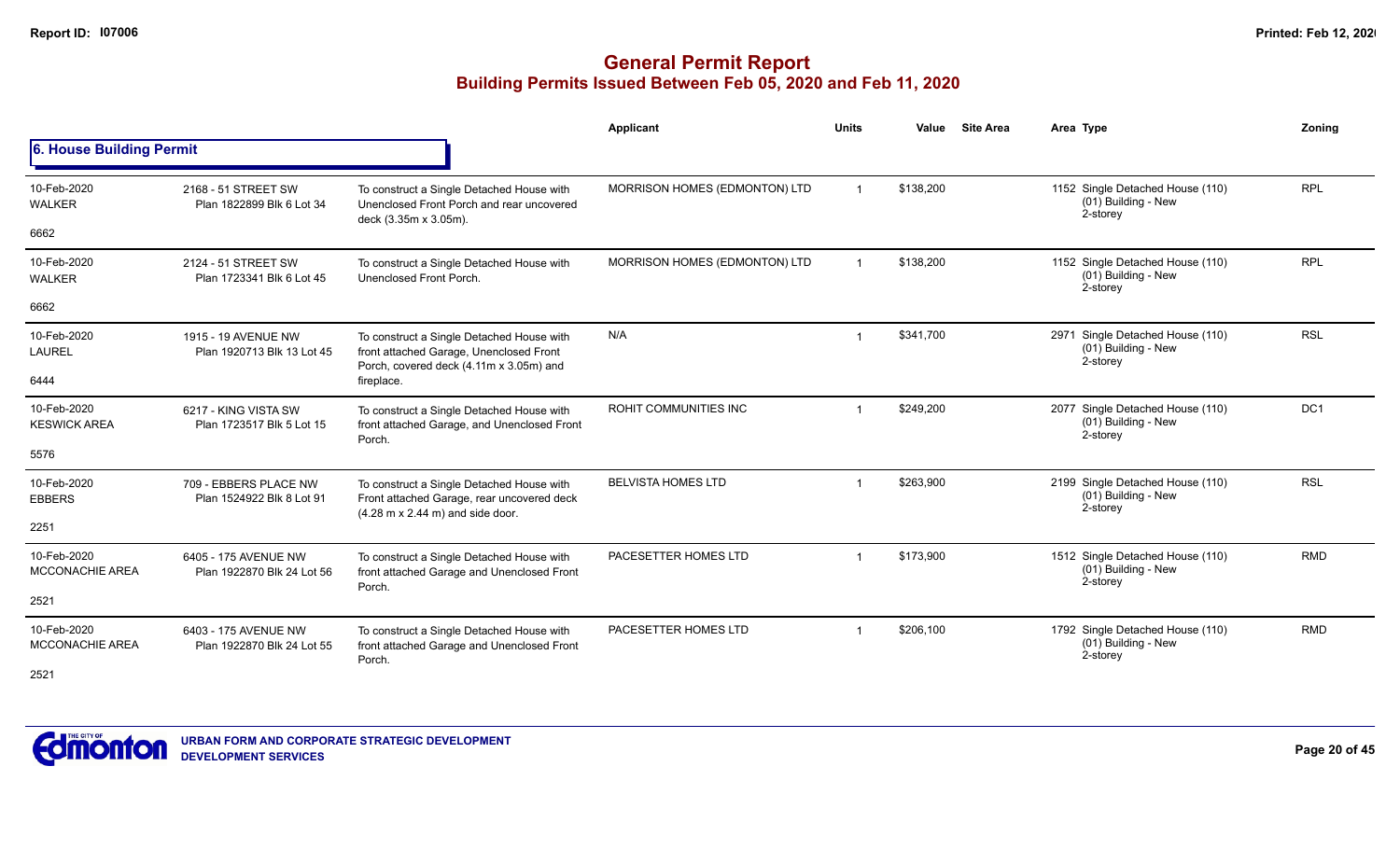|                                          |                                                                           |                                                                                                                                          | Applicant                     | <b>Units</b> | Value     | <b>Site Area</b> | Area Type                                                           | Zoning          |
|------------------------------------------|---------------------------------------------------------------------------|------------------------------------------------------------------------------------------------------------------------------------------|-------------------------------|--------------|-----------|------------------|---------------------------------------------------------------------|-----------------|
| 6. House Building Permit                 |                                                                           |                                                                                                                                          |                               |              |           |                  |                                                                     |                 |
| 11-Feb-2020<br><b>GLENRIDDING RAVINE</b> | 16115 - 32 AVENUE SW<br>Plan 1921203 Blk 4 Lot 13                         | To construct a Single Detached House with<br>front attached Garage, Unenclosed Front Porch<br>and rear uncovered deck (3.35 m x 3.05 m). | <b>BLACKSTONE HOMES LTD</b>   |              | \$213,100 |                  | 1776 Single Detached House (110)<br>(01) Building - New<br>2-storey | <b>RMD</b>      |
| 5579                                     |                                                                           |                                                                                                                                          |                               |              |           |                  |                                                                     |                 |
| 10-Feb-2020<br><b>GLENRIDDING RAVINE</b> | 16010 - 32 AVENUE SW<br>Plan 1921203 Blk 3 Lot 40<br>16008 - 32 AVENUE SW | To construct a Semi-Detached House with front<br>attached Garage (lot 40) and Unenclosed Front<br>Porches.                               | <b>ROHIT COMMUNITIES INC</b>  | 2            | \$364,300 |                  | 3036 Semi-Detached House (210)<br>(01) Building - New<br>2-storey   | DC <sub>1</sub> |
| 5579                                     | Plan 1921203 Blk 3 Lot 41                                                 |                                                                                                                                          |                               |              |           |                  |                                                                     |                 |
| 10-Feb-2020<br><b>GLENRIDDING RAVINE</b> | 16519 - 31 AVENUE SW<br>Plan 1922383 Blk 2 Lot 55                         | To construct a Single Detached House with<br>front attached Garage and Unenclosed Front<br>Porch.                                        | <b>ROHIT COMMUNITIES INC</b>  | -1           | \$252,500 |                  | 2104 Single Detached House (110)<br>(01) Building - New<br>2-storey | RMD, RMD        |
| 5579                                     |                                                                           |                                                                                                                                          |                               |              |           |                  |                                                                     |                 |
| 10-Feb-2020<br><b>ROSENTHAL</b>          | 22436 - 80 AVENUE NW<br>Plan 1823281 Blk 4 Lot 58                         | To construct a Single Detached House with<br>veranda.                                                                                    | PACESETTER HOMES LTD          | -1           | \$169,800 |                  | 1415 Single Detached House (110)<br>(01) Building - New<br>2-storey | <b>RPL</b>      |
| 4750                                     |                                                                           |                                                                                                                                          |                               |              |           |                  |                                                                     |                 |
| 10-Feb-2020<br>LAURL                     | 2416 - 15 AVENUE NW<br>Plan 1922772 Blk 12 Lot 29                         | To construct a Single Detached House with<br>front attached Garage, Unenclosed Front<br>Porch, rear uncovered deck (4.27m x 3.05m),      | PARKWOOD MASTER BUILDER INC   |              | \$285.100 |                  | 2376 Single Detached House (110)<br>(01) Building - New<br>2-storey | <b>RSL</b>      |
| 6444                                     |                                                                           | fireplace and walkout Basement.                                                                                                          |                               |              |           |                  |                                                                     |                 |
| 11-Feb-2020<br><b>SECORD</b>             | 22388 - 93 AVENUE NW<br>Plan 1920570 Blk 27 Lot 89                        | To construct a Single Detached House with<br>front attached Garage, Unenclosed Front<br>Porch, and Basement development (NOT to be       | <b>CRIMSON COVE HOMES INC</b> |              | \$217,400 |                  | 1812 Single Detached House (110)<br>(01) Building - New<br>2-storey | <b>RMD</b>      |
| 4487                                     |                                                                           | used as an additional Dwelling). 2 Bedrooms, 1<br>Bathroom, 1 Family Room, 1 Mech Room.                                                  |                               |              |           |                  |                                                                     |                 |
| 11-Feb-2020<br><b>GLENRIDDING RAVINE</b> | 16511 - 31 AVENUE SW<br>Plan 1922383 Blk 2 Lot 53                         | To construct a Single Detached House with<br>front attached Garage and Unenclosed Front<br>Porch.                                        | <b>ROHIT COMMUNITIES INC</b>  |              | \$226,300 |                  | 1886 Single Detached House (110)<br>(01) Building - New<br>2-storey | <b>RMD</b>      |
| 5579                                     |                                                                           |                                                                                                                                          |                               |              |           |                  |                                                                     |                 |

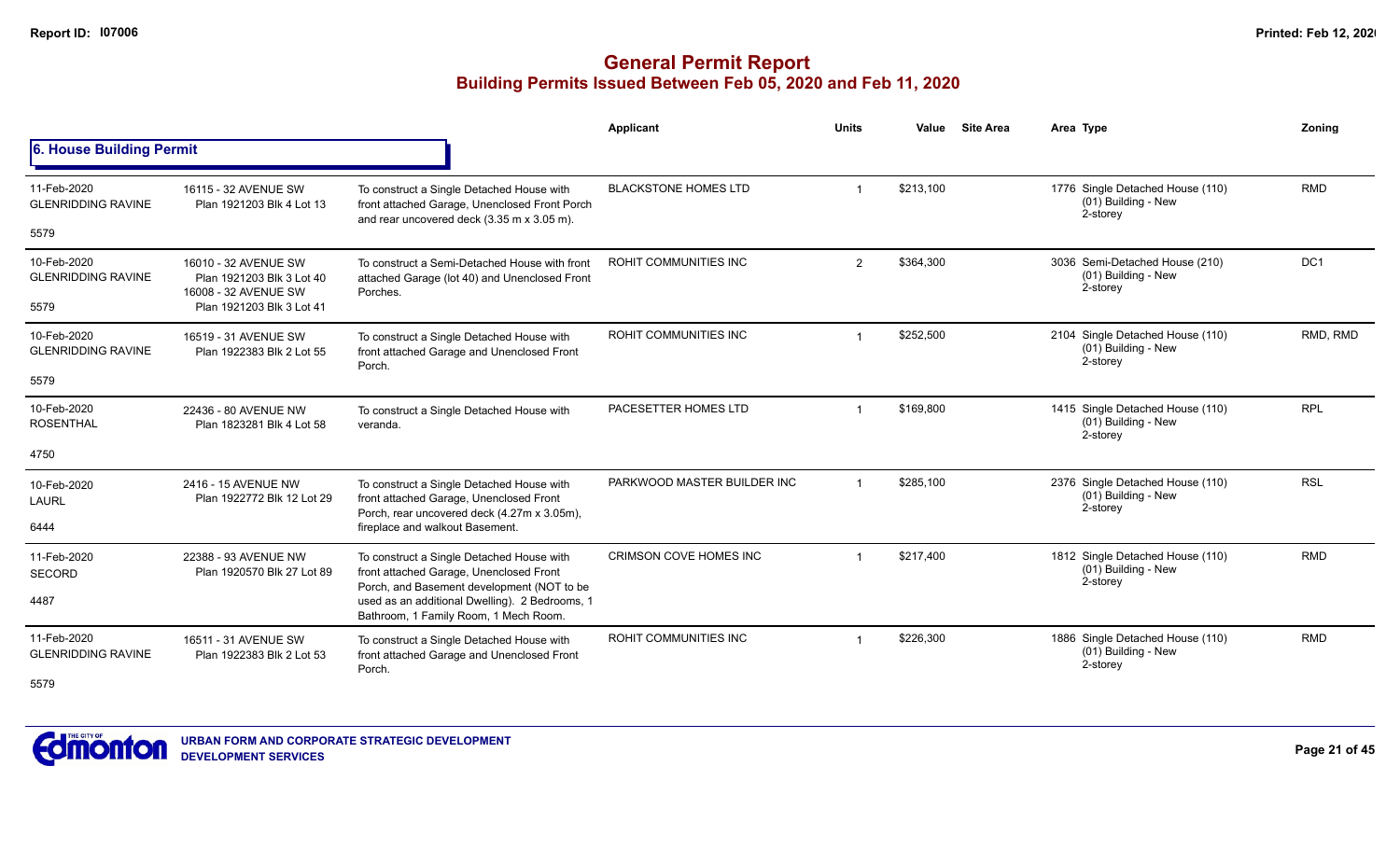|                                          |                                                                                                      |                                                                                                                                          | Applicant                         | <b>Units</b>   | Value     | <b>Site Area</b> | Area Type                                                           | Zoning          |
|------------------------------------------|------------------------------------------------------------------------------------------------------|------------------------------------------------------------------------------------------------------------------------------------------|-----------------------------------|----------------|-----------|------------------|---------------------------------------------------------------------|-----------------|
| 6. House Building Permit                 |                                                                                                      |                                                                                                                                          |                                   |                |           |                  |                                                                     |                 |
| 11-Feb-2020<br><b>LAUREL</b><br>6444     | 3133 - 16A AVENUE NW<br>Plan 1125774 Blk 5 Lot 1<br>3129 - 16A AVENUE NW<br>Plan 1125774 Blk 5 Lot 2 | To construct a Semi-Detached House with front<br>attached Garages, Unenclosed Front Porches<br>and rear uncovered decks (3.51m x 3.05m). | <b>VICTORY HOMES LTD</b>          | $\overline{2}$ | \$360,600 |                  | 3005 Semi-Detached House (210)<br>(01) Building - New<br>2-storey   | RF4             |
| 11-Feb-2020<br><b>GLENRIDDING RAVINE</b> | 2135 - 160 STREET SW<br>Plan 1723622 Blk 14 Lot 13                                                   | To construct a Single Detached House with<br>Unenclosed Front Porch.                                                                     | <b>LANDMARK LEGACY HOMES INC</b>  |                | \$202,800 |                  | 1690 Single Detached House (110)<br>(01) Building - New<br>2-storey | <b>RPL</b>      |
| 5579                                     |                                                                                                      |                                                                                                                                          |                                   |                |           |                  |                                                                     |                 |
| 11-Feb-2020<br><b>HAZELDEAN</b>          | 9523 - 71 AVENUE NW<br>Plan 2655HW Blk 22 Lot 7                                                      | To construct a Semi-detached House with<br>Unenclosed Front Porch(s) and Basement<br>development on (Lot 7b only) (NOT to be used        | <b>ACCENT INFILLS LTD</b>         | $\mathcal{P}$  | \$385,400 |                  | 3351 Semi-Detached House (210)<br>(01) Building - New<br>2-storey   | RF <sub>3</sub> |
| 6290                                     |                                                                                                      | as an additional Dwelling)).                                                                                                             |                                   |                |           |                  |                                                                     |                 |
| 11-Feb-2020<br><b>GLENWOOD</b>           | 9936 - 161 STREET NW<br>Plan 6144AH Blk 3B Lot 19                                                    | To construct a Semi-Detached House with<br>fireplace, secondary suite(s) (1 Bedroom, 1<br>Kitchen, 1 Living Room, 1 Bathroom, 1 Mech     | OMEGA FINISHING SOLUTIONS INC     |                | \$326,100 |                  | 2836 Semi-Detached House (210)<br>(01) Building - New<br>2-storey   | RF <sub>1</sub> |
| 4180                                     |                                                                                                      | Room) and veranda, and to demolish a Single<br>Detached House and Accessory building<br>(detached Garage).                               |                                   |                |           |                  |                                                                     |                 |
| 11-Feb-2020<br><b>BELGRAVIA</b>          | 7423 - 119 STREET NW<br>Plan 2020138 Blk 7 Lot 20A                                                   | To construct a Single Detached House with<br>fireplace, Unenclosed Front Porch, rear<br>uncovered deck (3.81m x 3.05m), side door and    | <b>GREEN HILLS INVESTMENT LTD</b> |                | \$306.600 |                  | 2666 Single Detached House (110)<br>(01) Building - New<br>2-storey | RF <sub>1</sub> |
| 5040                                     |                                                                                                      | Basement development (NOT to be used as an<br>additional Dwelling).                                                                      |                                   |                |           |                  |                                                                     |                 |
| 11-Feb-2020<br>CAVANAGH                  | Plan 1720796 Blk 6 Lot 29                                                                            | 2727 - COLLINS CRESCENT SW To construct a Single Detached House with<br>front attached Garage and Unenclosed Front<br>Porch.             | <b>CAMERON HOMES INC</b>          |                | \$214,500 |                  | 1865 Single Detached House (110)<br>(01) Building - New<br>2-storey | <b>RMD</b>      |
| 5467                                     |                                                                                                      |                                                                                                                                          |                                   |                |           |                  |                                                                     |                 |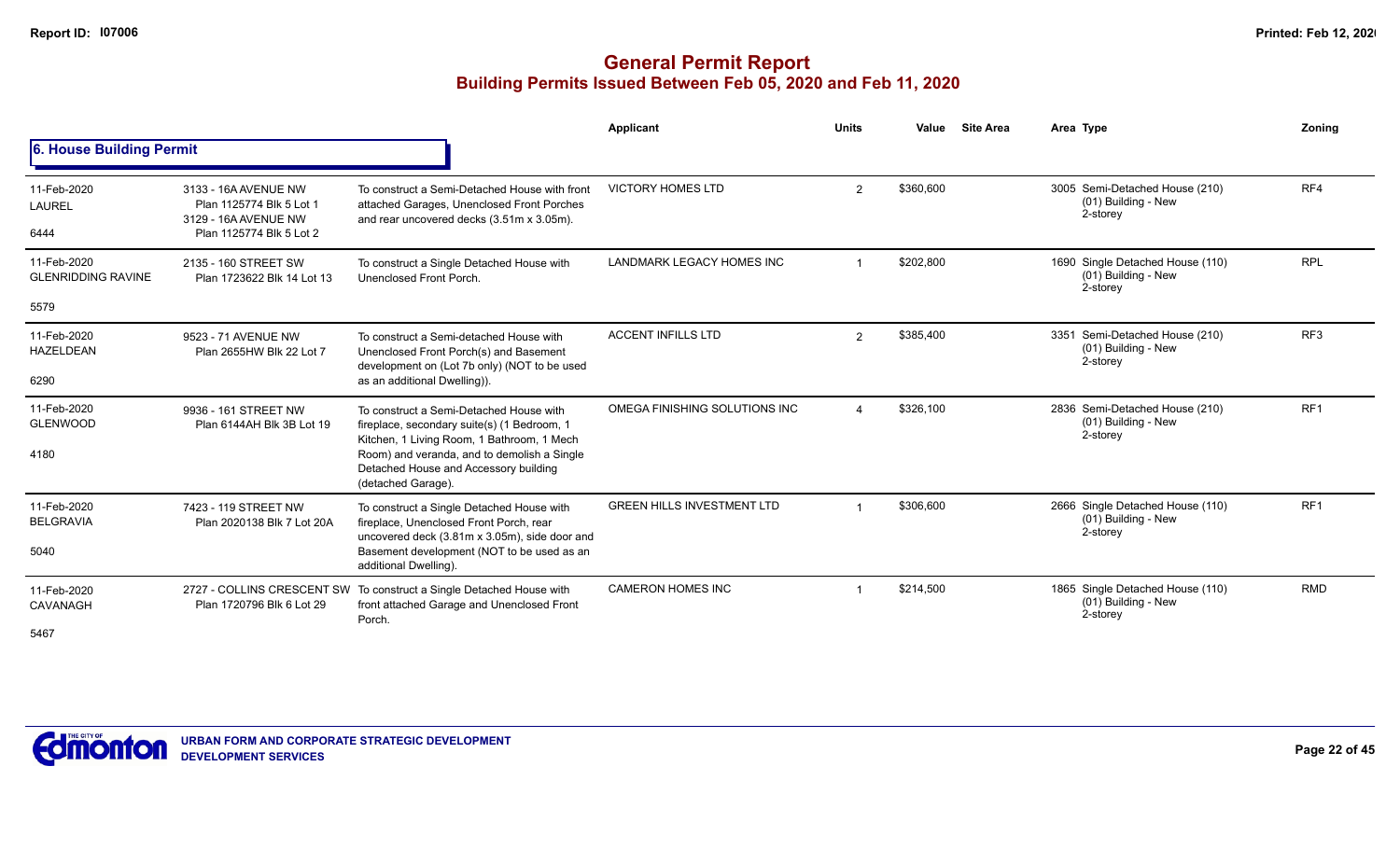|                                           |                                                                                                        |                                                                                                                                                                                                                                                                                                          | Applicant                 | <b>Units</b>   | Value     | <b>Site Area</b> | Area Type                                                           | Zoning          |
|-------------------------------------------|--------------------------------------------------------------------------------------------------------|----------------------------------------------------------------------------------------------------------------------------------------------------------------------------------------------------------------------------------------------------------------------------------------------------------|---------------------------|----------------|-----------|------------------|---------------------------------------------------------------------|-----------------|
| 6. House Building Permit                  |                                                                                                        |                                                                                                                                                                                                                                                                                                          |                           |                |           |                  |                                                                     |                 |
| 11-Feb-2020<br><b>MCKERNAN</b><br>5290    | 11139 - 73 AVENUE NW<br>Plan 1722465 Blk 9 Lot 8A<br>11141 - 73 AVENUE NW<br>Plan 1722465 Blk 9 Lot 8B | To construct a Semi-detached House with front<br>attached Garage(s), Unenclosed Front<br>Porch(s), rear uncovered deck (Lot 8A - 2.44m<br>x 2.74m, Lot 8B - 2.44m x 2.74m), fireplace(s)<br>and to develop a Secondary Suite in the<br>Basement(s)).                                                     | FOX PROPERTIES INC.       |                | \$519,100 |                  | 4514 Semi-Detached House (210)<br>(01) Building - New<br>3-storey   | RF <sub>1</sub> |
| 11-Feb-2020<br><b>RIO TERRACE</b><br>4430 | 15317 - RIO TERRACE DRIVE NI<br>Plan 6253KS Blk 11 Lot 13                                              | To construct a Single Detached House with a<br>front attached Garage, Unenclosed Porch,<br>balconies, rear covered deck (3.01m x 5.25m),<br>fireplace and Basement development (NOT to<br>be used as an additional Dwelling, 1 Mech<br>Room, 1 Golf Area, 1 wine cellar 1<br>entertainment area, 1 Gym). | SPACE STUDIO INC.         |                | \$515,900 |                  | 4486 Single Detached House (110)<br>(01) Building - New<br>2-storey | RF <sub>1</sub> |
| 11-Feb-2020<br><b>EDGEMONT</b><br>4462    | Plan 1822455 Blk 28 Lot 41                                                                             | 630 - EAGLESON CRESCENT N\ To construct a Single Detached House with<br>front attached Garage, Unenclosed Front Porch<br>and rear uncovered deck (3.66m x 3.05m).                                                                                                                                        | ROHIT COMMUNITIES INC     |                | \$216,900 |                  | 1886 Single Detached House (110)<br>(01) Building - New<br>2-storey | <b>RMD</b>      |
| 11-Feb-2020<br><b>LAUREL</b><br>6444      | 2440 - 15 AVENUE NW<br>Plan 1922772 Blk 12 Lot 35                                                      | To construct a Single Detached House with<br>front attached Garage, fireplace, Unenclosed<br>Front Porch, rear uncovered deck (4.17m x<br>3.05m) and walkout Basement.                                                                                                                                   | <b>VICTORY HOMES LTD</b>  |                | \$276,000 |                  | 2400 Single Detached House (110)<br>(01) Building - New<br>2-storey | <b>RSL</b>      |
| 11-Feb-2020<br>CAVANAGH<br>5467           | 1406 - CHERNIAK WAY SW<br>Plan 1923129 Blk 15 Lot 2                                                    | To construct a Single Detached House with<br>Unenclosed Front Porch and to develop a<br>Secondary Suite in the Basement (1 Bed, 1<br>Bath, Kitchen, Living Room, Laundry, Utility).                                                                                                                      | ROHIT COMMUNITIES INC     | $\overline{2}$ | \$181,500 |                  | 1578 Single Detached House (110)<br>(01) Building - New<br>2-storey | <b>RMD</b>      |
| 11-Feb-2020<br><b>SECORD</b><br>4487      | 9255 - 223 STREET NW<br>Plan 1920570 Blk 14 Lot 109                                                    | To construct a Single Detached House with<br>front attached Garage, Unenclosed Front Porch<br>and partially covered central deck with access<br>from the foyer $(2.90 \text{ m} \times 1.83 \text{ m})$ .                                                                                                | <b>COVENTRY HOMES INC</b> |                | \$219,000 |                  | 1904 Single Detached House (110)<br>(01) Building - New<br>2-storey | <b>RMD</b>      |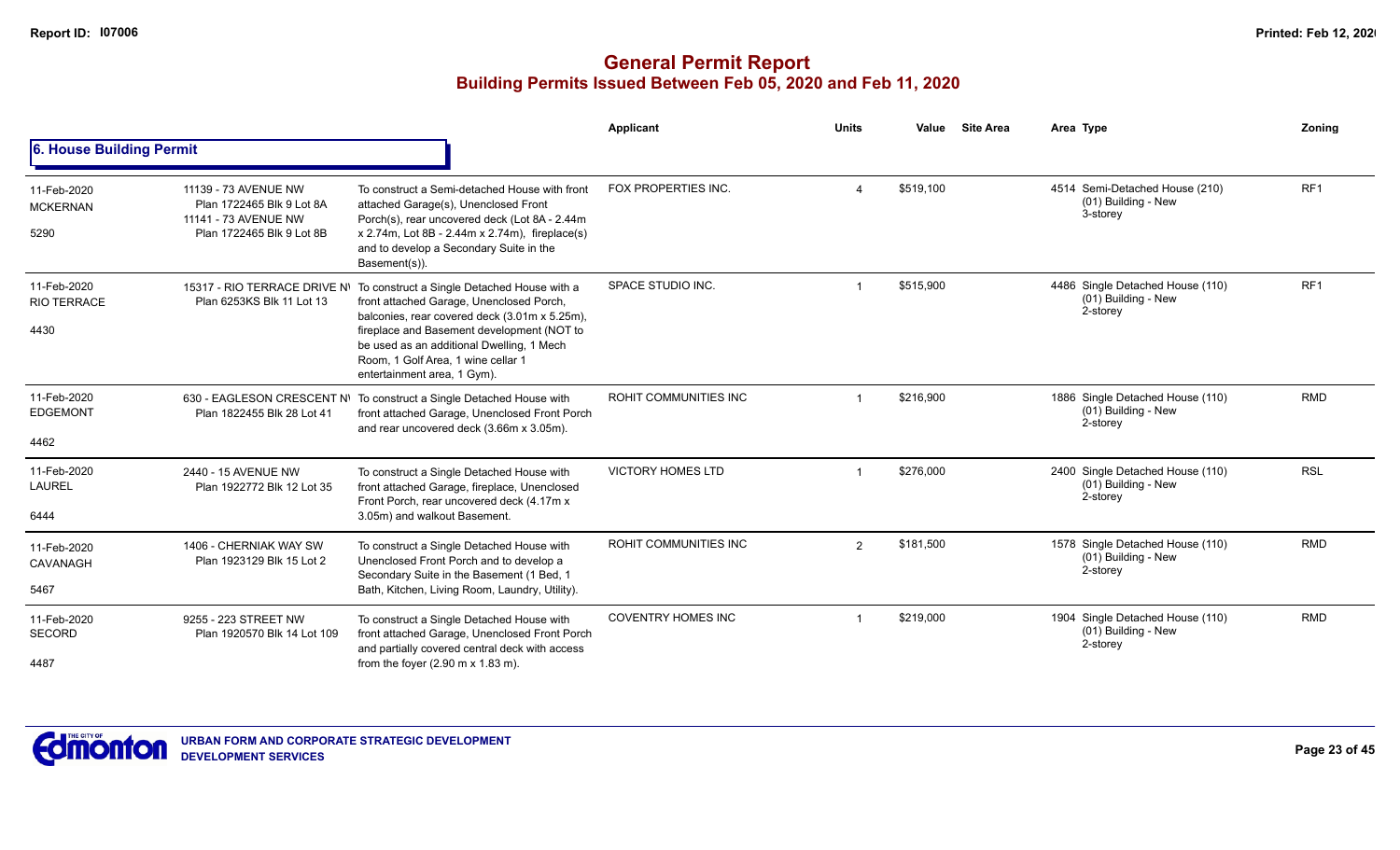## **General Permit Report Building Permits Issued Between Feb 05, 2020 and Feb 11, 2020**

|                                      |                                                                        |                                                                                                                                              | <b>Applicant</b>             | <b>Units</b>            | Value     | <b>Site Area</b> | Area Type                                                           | Zoning          |
|--------------------------------------|------------------------------------------------------------------------|----------------------------------------------------------------------------------------------------------------------------------------------|------------------------------|-------------------------|-----------|------------------|---------------------------------------------------------------------|-----------------|
| 6. House Building Permit             |                                                                        |                                                                                                                                              |                              |                         |           |                  |                                                                     |                 |
| 11-Feb-2020<br><b>SECORD</b>         | 22218 - 99A AVENUE NW<br>Plan 1820330 Blk 23 Lot 101                   | To construct a Single Detached House with<br>front attached Garage, Unenclosed Front<br>Porch, and rear uncovered deck (3.05m x)             | NEW ERA LUXURY HOMES         | $\overline{\mathbf{1}}$ | \$193,800 |                  | 1685 Single Detached House (110)<br>(01) Building - New<br>2-storey | <b>RMD</b>      |
| 4487                                 |                                                                        | $3.66m$ ).                                                                                                                                   |                              |                         |           |                  |                                                                     |                 |
| 11-Feb-2020<br><b>MAPLE</b>          | 205 - 41 AVENUE NW<br>Plan 1623032 Blk 13 Lot 16<br>203 - 41 AVENUE NW | To construct a Semi-Detached House with front<br>attached Garages, rear uncovered deck (Lot 16<br>- 4.11 x 1.37m, Lot 17 - 2.13 x 4.11m) and | SIDHU HOMES LTD              | 2                       | \$389,200 |                  | 3384 Semi-Detached House (210)<br>(01) Building - New<br>2-storey   | <b>RMD</b>      |
| 6441                                 | Plan 1623032 Blk 13 Lot 17                                             | Unenclosed Front Porches.                                                                                                                    |                              |                         |           |                  |                                                                     |                 |
| 11-Feb-2020<br><b>CHAPPELLE AREA</b> | 4624 - CHARLES WAY SW<br>Plan 1820476 Blk 26 Lot 16                    | To construct a Single Detached House with<br>front attached Garage, Unenclosed Front<br>Porch, and side door.                                | <b>GOLDEN STAR HOMES LTD</b> | $\overline{\mathbf{1}}$ | \$286,600 |                  | 2492 Single Detached House (110)<br>(01) Building - New<br>2-storey | <b>RSL</b>      |
| 5462                                 |                                                                        |                                                                                                                                              |                              |                         |           |                  |                                                                     |                 |
| 11-Feb-2020<br><b>LAUREL</b>         | 1426 - 24A STREET NW<br>Plan 1922780 Blk 14 Lot 6                      | To construct a Single Detached House with<br>front attached Garage, Unenclosed Front Porch<br>and fireplace.                                 | PARKWOOD MASTER BUILDER INC  | $\overline{1}$          | \$282,100 |                  | 2351 Single Detached House (110)<br>(01) Building - New<br>2-storey | <b>RSL</b>      |
| 6444                                 |                                                                        |                                                                                                                                              |                              |                         |           |                  |                                                                     |                 |
| <b>Home Improvement Permit</b>       |                                                                        |                                                                                                                                              |                              |                         |           |                  |                                                                     |                 |
| 07-Feb-2020<br><b>BELGRAVIA</b>      | 11532 - 71 AVENUE NW<br>Plan 1623417 Blk 13 Lot 79B                    | To install a stationary mechanical system in the<br>Side Yard (right side) of a Single Detached<br>House (air conditioner, 0.76m x 0.83m).   | <b>URBANAGE HOMES</b>        | 0                       |           |                  | Single Detached House (110)<br>(03) Exterior Alterations            | RF <sub>1</sub> |
| 5040                                 |                                                                        |                                                                                                                                              |                              |                         |           |                  |                                                                     |                 |
| 11-Feb-2020<br><b>EDGEMONT</b>       | 5521 - EDWORTHY WAY NW<br>Plan 1320806 Blk 17 Lot 39                   | To construct interior alterations to a Single<br>Detached House (Basement development, NOT<br>to be used as an additional Dwelling), (1      | N/A                          | $\mathbf 0$             | \$6,000   |                  | Single Detached House (110)<br>(03) Interior Alterations            | <b>RSL</b>      |
| 4462                                 |                                                                        | bedroom, 1 bathroom, 1 open space / living<br>room, 1 mechanical room, NO wet bar or<br>kitchen).                                            |                              |                         |           |                  |                                                                     |                 |



**Page 24 of 45**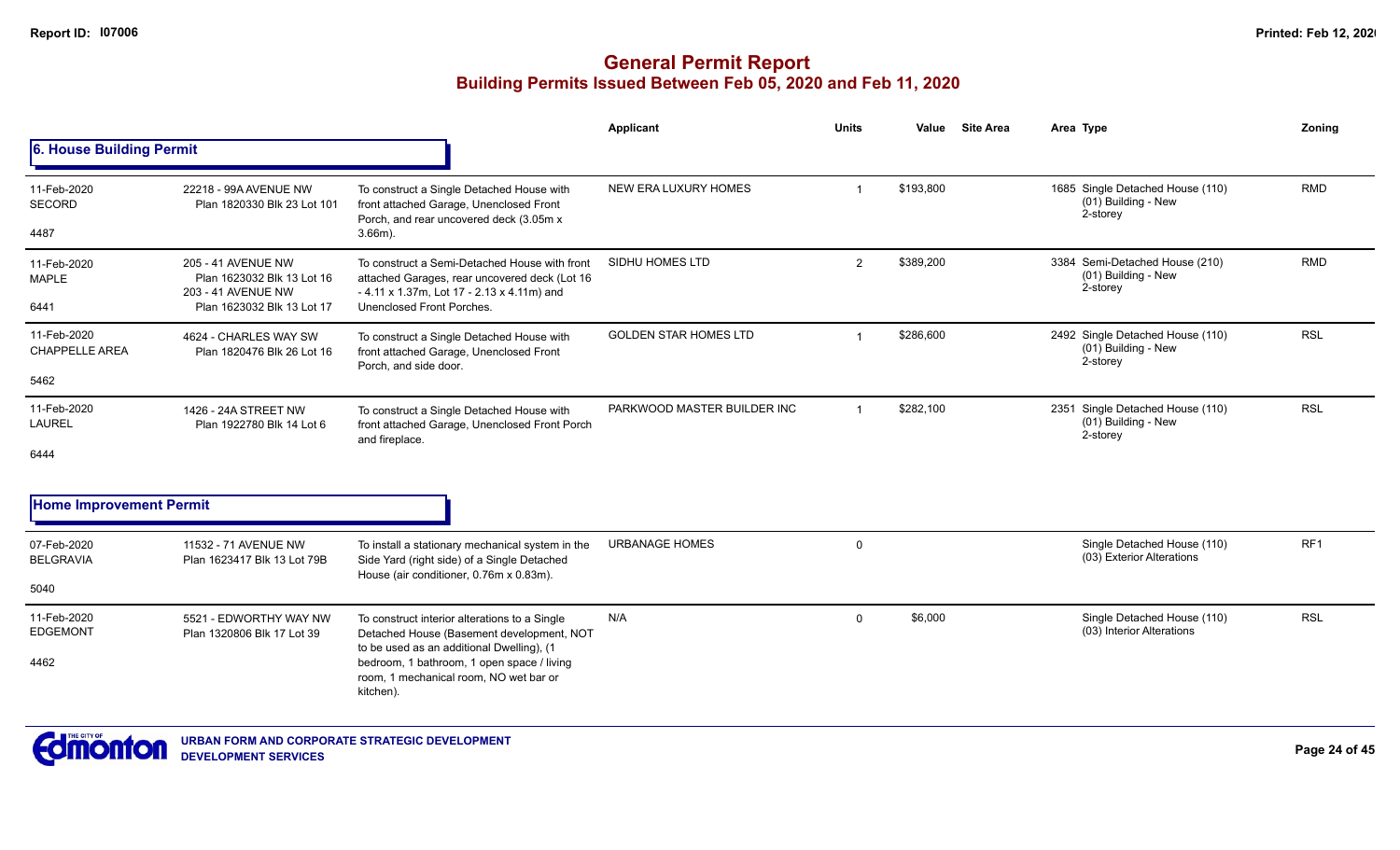|                                               |                                                    |                                                                                                                                                                                                                                      | Applicant                | <b>Units</b> | <b>Site Area</b><br>Value | Area Type                                                | Zoning          |
|-----------------------------------------------|----------------------------------------------------|--------------------------------------------------------------------------------------------------------------------------------------------------------------------------------------------------------------------------------------|--------------------------|--------------|---------------------------|----------------------------------------------------------|-----------------|
| <b>Home Improvement Permit</b>                |                                                    |                                                                                                                                                                                                                                      |                          |              |                           |                                                          |                 |
| 11-Feb-2020<br><b>FRASER</b><br>2280          | 15188 - 25 STREET NW<br>Plan 1822707 Blk 91 Lot 24 | To construct interior alterations to a Single<br>Detached House (Basement development, NOT<br>to be used as an additional Dwelling).<br>(1 mechanical room, 1 Bathroom, 1 Storage, 1<br>Office, and 1 Living room)                   | N/A                      | $\Omega$     | \$10,000                  | Single Detached House (110)<br>(03) Interior Alterations | <b>RMD</b>      |
| 05-Feb-2020<br><b>PARKVIEW</b><br>3330        | 9132 - 142 STREET NW<br>Plan 6054HW Blk 1 Lot 18   | To construct a side addition (Covered Deck,<br>2.45m x 11.82m) and to construct a rear<br>uncovered deck (irregular shape, 8.53m x<br>4.95m @ 0.76m in Height).                                                                      | N/A                      | $\mathbf 0$  |                           | Single Detached House (110)<br>(02) Addition             | RF <sub>1</sub> |
| 05-Feb-2020<br><b>PARKVIEW</b><br>3330        | 9132 - 142 STREET NW<br>Plan 6054HW Blk 1 Lot 18   | To construct a side addition (Covered Deck,<br>2.45m x 11.82m) and to construct a rear<br>uncovered deck (irregular shape, 8.53m x<br>4.95m @ 0.76m in Height).                                                                      | N/A                      | $\Omega$     | \$0                       | Single Detached House (110)<br>(03) Deck Attached        | RF <sub>1</sub> |
| 10-Feb-2020<br><b>MEADOWLARK PARK</b><br>4310 | 8717 - 160 STREET NW<br>Plan 6151KS Blk 8 Lot 41   | To construct a front uncovered deck (6.61m x<br>1.63m @ 0.19m in Height) to a Single Detached<br>House, existing w/o permits.                                                                                                        | N/A                      | $\Omega$     | \$2,800                   | 11 Single Detached House (110)<br>(03) Deck Attached     | RF <sub>1</sub> |
| 11-Feb-2020<br><b>TRUMPETER AREA</b><br>4471  | 12811 - 203 STREET NW<br>Plan 1624048 Blk 1 Lot 39 | To construct interior alterations to a Single<br>Detached House (Basement development with<br>Wet Bar, NOT to be used as an additional<br>Dwelling).<br>(1 Bathroom, 1 Utility room, 1 Bar area, and 1<br>Recreational/ living room) | N/A                      | $\Omega$     | \$54,900                  | Single Detached House (110)<br>(03) Interior Alterations | <b>RSL</b>      |
| 06-Feb-2020<br>WINDERMERE<br>5570             | 724 - 180 STREET SW<br>Plan 1520722 Blk 15 Lot 42  | To construct a rear uncovered deck with<br>pergola and Hot Tub to a Single Detached<br>House (deck, 12.82m x 5.54m @ 0.48m in<br>Height, pergola 13.37m x 5.79m).                                                                    | <b>MARCSON HOMES LTD</b> | $\Omega$     | \$17,700                  | 72 Single Detached House (110)<br>(03) Deck Attached     | <b>RSL</b>      |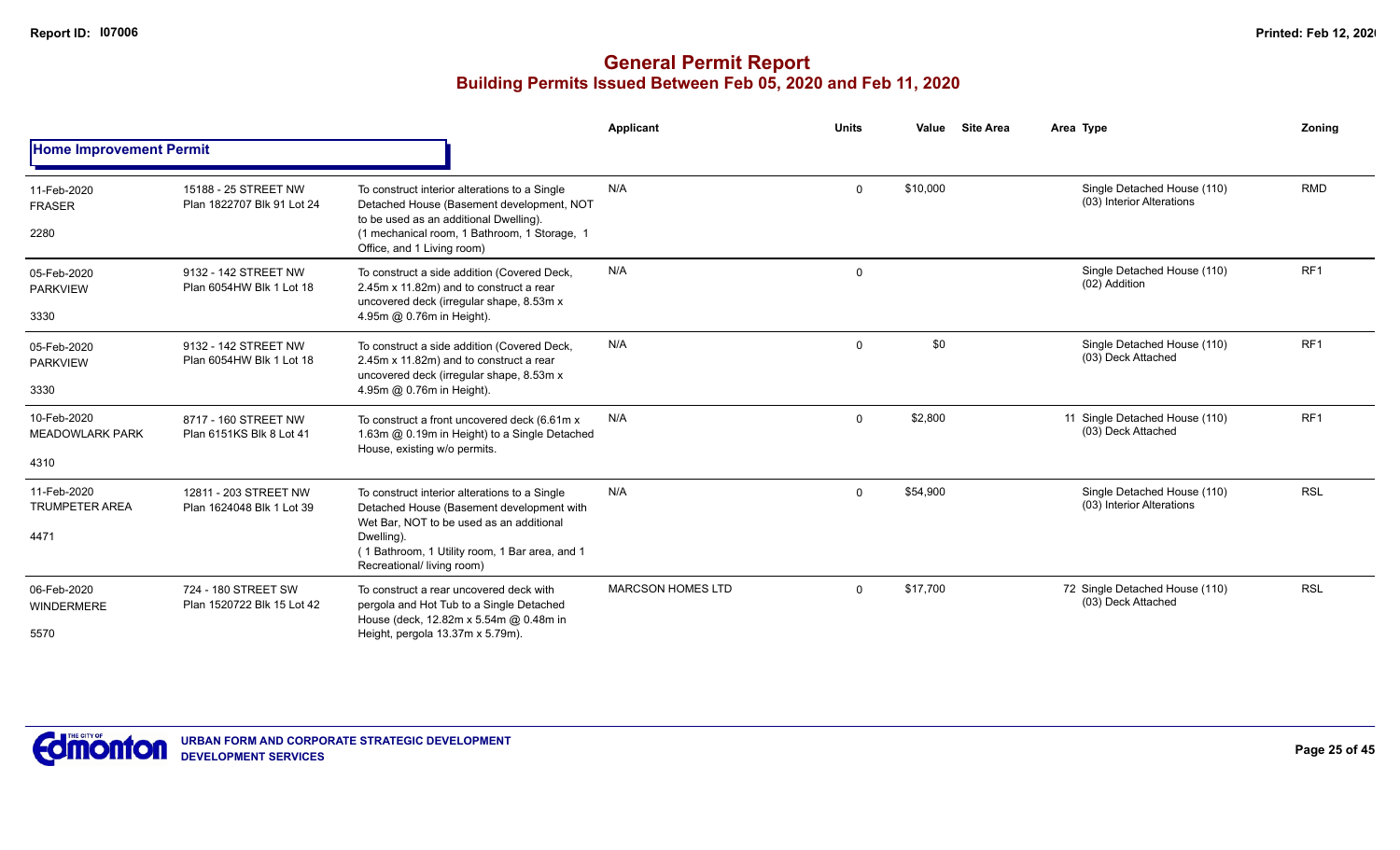|                                          |                                                       |                                                                                                                                                                   | <b>Applicant</b>          | <b>Units</b> | <b>Site Area</b><br>Value | Area Type                                                         | Zoning          |
|------------------------------------------|-------------------------------------------------------|-------------------------------------------------------------------------------------------------------------------------------------------------------------------|---------------------------|--------------|---------------------------|-------------------------------------------------------------------|-----------------|
| <b>Home Improvement Permit</b>           |                                                       |                                                                                                                                                                   |                           |              |                           |                                                                   |                 |
| 06-Feb-2020<br><b>WINDERMERE</b><br>5570 | 724 - 180 STREET SW<br>Plan 1520722 Blk 15 Lot 42     | To construct a rear uncovered deck with<br>pergola and Hot Tub to a Single Detached<br>House (deck, 12.82m x 5.54m @ 0.48m in<br>Height, pergola 13.37m x 5.79m). | <b>MARCSON HOMES LTD</b>  | $\mathbf 0$  | \$0                       | 77 Gazebo (090)<br>(01) Building - New                            | <b>RSL</b>      |
| 06-Feb-2020<br>WINDERMERE<br>5570        | 724 - 180 STREET SW<br>Plan 1520722 Blk 15 Lot 42     | To construct a rear uncovered deck with<br>pergola and Hot Tub to a Single Detached<br>House (deck, 12.82m x 5.54m @ 0.48m in<br>Height, pergola 13.37m x 5.79m). | <b>MARCSON HOMES LTD</b>  | $\Omega$     | \$5,100                   | Single Detached House (110)<br>$(14)$ Hot Tub                     | <b>RSL</b>      |
| 11-Feb-2020<br><b>HUDSON</b><br>3480     | 13812 - 143 AVENUE NW<br>Plan 1325105 Blk 35 Lot 13   | To construct a rear uncovered deck to a Single<br>Detached House (irregular shape 4.87m x<br>4.37m @ 0.70m in Height), existing without<br>permits.               | SMITH THOMPSON LAW LLP    | $\Omega$     | \$5,000                   | 19 Single Detached House (110)<br>(03) Deck Attached              | <b>RSL</b>      |
| 11-Feb-2020<br>CAERNARVON<br>3060        | 11708 - 148 AVENUE NW<br>Plan 1226TR Blk 1 Lot 113    | To develop a Secondary Suite in the Basement<br>of a Single Detached House, existing w/o<br>permits.                                                              | N/A                       |              | \$0                       | Single Detached House (110)<br>(07) Add Suites to Single Dwelling | RF <sub>1</sub> |
| 11-Feb-2020<br><b>GRIESBACH</b><br>3111  | 6010 - NADEN LANDING NW<br>Plan 1822264 Blk 27 Lot 18 | To construct an Accessory Building (detached<br>Garage (7.32m x 7.32m)).                                                                                          | <b>IMPACT HOMES LTD</b>   | $\Omega$     | \$8,600                   | 54 Detached Garage (010)<br>(01) Building - New                   | <b>GLG</b>      |
|                                          |                                                       |                                                                                                                                                                   |                           |              |                           |                                                                   |                 |
| 11-Feb-2020<br><b>MAYFIELD</b>           | 10923 - 159 STREET NW<br>Plan 2020259 Blk 7 Lot 5B    | To construct an Accessory Building (rear<br>detached Garage (5.74m x 5.79m)).                                                                                     | ENCORE MASTER BUILDER INC | $\Omega$     | \$5,400                   | 33 Detached Garage (010)<br>(01) Building - New                   | RF <sub>1</sub> |
| 4290                                     |                                                       |                                                                                                                                                                   |                           |              |                           |                                                                   |                 |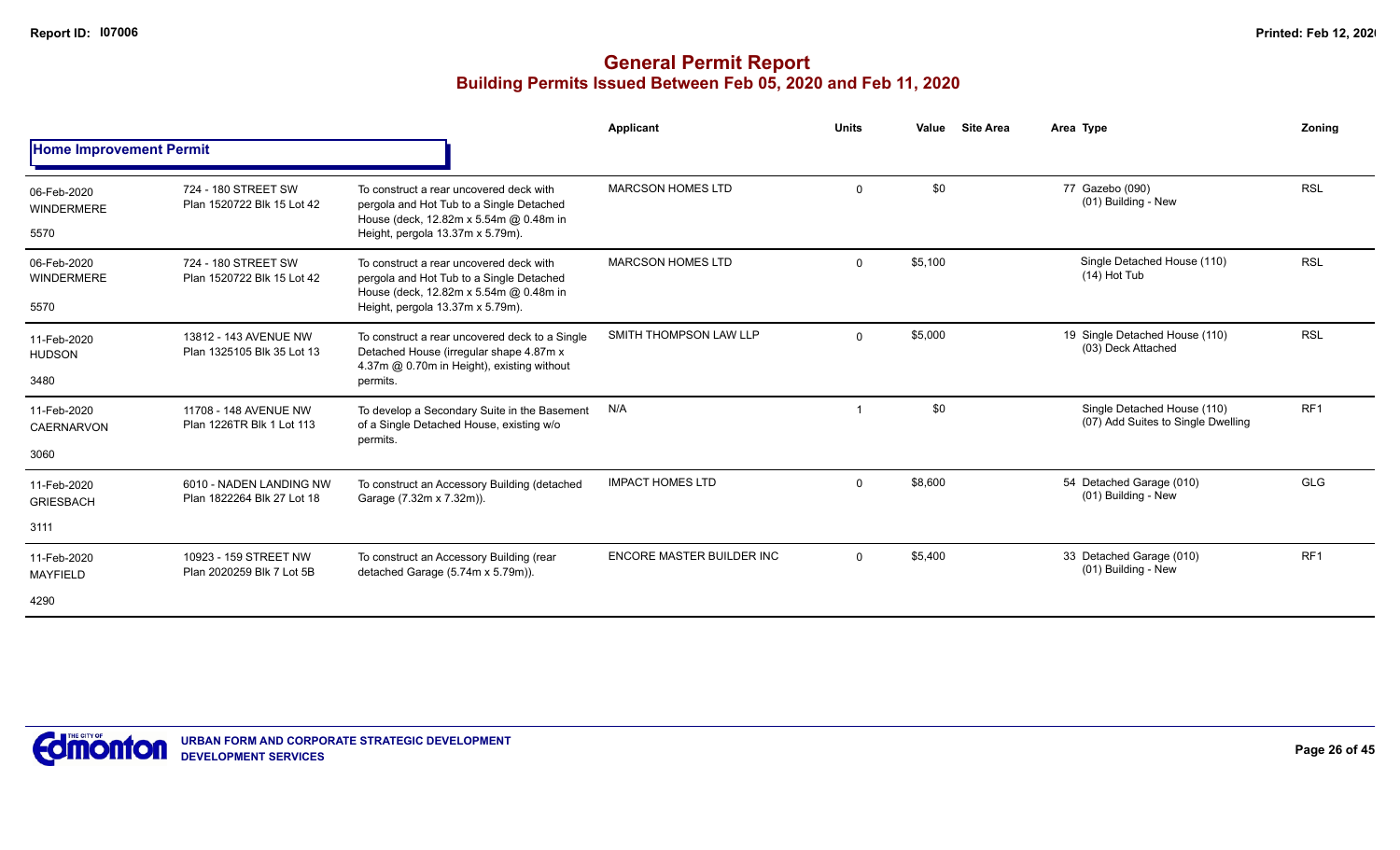|                                               |                                                    |                                                                                                                                                                                                                                                                                                                                                                                                             | Applicant                    | <b>Units</b> | Value   | <b>Site Area</b> | Area Type                                                | Zoning          |
|-----------------------------------------------|----------------------------------------------------|-------------------------------------------------------------------------------------------------------------------------------------------------------------------------------------------------------------------------------------------------------------------------------------------------------------------------------------------------------------------------------------------------------------|------------------------------|--------------|---------|------------------|----------------------------------------------------------|-----------------|
| <b>Home Improvement Permit</b>                |                                                    |                                                                                                                                                                                                                                                                                                                                                                                                             |                              |              |         |                  |                                                          |                 |
| 11-Feb-2020<br><b>PARKALLEN</b><br>5310       | 11111 - 72 AVENUE NW<br>Plan 1602HW Blk 17 Lot 34  | To construct interior alterations to a Single<br>Detached House (renovate second floor:<br>remove two walls (2x2 and paneling<br>construction) from the existing bedrooms<br>(create 1 bedroom). And add 2x4 vertical wall<br>framing around complete room and insulate.<br>Replace and update electrical to add<br>receptacles, light switches, carbon and smoke<br>detectors, egress window replacement). | N/A                          | 0            | \$2,000 |                  | Single Detached House (110)<br>(03) Interior Alterations | RF <sub>1</sub> |
| 11-Feb-2020<br><b>LAURIER HEIGHTS</b><br>3270 | 14409 - 80 AVENUE NW<br>Plan 1722727 Blk 16 Lot 9A | To construct exterior alterations (Exterior<br>finishes, orientation of window on front<br>facade) to a Single Detached House.                                                                                                                                                                                                                                                                              | <b>ECOLOGIC BUILDERS INC</b> | $\Omega$     |         |                  | Single Detached House (110)<br>(03) Exterior Alterations | RF <sub>1</sub> |
| 07-Feb-2020<br><b>CAERNARVON</b><br>3060      | 11415 - 148 AVENUE NW<br>Plan 1226TR Blk 2 Lot 1   | To construct a front uncovered deck with<br>pergola and side uncovered decks to a Single<br>Detached House, existing without permits (front<br>deck, 6.38m x 2.51m @ 1.05m in Height and<br>pergola 3.07m x 2.51m; side deck 1, 1.65m x<br>3.60m @ 1.05m in Height; side deck 2, 1.65m x<br>4.04m @ 1.49m in Height).                                                                                       | <b>PERMIT MASTERS</b>        | $\Omega$     | \$7,900 |                  | 32 Single Detached House (110)<br>(03) Deck Attached     | RF <sub>1</sub> |
| 07-Feb-2020<br><b>CAERNARVON</b><br>3060      | 11415 - 148 AVENUE NW<br>Plan 1226TR Blk 2 Lot 1   | To construct a front uncovered deck with<br>pergola and side uncovered decks to a Single<br>Detached House, existing without permits (front<br>deck, 6.38m x 2.51m @ 1.05m in Height and<br>pergola 3.07m x 2.51m; side deck 1, 1.65m x<br>3.60m @ 1.05m in Height; side deck 2, 1.65m x<br>4.04m @ 1.49m in Height).                                                                                       | <b>PERMIT MASTERS</b>        | 0            |         |                  | Single Detached House (110)<br>(03) Exterior Alterations | RF1             |
| 07-Feb-2020<br><b>BELMONT</b><br>2070         | 13124 - 35 STREET NW<br>Plan 9723647 Blk 29 Lot 14 | To construct a rear uncovered deck to a Single<br>Detached House, existing without permits<br>(3.66m x 3.72m @ 0.76m in Height).                                                                                                                                                                                                                                                                            | <b>PERMIT MASTERS</b>        | $\Omega$     | \$3,400 |                  | 14 Single Detached House (110)<br>(03) Deck Attached     | <b>RSL</b>      |

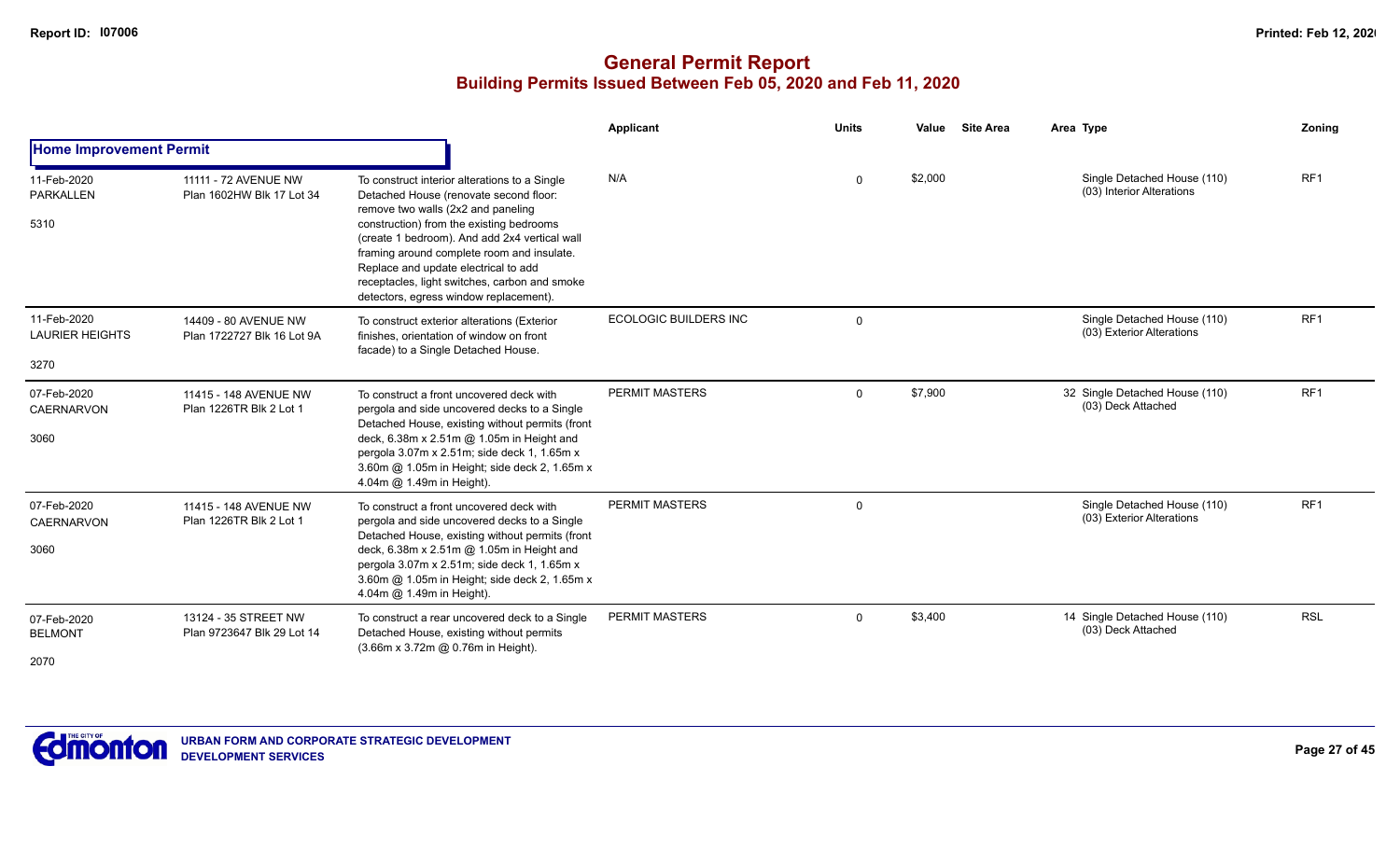## **General Permit Report Building Permits Issued Between Feb 05, 2020 and Feb 11, 2020**

|                                                   |                                                         |                                                                                                                                                                                                                                                                                                                                                                                               | Applicant                 | <b>Units</b> | Value    | <b>Site Area</b> | Area Type                                                | Zonina          |
|---------------------------------------------------|---------------------------------------------------------|-----------------------------------------------------------------------------------------------------------------------------------------------------------------------------------------------------------------------------------------------------------------------------------------------------------------------------------------------------------------------------------------------|---------------------------|--------------|----------|------------------|----------------------------------------------------------|-----------------|
| <b>Home Improvement Permit</b>                    |                                                         |                                                                                                                                                                                                                                                                                                                                                                                               |                           |              |          |                  |                                                          |                 |
| 06-Feb-2020<br><b>INGLEWOOD</b>                   | 11730 - 126 STREET NW<br>Plan 1922275 Blk 42 Lot 8B     | To construct an Accessory Building (a mutual<br>detached Garage, 5.18m x 17.98m).                                                                                                                                                                                                                                                                                                             | N/A                       | 0            | \$15,700 |                  | 98 Detached Garage (010)<br>(01) Building - New          | RF3, RF3        |
| 3240                                              |                                                         |                                                                                                                                                                                                                                                                                                                                                                                               |                           |              |          |                  |                                                          |                 |
| 07-Feb-2020<br><b>BRINTNELL</b><br>2110           | 16422 - 49 STREET NW<br>Plan 0620153 Blk 14 Lot 21      | To construct interior alterations to a Single<br>Detached House (Basement development, NOT<br>to be used as an additional Dwelling), (1<br>bathroom, 1 office, 1 living room (with kitchen),<br>mechanical room).                                                                                                                                                                             | <b>PERMIT MASTERS</b>     | $\Omega$     | \$25,000 |                  | Single Detached House (110)<br>(03) Interior Alterations | <b>RSL</b>      |
| 10-Feb-2020<br><b>GLENRIDDING HEIGHTS</b><br>5578 | 1518 - 169 STREET SW<br>Plan 1623675 Blk 4 Lot 72       | To construct interior alterations to a Semi<br>Detached House (Basement development, NOT<br>to be used as an additional Dwelling).                                                                                                                                                                                                                                                            | N/A                       | $\Omega$     | \$8,000  |                  | Duplex (210)<br>(03) Interior Alterations                | <b>RMD</b>      |
| 05-Feb-2020<br>SHERBROOKE<br>3410                 | <b>NW</b><br>Plan 5596KS Blk 8 Lot 28                   | 12942 - SHERBROOKE AVENUE To construct an Unenclosed Front Porch,<br>exterior alterations (new windows and facade<br>improvements), interior alterations (Basement<br>development, NOT to be used as an additional<br>Dwelling), a rear addition (rear attached<br>garage, 6.09m x 12.18m), and a front driveway<br>(existing without permits, 8.85m x 32.42m) to a<br>Single Detached House. | N/A                       | 0            | \$50,000 |                  | Single Detached House (110)<br>(02) Addition             | RF <sub>1</sub> |
| 05-Feb-2020<br><b>KINISKI GARDENS</b>             | 159 - KINISKI CRESCENT NW<br>Plan 8121673 Blk 38 Lot 27 | To construct an addition to a Single Detached<br>House (Sunroom).                                                                                                                                                                                                                                                                                                                             | N/A                       | 0            | \$10,000 |                  | Single Detached House (110)<br>(02) Addition             | <b>RPL</b>      |
| 6370                                              |                                                         |                                                                                                                                                                                                                                                                                                                                                                                               |                           |              |          |                  |                                                          |                 |
| 06-Feb-2020<br><b>BEVERLY HEIGHTS</b>             | 4247 - 115 AVENUE NW<br>Plan 1921702 Blk 21 Lot 13A     | To construct an Accessory building (rear<br>detached mutual Garage (12.2m x 6.4m)).                                                                                                                                                                                                                                                                                                           | URBAN PIONEER INFILL INC. | 0            | \$12,600 |                  | 78 Detached Garage (010)<br>(01) Building - New          | RF3, RF3        |

2100

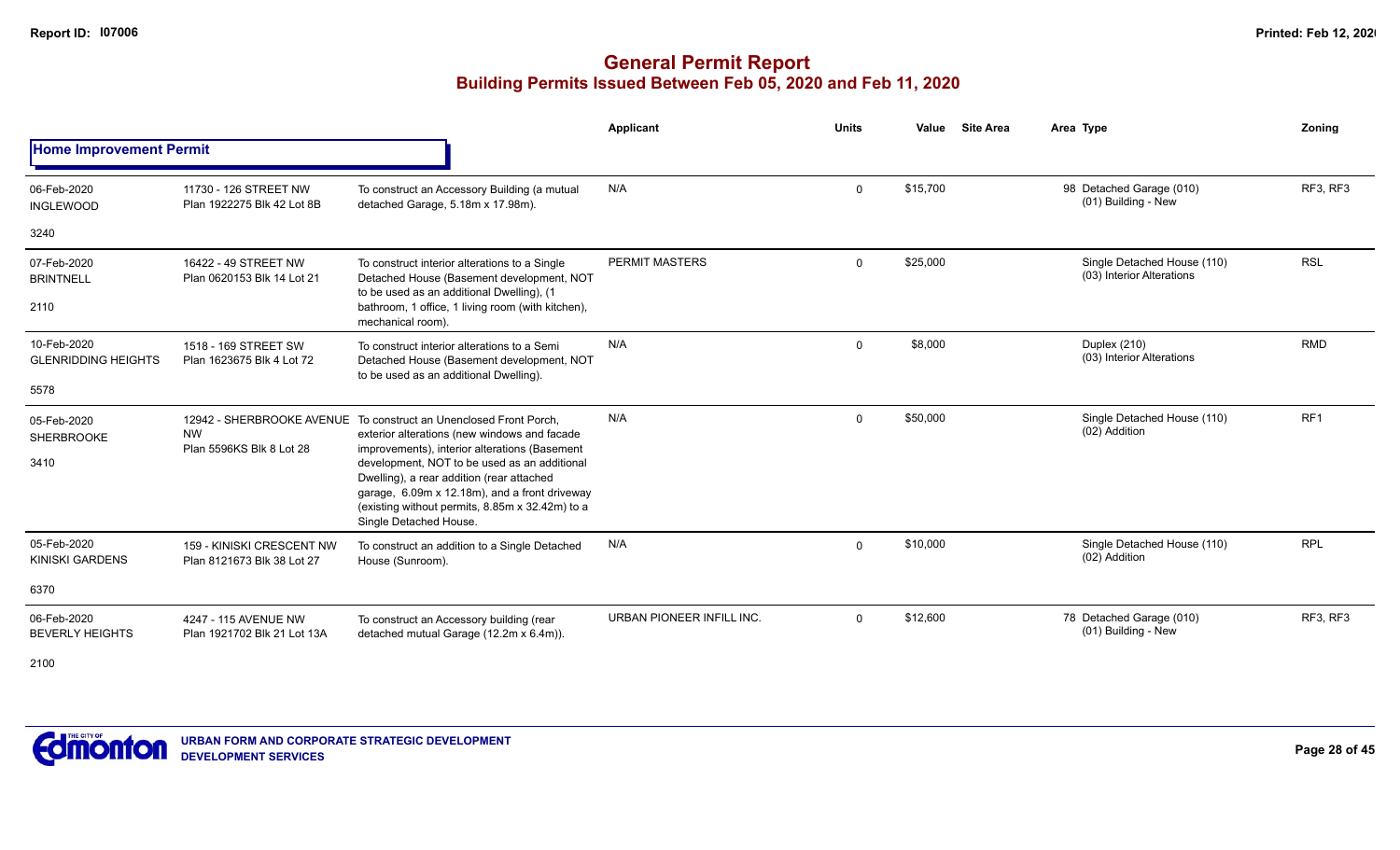|                                                 |                                                       |                                                                                                                                                                                                                                                                                                                                                                                                                                                             | <b>Applicant</b>                                                                    | <b>Units</b> | Value   | <b>Site Area</b> | Area Type                                                | Zoning          |
|-------------------------------------------------|-------------------------------------------------------|-------------------------------------------------------------------------------------------------------------------------------------------------------------------------------------------------------------------------------------------------------------------------------------------------------------------------------------------------------------------------------------------------------------------------------------------------------------|-------------------------------------------------------------------------------------|--------------|---------|------------------|----------------------------------------------------------|-----------------|
| <b>Home Improvement Permit</b>                  |                                                       |                                                                                                                                                                                                                                                                                                                                                                                                                                                             |                                                                                     |              |         |                  |                                                          |                 |
| 05-Feb-2020<br><b>SOUTH TERWILLEGAR</b><br>5642 | 5797 - SUTTER PLACE NW<br>Plan 0425073 Blk 38 Lot 125 | To construct a rear uncovered 2-tier deck<br>(3.68m x 2.46m @ 0.80M in Height & 6.76m x<br>4.28m @ 0.58m in Height with Privacy Screen<br>@ 1.52m in Height).                                                                                                                                                                                                                                                                                               | N/A                                                                                 | $\mathbf 0$  | \$2,300 |                  | 9 Single Detached House (110)<br>(03) Deck Attached      | <b>RPLt</b>     |
| 11-Feb-2020<br><b>BLACKMUD CREEK</b><br>5453    | 2526 - BELL COURT SW<br>Plan 0224576 Blk 11 Lot 17    | To construct exterior alterations to Single<br>Detached House, rear uncovered deck and<br>landing with storage underneath, existing<br>without permits (deck, $3.62m \times 3.31m$ @ 1.61m<br>in Height; landing, 1.28m x 1.75m @ 0.80m in<br>Height).                                                                                                                                                                                                      | N/A                                                                                 | $\mathbf 0$  | \$2,500 |                  | 10 Single Detached House (110)<br>(03) Deck Attached     | <b>RSL</b>      |
| 11-Feb-2020<br><b>BLACKMUD CREEK</b><br>5453    | 2526 - BELL COURT SW<br>Plan 0224576 Blk 11 Lot 17    | To construct exterior alterations to Single<br>Detached House, rear uncovered deck and<br>landing with storage underneath, existing<br>without permits (deck, $3.62m \times 3.31m$ @ 1.61m<br>in Height; landing, 1.28m x 1.75m @ 0.80m in<br>Height).                                                                                                                                                                                                      | N/A                                                                                 | 0            |         |                  | Single Detached House (110)<br>(03) Exterior Alterations | <b>RSL</b>      |
| 06-Feb-2020<br><b>DUNLUCE</b>                   | 288 - WARWICK ROAD NW<br>Plan 7822562 Blk 57 Lot 133  | To construct an Accessory Building (gazebo,<br>4.57m x 3.35).                                                                                                                                                                                                                                                                                                                                                                                               | N/A                                                                                 | $\mathbf 0$  | \$0     |                  | 15 Gazebo (090)<br>(01) Building - New                   | RF <sub>1</sub> |
| 3180                                            |                                                       |                                                                                                                                                                                                                                                                                                                                                                                                                                                             |                                                                                     |              |         |                  |                                                          |                 |
| 06-Feb-2020<br><b>BRANDER GARDENS</b><br>5080   | 6316 - 145A STREET NW<br>Plan 2478MC Blk 4 Lot 16     | To construct additions, exterior alterations,<br>interior alterations, and an uncovered deck to a<br>Single Detached House (Unenclosed Front<br>Porch, 1.83m x 3.05m, front addition, 1.83m x<br>3.05m, rear addition, 4.39m x 3.35m, facade<br>improvements, window changes, new side<br>door, main floor renovations, Basement<br>development, NOT to be used as an additional<br>Dwelling, and rear uncovered deck, 4.78m x<br>3.20m @ 0.58m in Height). | DIAMOND CONTRACTING & CABINETRY<br>LTD O/A DIAMOND CONTRACTING,<br>(PLUMBING & GAS) | $\Omega$     |         |                  | Single Detached House (110)<br>(03) Exterior Alterations | RF <sub>1</sub> |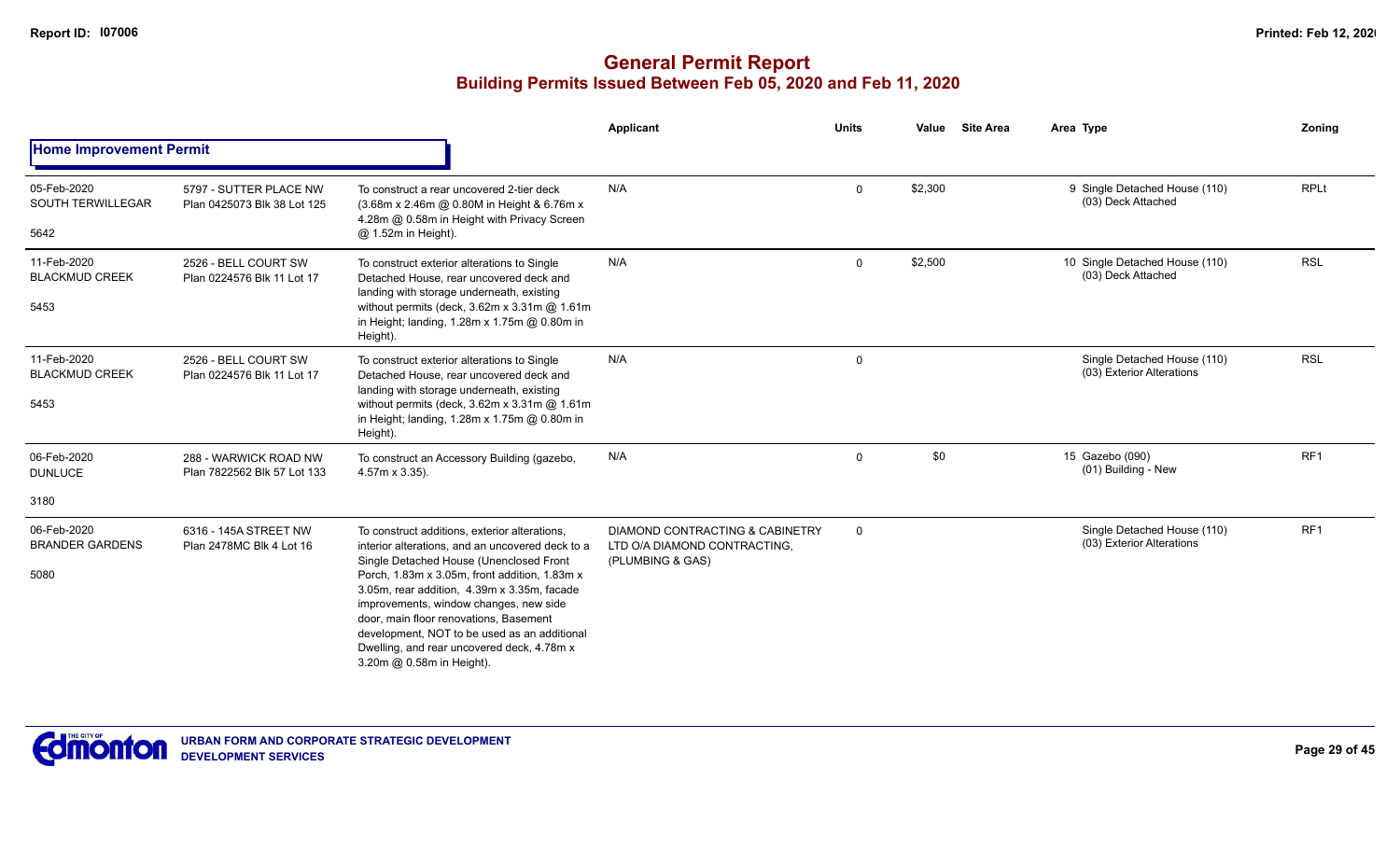|                                               |                                                   |                                                                                                                                                                                                                                                                                                                                                                                                                                                                                                                        | Applicant                                                                                      | <b>Units</b> | Value     | <b>Site Area</b> | Area Type                                                | <b>Zoning</b>   |
|-----------------------------------------------|---------------------------------------------------|------------------------------------------------------------------------------------------------------------------------------------------------------------------------------------------------------------------------------------------------------------------------------------------------------------------------------------------------------------------------------------------------------------------------------------------------------------------------------------------------------------------------|------------------------------------------------------------------------------------------------|--------------|-----------|------------------|----------------------------------------------------------|-----------------|
| <b>Home Improvement Permit</b>                |                                                   |                                                                                                                                                                                                                                                                                                                                                                                                                                                                                                                        |                                                                                                |              |           |                  |                                                          |                 |
| 06-Feb-2020<br><b>BRANDER GARDENS</b><br>5080 | 6316 - 145A STREET NW<br>Plan 2478MC Blk 4 Lot 16 | To construct additions, exterior alterations,<br>interior alterations, and an uncovered deck to a<br>Single Detached House (Unenclosed Front<br>Porch, 1.83m x 3.05m, front addition, 1.83m x<br>3.05m, rear addition, 4.39m x 3.35m, facade<br>improvements, window changes, new side<br>door, main floor renovations, Basement<br>development, NOT to be used as an additional<br>Dwelling, and rear uncovered deck, 4.78m x<br>3.20m @ 0.58m in Height).                                                            | DIAMOND CONTRACTING & CABINETRY<br>LTD O/A DIAMOND CONTRACTING,<br>(PLUMBING & GAS)            | 0            |           |                  | Single Detached House (110)<br>(03) Interior Alterations | RF <sub>1</sub> |
| 06-Feb-2020<br><b>BRANDER GARDENS</b><br>5080 | 6316 - 145A STREET NW<br>Plan 2478MC Blk 4 Lot 16 | To construct additions, exterior alterations,<br>interior alterations, and an uncovered deck to a<br>Single Detached House (Unenclosed Front<br>Porch, 1.83m x 3.05m, front addition, 1.83m x<br>3.05m, rear addition, 4.39m x 3.35m, facade<br>improvements, window changes, new side<br>door, main floor renovations, Basement<br>development, NOT to be used as an additional<br>Dwelling, and rear uncovered deck, 4.78m x<br>3.20m @ 0.58m in Height).                                                            | <b>DIAMOND CONTRACTING &amp; CABINETRY</b><br>LTD O/A DIAMOND CONTRACTING,<br>(PLUMBING & GAS) | $\mathbf 0$  | \$200,000 |                  | Single Detached House (110)<br>(02) Addition             | RF1             |
| 05-Feb-2020<br>LYNNWOOD<br>4280               | 15408 - 81 AVENUE NW<br>Plan 5580KS Blk 1 Lot 10  | To construct interior alterations to the Basement<br>(removing walls and rooms, and installing new<br>stairs) and main floor (converting bedroom 1<br>and bedroom 2 into one bedroom, kitchen and<br>bathroom renovation) and to construct exterior<br>alterations (two new windows - front<br>elevation; new window and double doors - rear<br>elevation) and to construct a rear uncovered<br>deck (7.25m x 4.54m @ 0.82m in Height) and to<br>construct a front uncovered deck (6.7m x<br>2.44m @ 0.79m in Height). | <b>PERMIT MASTERS</b>                                                                          | $\mathbf 0$  |           |                  | Single Detached House (110)<br>(03) Exterior Alterations | RF <sub>1</sub> |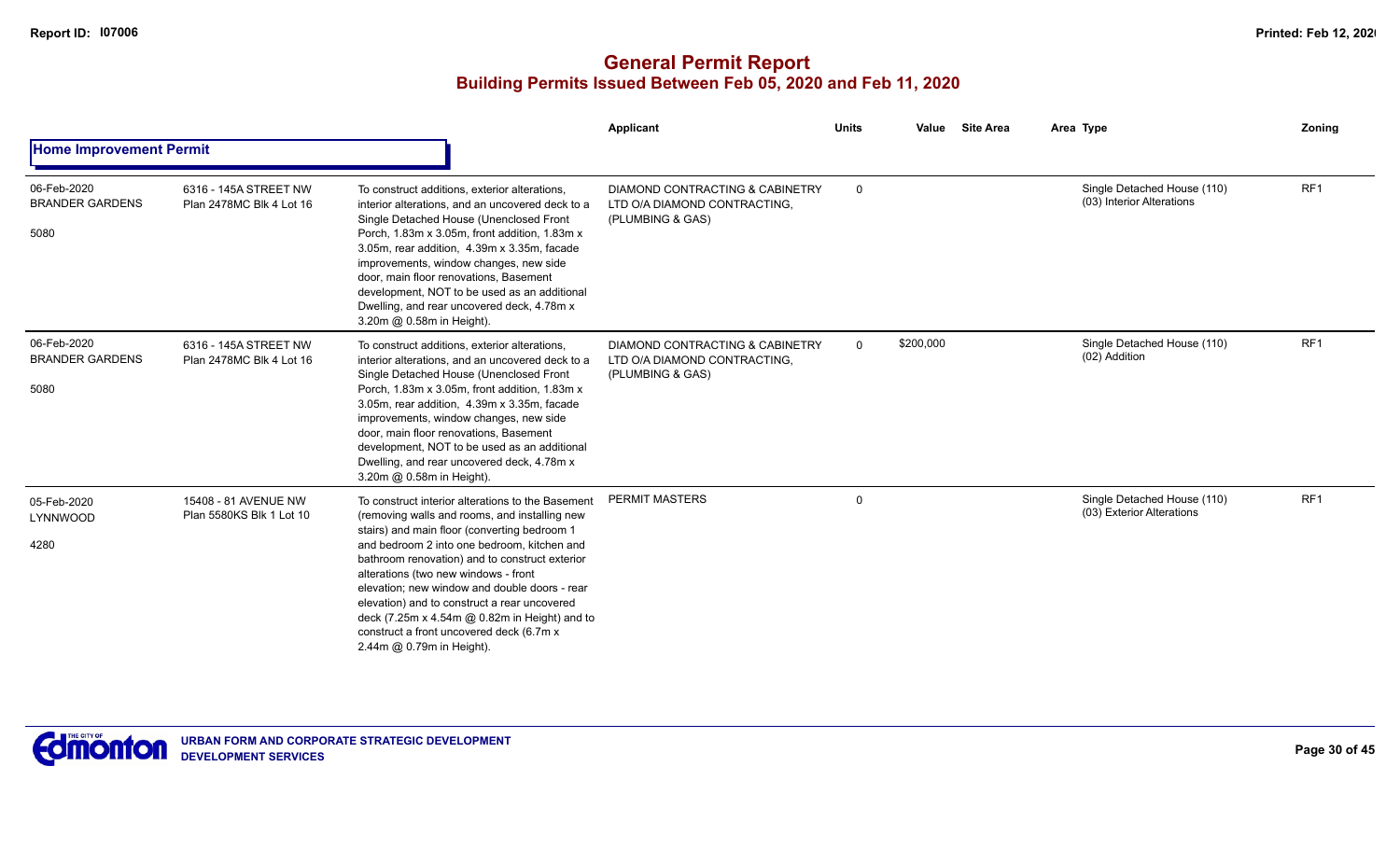|                                 |                                                  |                                                                                                                                                                                                                                                                                                                                                                                                                                                                                                                        | <b>Applicant</b>      | <b>Units</b> | <b>Site Area</b><br>Value | Area Type                                                | Zoning          |
|---------------------------------|--------------------------------------------------|------------------------------------------------------------------------------------------------------------------------------------------------------------------------------------------------------------------------------------------------------------------------------------------------------------------------------------------------------------------------------------------------------------------------------------------------------------------------------------------------------------------------|-----------------------|--------------|---------------------------|----------------------------------------------------------|-----------------|
| <b>Home Improvement Permit</b>  |                                                  |                                                                                                                                                                                                                                                                                                                                                                                                                                                                                                                        |                       |              |                           |                                                          |                 |
| 05-Feb-2020<br>LYNNWOOD<br>4280 | 15408 - 81 AVENUE NW<br>Plan 5580KS Blk 1 Lot 10 | To construct interior alterations to the Basement<br>(removing walls and rooms, and installing new<br>stairs) and main floor (converting bedroom 1<br>and bedroom 2 into one bedroom, kitchen and<br>bathroom renovation) and to construct exterior<br>alterations (two new windows - front<br>elevation; new window and double doors - rear<br>elevation) and to construct a rear uncovered<br>deck (7.25m x 4.54m @ 0.82m in Height) and to<br>construct a front uncovered deck (6.7m x<br>2.44m @ 0.79m in Height). | PERMIT MASTERS        | $\mathbf 0$  |                           | Single Detached House (110)<br>(03) Interior Alterations | RF1             |
| 05-Feb-2020<br>LYNNWOOD<br>4280 | 15408 - 81 AVENUE NW<br>Plan 5580KS Blk 1 Lot 10 | To construct interior alterations to the Basement<br>(removing walls and rooms, and installing new<br>stairs) and main floor (converting bedroom 1<br>and bedroom 2 into one bedroom, kitchen and<br>bathroom renovation) and to construct exterior<br>alterations (two new windows - front<br>elevation: new window and double doors - rear<br>elevation) and to construct a rear uncovered<br>deck (7.25m x 4.54m @ 0.82m in Height) and to<br>construct a front uncovered deck (6.7m x<br>2.44m @ 0.79m in Height). | <b>PERMIT MASTERS</b> | $\Omega$     | \$2,600                   | 10 Single Detached House (110)<br>(03) Deck Attached     | RF1             |
| 05-Feb-2020<br>LYNNWOOD<br>4280 | 15408 - 81 AVENUE NW<br>Plan 5580KS Blk 1 Lot 10 | To construct interior alterations to the Basement<br>(removing walls and rooms, and installing new<br>stairs) and main floor (converting bedroom 1<br>and bedroom 2 into one bedroom, kitchen and<br>bathroom renovation) and to construct exterior<br>alterations (two new windows - front<br>elevation; new window and double doors - rear<br>elevation) and to construct a rear uncovered<br>deck (7.25m x 4.54m @ 0.82m in Height) and to<br>construct a front uncovered deck (6.7m x<br>2.44m @ 0.79m in Height). | <b>PERMIT MASTERS</b> | $\Omega$     | \$8,300                   | 33 Single Detached House (110)<br>(03) Deck Attached     | RF <sub>1</sub> |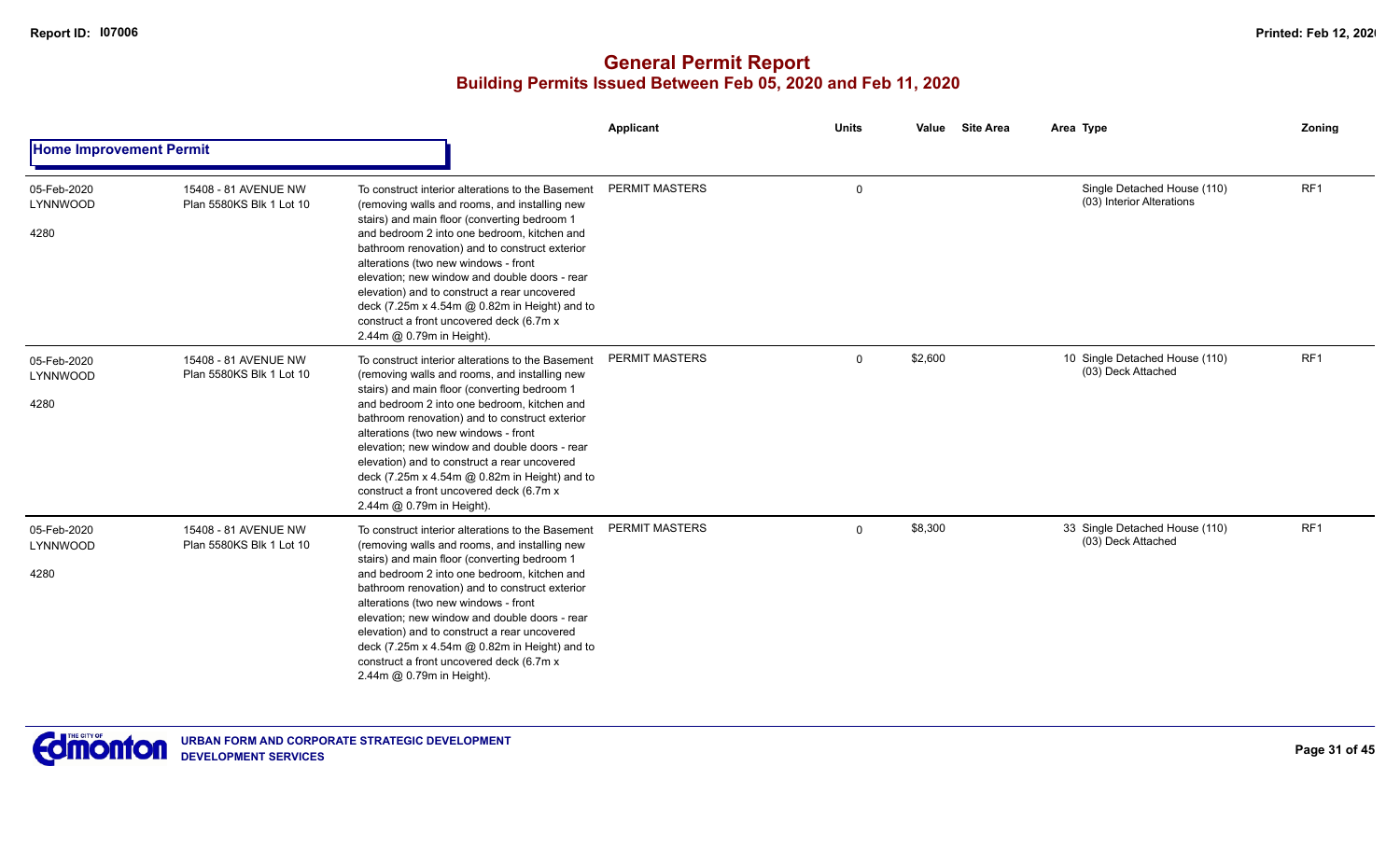|                                                    |                                                              |                                                                                                                                                                                                                                   | Applicant                 | <b>Units</b> | Value    | <b>Site Area</b> | Area Type                                                            | Zoning          |
|----------------------------------------------------|--------------------------------------------------------------|-----------------------------------------------------------------------------------------------------------------------------------------------------------------------------------------------------------------------------------|---------------------------|--------------|----------|------------------|----------------------------------------------------------------------|-----------------|
| <b>Home Improvement Permit</b>                     |                                                              |                                                                                                                                                                                                                                   |                           |              |          |                  |                                                                      |                 |
| 06-Feb-2020<br>THE ORCHARDS AT<br><b>ELLERSLIE</b> | 279 - ORCHARDS BOULEVARD<br>SW<br>Plan 1822472 Blk 22 Lot 25 | To construct an Accessory Building (mutual<br>detached Garage (11.58m x 6.1m)).                                                                                                                                                   | FIVE STAR HOMES INC       | $\mathbf{0}$ | \$11,400 |                  | 71 Detached Garage (010)<br>(01) Building - New                      | RF4             |
| 6216                                               |                                                              |                                                                                                                                                                                                                                   |                           |              |          |                  |                                                                      |                 |
| 06-Feb-2020<br><b>BELLEVUE</b>                     | 11238 - 70 STREET NW<br>Plan 2677Q Blk 20 Lot 19             | To construct an Accessory Building (rear<br>detached Garage 7.62 m x 7.94 m).                                                                                                                                                     | N/A                       | $\mathbf 0$  | \$9,700  |                  | 60 Detached Garage (010)<br>(01) Building - New                      | RF <sub>1</sub> |
| 2060                                               |                                                              |                                                                                                                                                                                                                                   |                           |              |          |                  |                                                                      |                 |
| 06-Feb-2020<br><b>GRANVILLE</b><br>4551            | 7729 - GETTY WYND NW<br>Plan 1125045 Blk 2 Lot 13            | To construct an Accessory building<br>(free-standing pergola, irregular shape, 4.5m x<br>3.00m); and to construct exterior alterations<br>(covered deck, 4.87m x 4.93m), to a Single<br>Detached House, existing without permits. | <b>MILLER THOMSON LLP</b> | $\mathbf{0}$ | \$6,000  |                  | 24 Single Detached House (110)<br>(03) Deck Attached                 | <b>RSL</b>      |
| 06-Feb-2020<br><b>GRANVILLE</b><br>4551            | 7729 - GETTY WYND NW<br>Plan 1125045 Blk 2 Lot 13            | To construct an Accessory building<br>(free-standing pergola, irregular shape, 4.5m x<br>3.00m); and to construct exterior alterations<br>(covered deck, 4.87m x 4.93m), to a Single<br>Detached House, existing without permits. | <b>MILLER THOMSON LLP</b> | $\mathbf 0$  | \$0      |                  | 14 Pergola<br>(01) Building - New                                    | <b>RSL</b>      |
| 06-Feb-2020<br><b>GRANVILLE</b><br>4551            | 7729 - GETTY WYND NW<br>Plan 1125045 Blk 2 Lot 13            | To construct an Accessory building<br>(free-standing pergola, irregular shape, 4.5m x<br>3.00m); and to construct exterior alterations<br>(covered deck, 4.87m x 4.93m), to a Single<br>Detached House, existing without permits. | MILLER THOMSON LLP        | $\mathbf 0$  |          |                  | Single Detached House (110)<br>(03) Exterior Alterations             | <b>RSL</b>      |
| 06-Feb-2020<br>EASTWOOD<br>1100                    | 8208 - 123 AVENUE NW<br>Plan 8148AC Blk 41 Lots 1-2          | To develop a Secondary Suite in the Basement<br>of a Single Detached House.                                                                                                                                                       | N/A                       |              | \$0      |                  | 97 Single Detached House (110)<br>(07) Add Suites to Single Dwelling | RF <sub>3</sub> |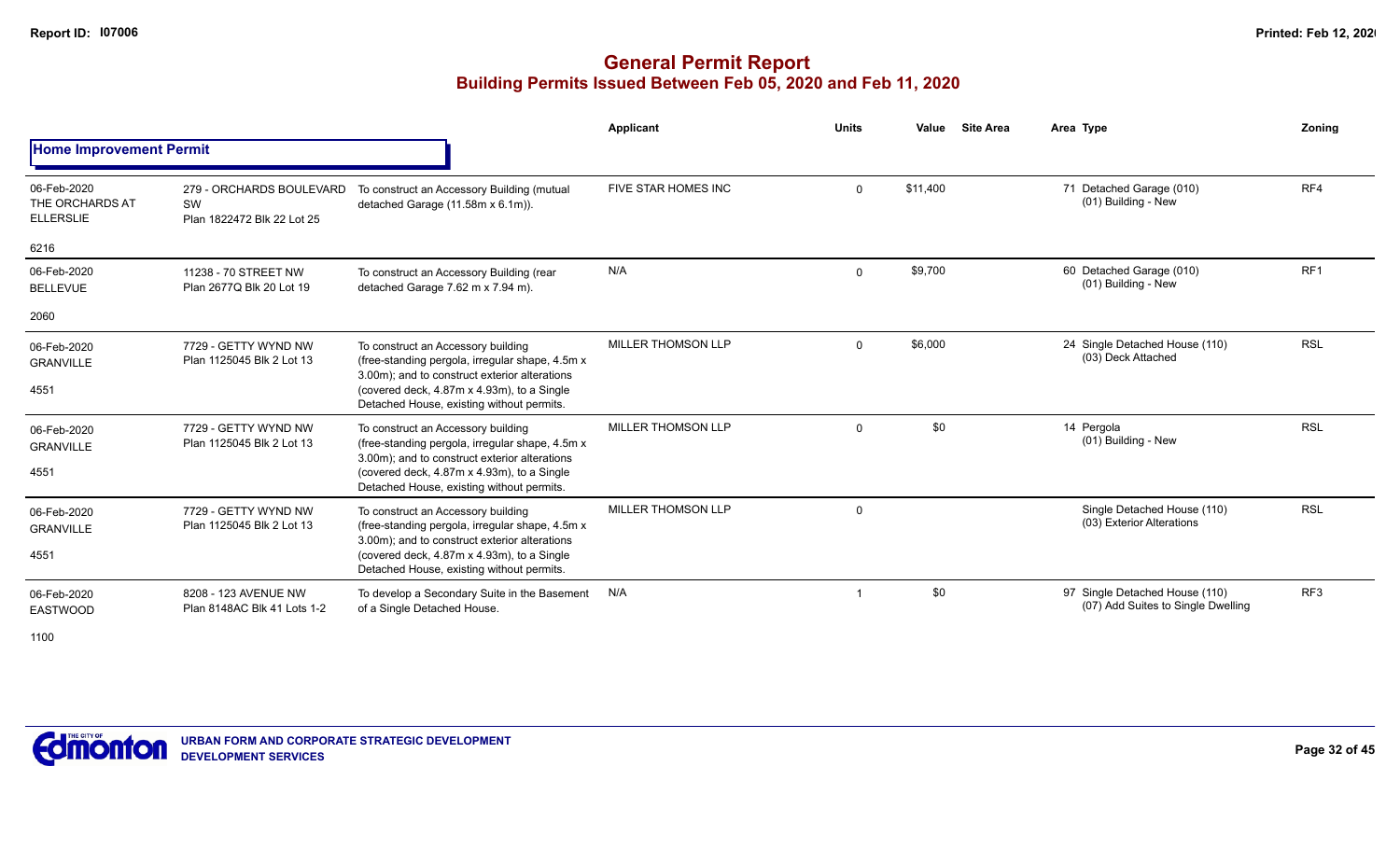|                                                            |                                                         |                                                                                                                                                                                                                                       | Applicant                                         | <b>Units</b> | Value    | <b>Site Area</b> | Area Type                                                         | Zoning     |
|------------------------------------------------------------|---------------------------------------------------------|---------------------------------------------------------------------------------------------------------------------------------------------------------------------------------------------------------------------------------------|---------------------------------------------------|--------------|----------|------------------|-------------------------------------------------------------------|------------|
| <b>Home Improvement Permit</b>                             |                                                         |                                                                                                                                                                                                                                       |                                                   |              |          |                  |                                                                   |            |
| 11-Feb-2020<br><b>EAUX CLAIRES</b>                         | 9003 - 166 AVENUE NW<br>Plan 9823033 Blk 107 Lot 10     | To construct an Accessory Building (shed,<br>2.52m x 3.76m).                                                                                                                                                                          | J PACO PAREDES PROFESSIONAL<br><b>CORPORATION</b> | $\mathbf 0$  | \$300    |                  | 9 Shed (040)<br>(01) Building - New                               | <b>RSL</b> |
| 2241                                                       |                                                         |                                                                                                                                                                                                                                       |                                                   |              |          |                  |                                                                   |            |
| 07-Feb-2020<br>THE ORCHARDS AT<br><b>ELLERSLIE</b><br>6216 | 4178 - ORCHARDS DRIVE SW<br>Plan 1026834 Blk 1 Lot 9    | To construct interior alterations to a Single<br>Detached House (Basement development, NOT<br>to be used as an additional Dwelling), (1<br>bedroom, 1 bathroom, common room,<br>mechanical / storage room, NO wet bar or<br>kitchen). | N/A                                               | $\mathbf 0$  | \$2,500  |                  | Single Detached House (110)<br>(03) Interior Alterations          | <b>RPL</b> |
| 11-Feb-2020<br><b>SHERBROOKE</b><br>3410                   | 11901 - 128 STREET NW<br>Plan 4068HW Blk 1 Lot 30       | To construct interior alterations to a Single<br>Detached House (Basement development, NOT<br>to be used as an additional Dwelling).                                                                                                  | AVANTE PROPERTY DEVELOPMENTS LT                   | $\Omega$     | \$37,000 |                  | Single Detached House (110)<br>(03) Interior Alterations          | RF1        |
| 11-Feb-2020<br><b>MAPLE</b>                                | 2142 - MAPLE ROAD NW<br>Plan 1922185 Blk 2 Lot 34       | To construct an Accessory Building (mutual<br>detached Garage (10.95m x 6.1m)).                                                                                                                                                       | <b>HOMES BY AVI</b>                               | $\Omega$     | \$10,900 |                  | 68 Detached Garage (010)<br>(01) Building - New                   | RMD, RMD   |
| 6441                                                       |                                                         |                                                                                                                                                                                                                                       |                                                   |              |          |                  |                                                                   |            |
| 11-Feb-2020<br><b>CRYSTALLINA NERA WEST</b>                | 7607 - 181 AVENUE NW<br>Plan 1323419 Blk 7 Lot 16       | To develop a Secondary Suite in the basement<br>of a Single Detached House.                                                                                                                                                           | VIVID 1 CONCEPTS LTD O/A VIVID HOME               |              | \$30,000 |                  | Single Detached House (110)<br>(07) Add Suites to Single Dwelling | <b>RSL</b> |
| 2463                                                       |                                                         |                                                                                                                                                                                                                                       |                                                   |              |          |                  |                                                                   |            |
| 11-Feb-2020<br><b>SOUTH TERWILLEGAR</b><br>5642            | 9117 - SCOTT CRESCENT NW<br>Plan 0525260 Blk 91 Lot 31A | To construct interior alterations to a<br>Semi-Detached House (Basement development,<br>NOT to be used as an additional Dwelling)<br>(Living Room with Wet Bar, 1 Bathroom,<br>Laundry, Utility).                                     | N/A                                               | $\Omega$     | \$15,000 |                  | Semi-Detached House (210)<br>(03) Interior Alterations            | RF4        |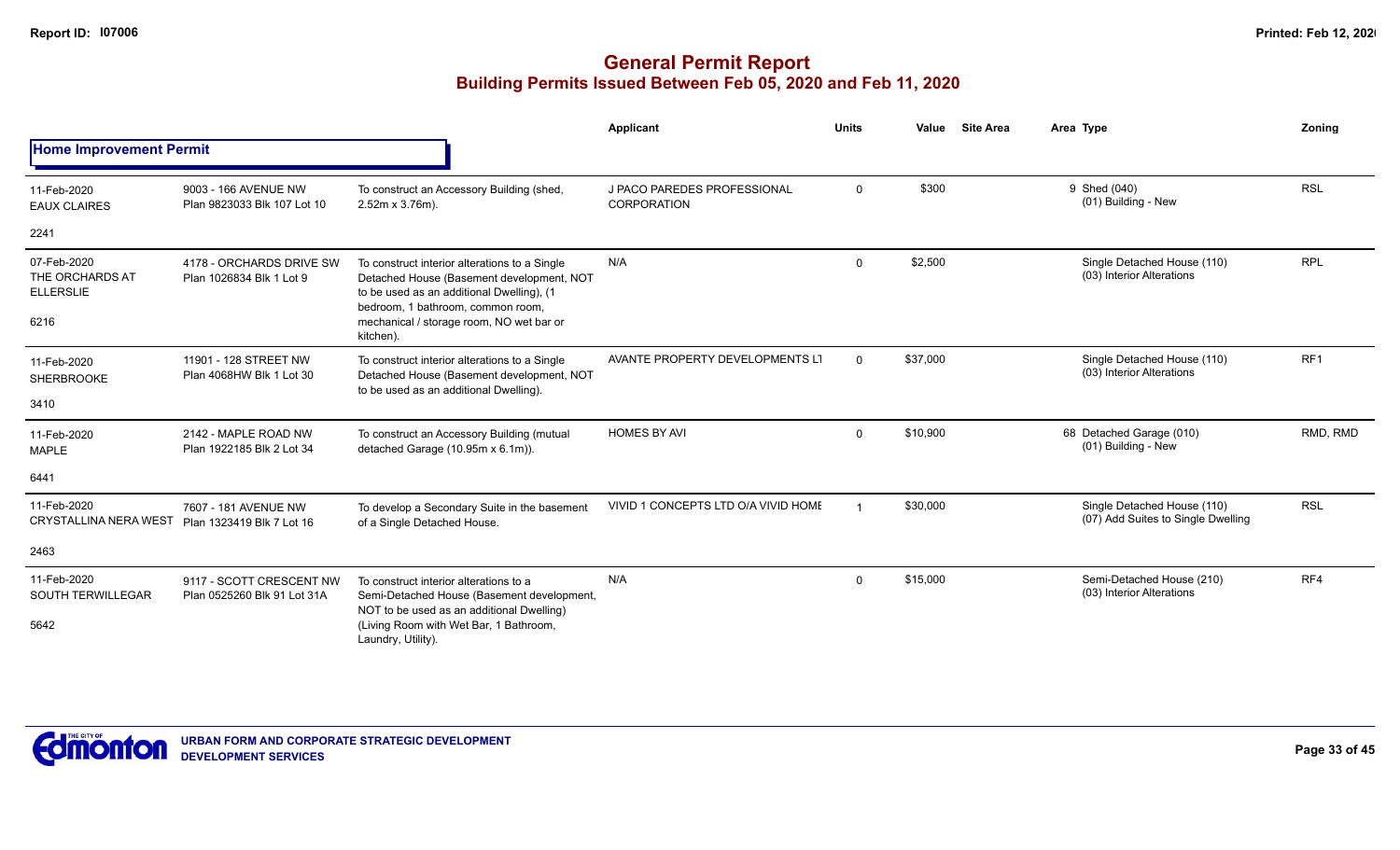|                                       |                                                     |                                                                                                                                                                                                                                      | Applicant                        | <b>Units</b> | Value    | <b>Site Area</b> | Area Type                                                             | Zoning          |
|---------------------------------------|-----------------------------------------------------|--------------------------------------------------------------------------------------------------------------------------------------------------------------------------------------------------------------------------------------|----------------------------------|--------------|----------|------------------|-----------------------------------------------------------------------|-----------------|
| <b>Home Improvement Permit</b>        |                                                     |                                                                                                                                                                                                                                      |                                  |              |          |                  |                                                                       |                 |
| 11-Feb-2020<br><b>ROSENTHAL</b>       | 8707 - 221 STREET NW<br>Plan 1624116 Blk 13 Lot 41  | To construct an Accessory Building (detached<br>Garage (5.79m x 6.71m) and to construct a rear<br>uncovered deck to a Single Detached House                                                                                          | ENCORE MASTER BUILDER INC        | $\Omega$     | \$6,500  |                  | 39 Detached Garage (010)<br>(01) Building - New                       | <b>RPL</b>      |
| 4750                                  |                                                     | (irregular shape 3.05m x 4.25m @ 1.0m in<br>Height).                                                                                                                                                                                 |                                  |              |          |                  |                                                                       |                 |
| 11-Feb-2020<br><b>ROSENTHAL</b>       | 8707 - 221 STREET NW<br>Plan 1624116 Blk 13 Lot 41  | To construct an Accessory Building (detached<br>Garage (5.79m x 6.71m) and to construct a rear                                                                                                                                       | <b>ENCORE MASTER BUILDER INC</b> | $\Omega$     | \$3,400  |                  | 13 Single Detached House (110)<br>(03) Deck Attached                  | <b>RPL</b>      |
| 4750                                  |                                                     | uncovered deck to a Single Detached House<br>(irregular shape 3.05m x 4.25m @ 1.0m in<br>Height).                                                                                                                                    |                                  |              |          |                  |                                                                       |                 |
| 06-Feb-2020<br><b>DESROCHERS AREA</b> | Plan 1623939 Blk 4 Lot 37                           | 1795 - DUMONT CRESCENT SW To develop a Secondary Suite in the Basement<br>of a Single Detached House (New Suite).                                                                                                                    | N/A                              |              | \$35,000 |                  | 694 Single Detached House (110)<br>(07) Add Suites to Single Dwelling | <b>RMD</b>      |
| 5463                                  |                                                     | (1 Bedroom, 1 Entertainment room, 1 Storage, 1<br>Den, 1 Washroom, 1 Hallway, and 1 Utility<br>room)                                                                                                                                 |                                  |              |          |                  |                                                                       |                 |
| 11-Feb-2020<br><b>WALKER</b>          | 2152 - 51 STREET SW<br>Plan 1822899 Blk 6 Lot 38    | To construct an Accessory Building (detached<br>Garage 6.10m x 6.10m).                                                                                                                                                               | <b>MONTORIO HOMES LTD</b>        | $\Omega$     | \$6,200  |                  | 37 Detached Garage (010)<br>(01) Building - New                       | <b>RPL</b>      |
| 6662                                  |                                                     |                                                                                                                                                                                                                                      |                                  |              |          |                  |                                                                       |                 |
| 06-Feb-2020<br><b>MCKERNAN</b>        | 11136 - 76 AVENUE NW<br>Plan 1522762 Blk 16 Lot 24  | To construct an Accessory Building (mutual<br>detached Garage (12.2m x 6.1m)).                                                                                                                                                       | N/A                              | $\mathbf 0$  | \$12,000 |                  | 74 Detached Garage (010)<br>(01) Building - New                       | RF3, RF3        |
| 5290                                  |                                                     |                                                                                                                                                                                                                                      |                                  |              |          |                  |                                                                       |                 |
| 10-Feb-2020<br><b>STRATHCONA</b>      | 9811 - 92 AVENUE NW<br>Plan 1822787 Blk 128 Lot 21A | To construct an Accessory Building (detached<br>Garage (5.72m x 6.55m)), and to construct                                                                                                                                            | <b>FRANKEN HOLDINGS LTD</b>      | $\mathbf 0$  |          |                  | Single Detached House (110)<br>(03) Exterior Alterations              | RF <sub>2</sub> |
| 5480                                  |                                                     | interior alterations (Basement development,<br>NOT to be used as an additional Dwelling), and<br>to construct exterior alterations (Exterior<br>changes: windows, stone) to previously<br>approved development permit 297464643-001. |                                  |              |          |                  |                                                                       |                 |

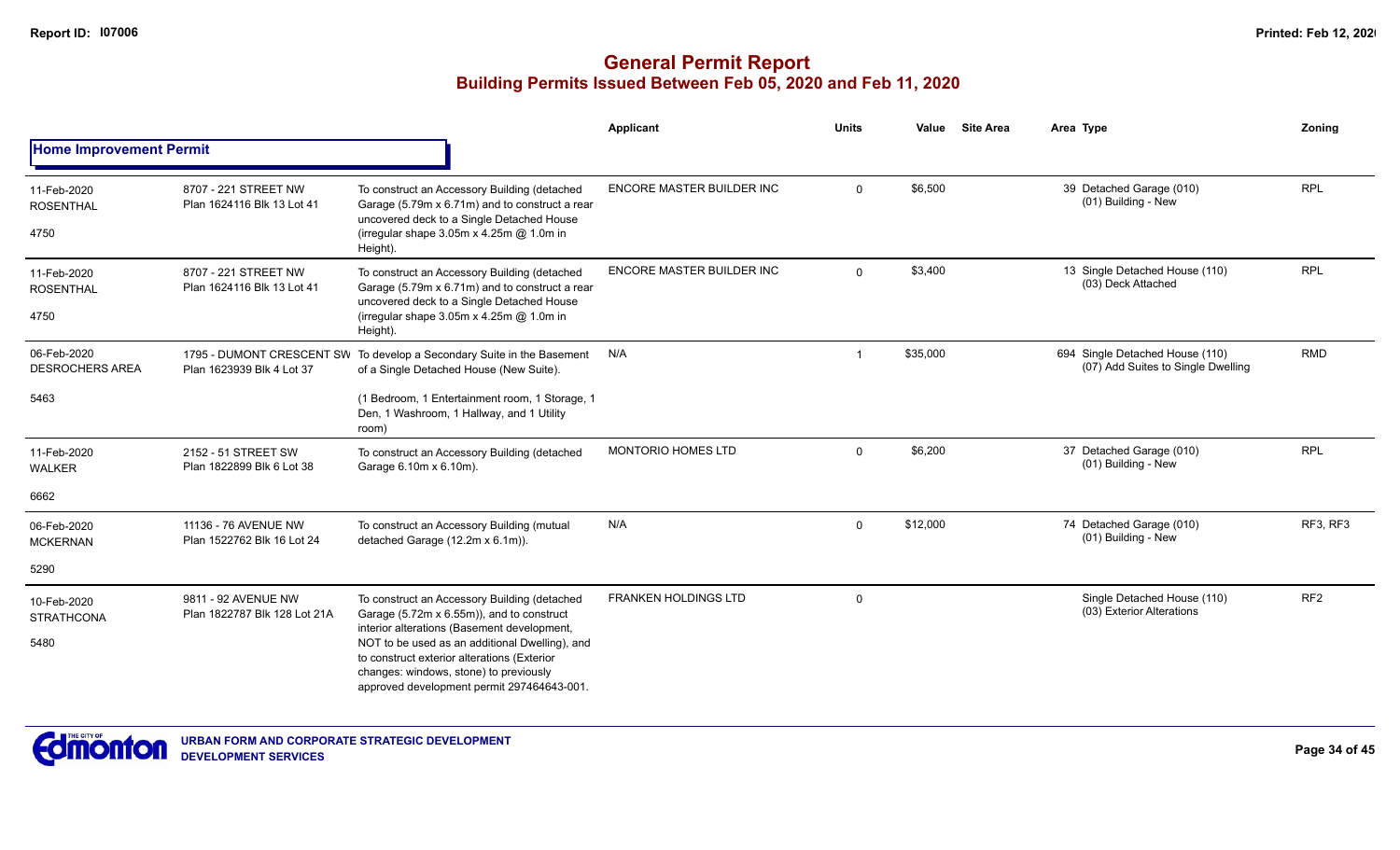|                                              |                                                     |                                                                                                                                                                                                                                                                                                                                   | <b>Applicant</b>            | <b>Units</b> | <b>Site Area</b><br>Value | Area Type                                                              | <b>Zoning</b>   |
|----------------------------------------------|-----------------------------------------------------|-----------------------------------------------------------------------------------------------------------------------------------------------------------------------------------------------------------------------------------------------------------------------------------------------------------------------------------|-----------------------------|--------------|---------------------------|------------------------------------------------------------------------|-----------------|
| <b>Home Improvement Permit</b>               |                                                     |                                                                                                                                                                                                                                                                                                                                   |                             |              |                           |                                                                        |                 |
| 10-Feb-2020<br><b>STRATHCONA</b><br>5480     | 9811 - 92 AVENUE NW<br>Plan 1822787 Blk 128 Lot 21A | To construct an Accessory Building (detached<br>Garage (5.72m x 6.55m)), and to construct<br>interior alterations (Basement development,<br>NOT to be used as an additional Dwelling), and<br>to construct exterior alterations (Exterior<br>changes: windows, stone) to previously<br>approved development permit 297464643-001. | <b>FRANKEN HOLDINGS LTD</b> | $\Omega$     |                           | Single Detached House (110)<br>(03) Interior Alterations               | RF <sub>2</sub> |
| 10-Feb-2020<br><b>STRATHCONA</b><br>5480     | 9811 - 92 AVENUE NW<br>Plan 1822787 Blk 128 Lot 21A | To construct an Accessory Building (detached<br>Garage (5.72m x 6.55m)), and to construct<br>interior alterations (Basement development,<br>NOT to be used as an additional Dwelling), and<br>to construct exterior alterations (Exterior<br>changes: windows, stone) to previously<br>approved development permit 297464643-001. | <b>FRANKEN HOLDINGS LTD</b> | $\mathbf 0$  |                           | Single Detached House (110)<br>(03) Interior Alterations               | RF <sub>2</sub> |
| 10-Feb-2020<br><b>STRATHCONA</b><br>5480     | 9811 - 92 AVENUE NW<br>Plan 1822787 Blk 128 Lot 21A | To construct an Accessory Building (detached<br>Garage (5.72m x 6.55m)), and to construct<br>interior alterations (Basement development,<br>NOT to be used as an additional Dwelling), and<br>to construct exterior alterations (Exterior<br>changes: windows, stone) to previously<br>approved development permit 297464643-001. | <b>FRANKEN HOLDINGS LTD</b> | $\Omega$     | \$6,000                   | 37 Detached Garage (010)<br>(01) Building - New                        | RF <sub>2</sub> |
| 06-Feb-2020<br><b>CHAPPELLE AREA</b><br>5462 | 4704 - CHARLES BAY SW<br>Plan 1820476 Blk 27 Lot 22 | To develop a Secondary Suite in the Basement<br>of a Single Detached House.                                                                                                                                                                                                                                                       | <b>HOMES BY KAY INC</b>     |              | \$35,000                  | 1000 Single Detached House (110)<br>(07) Add Suites to Single Dwelling | <b>RSL</b>      |
| 05-Feb-2020<br>CANOSSA<br>3080               | 11712 - 169 AVENUE NW<br>Plan 0425561 Blk 86 Lot 26 | To construct exterior alterations to a Single<br>Detached House (pergola, (4.29m x 4.84m),<br>existing without permits.                                                                                                                                                                                                           | N/A                         | $\mathbf 0$  |                           | Single Detached House (110)<br>(03) Exterior Alterations               | <b>RSL</b>      |

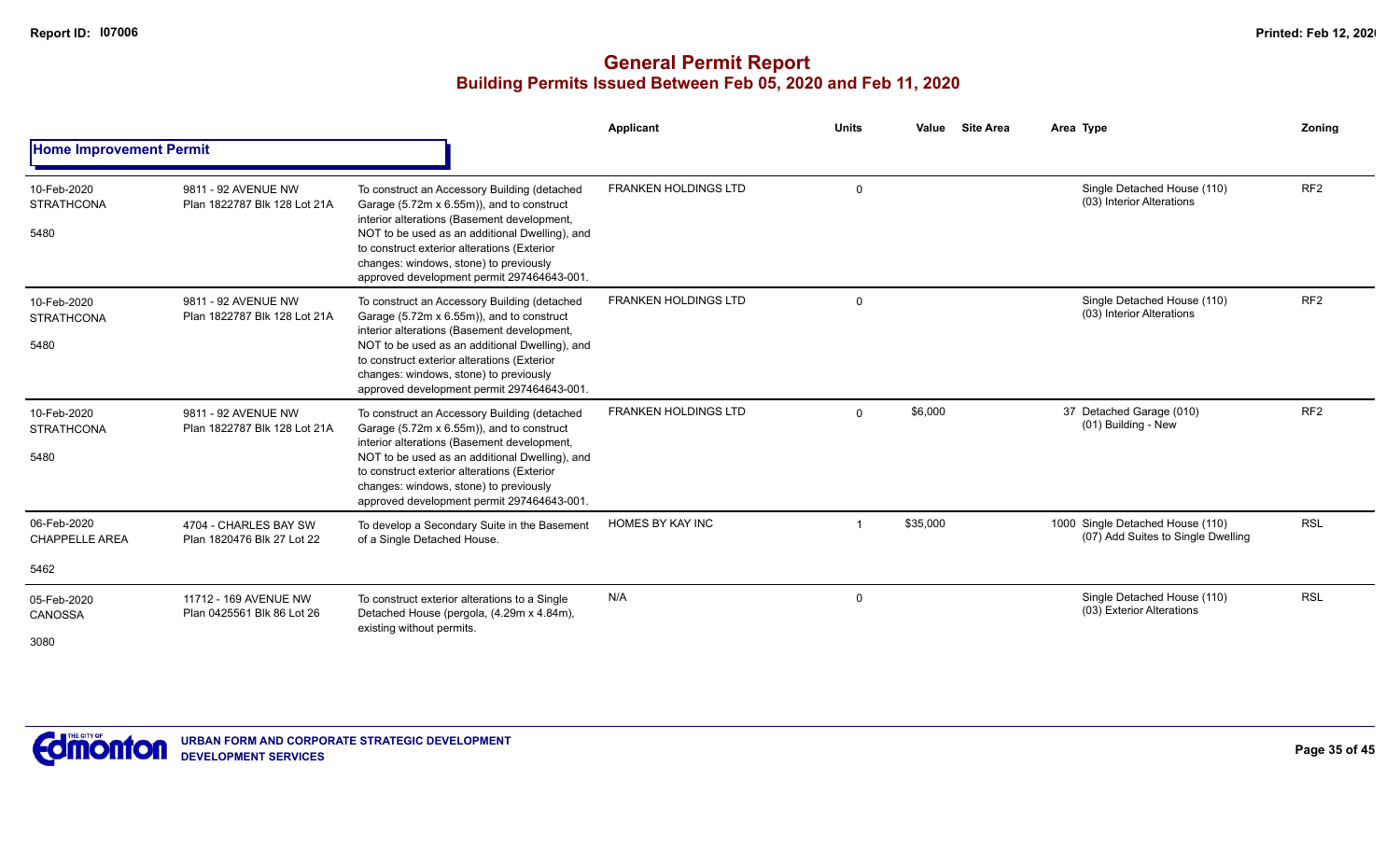|                                    |                                                    |                                                                                                                                            | Applicant                  | <b>Units</b> | <b>Site Area</b><br>Value | Area Type                                                | Zoning          |
|------------------------------------|----------------------------------------------------|--------------------------------------------------------------------------------------------------------------------------------------------|----------------------------|--------------|---------------------------|----------------------------------------------------------|-----------------|
| <b>Home Improvement Permit</b>     |                                                    |                                                                                                                                            |                            |              |                           |                                                          |                 |
| 11-Feb-2020<br><b>LA PERLE</b>     | 18209 - 99 AVENUE NW<br>Plan 7922441 Blk 48 Lot 19 | To construct interior alterations (Basement<br>development, NOT to be used as an additional<br>Dwelling).                                  | N/A                        | $\Omega$     | \$4,000                   | Single Detached House (110)<br>(03) Interior Alterations | RF1             |
| 4240                               |                                                    | (1 Furnace room, 1 Laundry room, and 1<br>Common room)                                                                                     |                            |              |                           |                                                          |                 |
| 05-Feb-2020<br><b>GROVENOR</b>     | 10219 - 146 STREET NW<br>Plan 1340W Blk A Lot 42   | To demolish a Single Detached House and<br>detached Garage.                                                                                | <b>GLENORA HOMES LTD.</b>  | $\Omega$     | \$3,400                   | Detached Garage(010)<br>(99) Demolition                  | RF3             |
| 3210                               |                                                    |                                                                                                                                            |                            |              |                           |                                                          |                 |
| 05-Feb-2020<br><b>GROVENOR</b>     | 10219 - 146 STREET NW<br>Plan 1340W Blk A Lot 42   | To demolish a Single Detached House and<br>detached Garage.                                                                                | <b>GLENORA HOMES LTD.</b>  | $-1$         | \$6,500                   | Single Detached House (110)<br>(99) Demolition           | RF <sub>3</sub> |
| 3210                               |                                                    |                                                                                                                                            |                            |              |                           |                                                          |                 |
| 06-Feb-2020<br><b>ALLARD</b>       | 4543 - ALWOOD WAY SW<br>Plan 1423518 Blk 17 Lot 17 | To construct interior alterations to a Single<br>Detached House (Basement development, NOT<br>to be used as an additional Dwelling, 1 Mech | N/A                        | $\Omega$     | \$10,000                  | Single Detached House (110)<br>(03) Interior Alterations | DC1             |
| 5458                               |                                                    | Room, 1 Bathroom, 1 Living Room, 1 Bedroom.).                                                                                              |                            |              |                           |                                                          |                 |
| 05-Feb-2020<br>PAISLEY             | 3407 - PARKER LOOP SW<br>Plan 1424486 Blk 1 Lot 35 | To construct a rear uncovered deck (irregular<br>shaped, 4.61m x 5.00m @ 0.81m in Height) to a<br>Single Detached House.                   | N/A                        | $\Omega$     | \$6,000                   | 23 Single Detached House (110)<br>(03) Deck Attached     | <b>HVLD</b>     |
| 5469                               |                                                    |                                                                                                                                            |                            |              |                           |                                                          |                 |
| 05-Feb-2020<br><b>WINDSOR PARK</b> | 11735 - 91 AVENUE NW<br>Plan 715HW Blk 5 Lot 24    | To demolish a Single Detached House and an<br>Accessory building (detached Garage).                                                        | <b>GREENTOWN HOMES LTD</b> | $\Omega$     | \$3,500                   | Detached Garage(010)<br>(99) Demolition                  | RF <sub>1</sub> |
| 5580                               |                                                    |                                                                                                                                            |                            |              |                           |                                                          |                 |
| 05-Feb-2020<br><b>WINDSOR PARK</b> | 11735 - 91 AVENUE NW<br>Plan 715HW Blk 5 Lot 24    | To demolish a Single Detached House and an<br>Accessory building (detached Garage).                                                        | <b>GREENTOWN HOMES LTD</b> | $-1$         | \$6,700                   | Single Detached House (110)<br>(99) Demolition           | RF1             |
| 5580                               |                                                    |                                                                                                                                            |                            |              |                           |                                                          |                 |

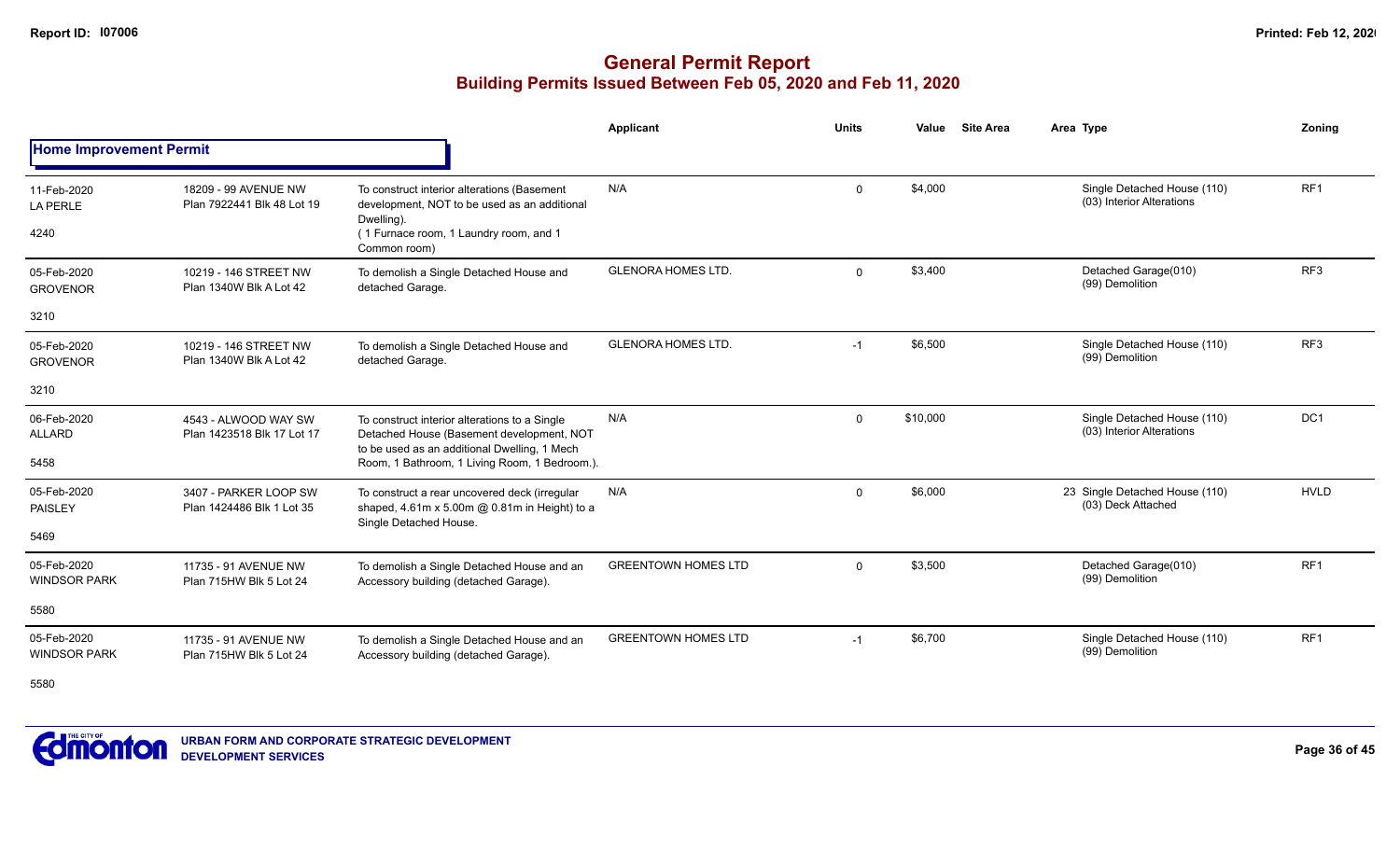|                                       |                                                                                                                             |                                                                                                                                              | Applicant                      | <b>Units</b> | Value    | <b>Site Area</b> | Area Type                                                            | Zoning                           |
|---------------------------------------|-----------------------------------------------------------------------------------------------------------------------------|----------------------------------------------------------------------------------------------------------------------------------------------|--------------------------------|--------------|----------|------------------|----------------------------------------------------------------------|----------------------------------|
| <b>Home Improvement Permit</b>        |                                                                                                                             |                                                                                                                                              |                                |              |          |                  |                                                                      |                                  |
| 06-Feb-2020<br><b>ROSENTHAL</b>       | 21620 - 84 AVENUE NW<br>Plan 1324177 Blk 7 Lot 22                                                                           | To develop a Secondary Suite in the Basement<br>of a Single Detached House. 2 Bedrooms, 1<br>Living Room, 1 Kitchen, 1 Bathroom, 1 Mech      | <b>FMG CONTRACTOR SERVICES</b> |              | \$49,000 |                  | 79 Single Detached House (110)<br>(07) Add Suites to Single Dwelling | <b>RSL</b>                       |
| 4750                                  |                                                                                                                             | Room.                                                                                                                                        |                                |              |          |                  |                                                                      |                                  |
| 10-Feb-2020<br><b>SUMMERLEA</b>       | 17604 - 93 AVENUE NW<br>Plan 7922118 Blk 32 Lot 9                                                                           | To develop a Secondary Suite in the Basement<br>of a Single Detached House (2 Bed, 1 Bath,<br>Kitchen, Living room, Common Utility, Laundry, | N/A                            |              | \$500    |                  | Single Detached House (110)<br>(07) Add Suites to Single Dwelling    | RF <sub>1</sub>                  |
| 4520                                  |                                                                                                                             | Hobby Room).                                                                                                                                 |                                |              |          |                  |                                                                      |                                  |
| 05-Feb-2020<br><b>ROSENTHAL</b>       | 1243 - ROSENTHAL<br><b>BOULEVARD NW</b><br>Plan 1923107 Blk 7 Lot 1                                                         | To construct an Accessory Building (detached<br>mutual Garage 21.96 m x 6.40 m).                                                             | PACESETTER HOMES LTD           | $\Omega$     | \$22,600 |                  | 140 Detached Garage (010)<br>(01) Building - New                     | RF5, RF5, RF5<br>RF <sub>5</sub> |
| 4750                                  |                                                                                                                             |                                                                                                                                              |                                |              |          |                  |                                                                      |                                  |
| 06-Feb-2020<br><b>CHAPPELLE AREA</b>  | 6416 - CRAWFORD CLOSE SW<br>Plan 1722558 Blk 29 Lot 11                                                                      | To develop a Secondary Suite in the Basement<br>of a Single Detached House (New Suite). 2<br>Bedrooms, 1 Living Room, 1 Kitchen, 1           | N/A                            |              | \$10,000 |                  | Single Detached House (110)<br>(07) Add Suites to Single Dwelling    | <b>RSL</b>                       |
| 5462                                  |                                                                                                                             | Bathroom, 1 Mech Room.                                                                                                                       |                                |              |          |                  |                                                                      |                                  |
| 05-Feb-2020<br><b>BELGRAVIA</b>       | 7221 - 114A STREET NW<br>Plan 1922011 Blk 13 Lot 24B                                                                        | To develop a Secondary Suite in the Basement<br>of a Single Detached House (New Suite).                                                      | <b>GREENTOWN HOMES LTD</b>     |              | \$15,000 |                  | 90 Single Detached House (110)<br>(07) Add Suites to Single Dwelling | RF <sub>1</sub>                  |
| 5040                                  |                                                                                                                             |                                                                                                                                              |                                |              |          |                  |                                                                      |                                  |
| 06-Feb-2020<br><b>BEVERLY HEIGHTS</b> | 3823 - 109 AVENUE NW<br>Plan 2000HW Blk 3 Lot 6                                                                             | To construct a front uncovered deck on a<br>Single Detached House (4.27m x 1.86m @                                                           | N/A                            | $\Omega$     | \$2,000  |                  | 8 Single Detached House (110)<br>(03) Deck Attached                  | RF1                              |
| 2100                                  |                                                                                                                             | 0.85m in Height).                                                                                                                            |                                |              |          |                  |                                                                      |                                  |
| 11-Feb-2020<br><b>RAPPERSWILL</b>     | 17551 - 122 STREET NW<br>Plan 1525031 Blk 109 Lot 55                                                                        | To construct interior alterations to a Single<br>Detached House (Basement development, NOT                                                   | N/A                            | $\Omega$     | \$15,000 |                  | Single Detached House (110)<br>(03) Interior Alterations             | <b>RSL</b>                       |
| 3370                                  | to be used as an additional Dwelling), (1<br>bedroom, 1 bathroom, 1 rec room, 1 mechanical<br>room, NO kitchen or wet bar). |                                                                                                                                              |                                |              |          |                  |                                                                      |                                  |

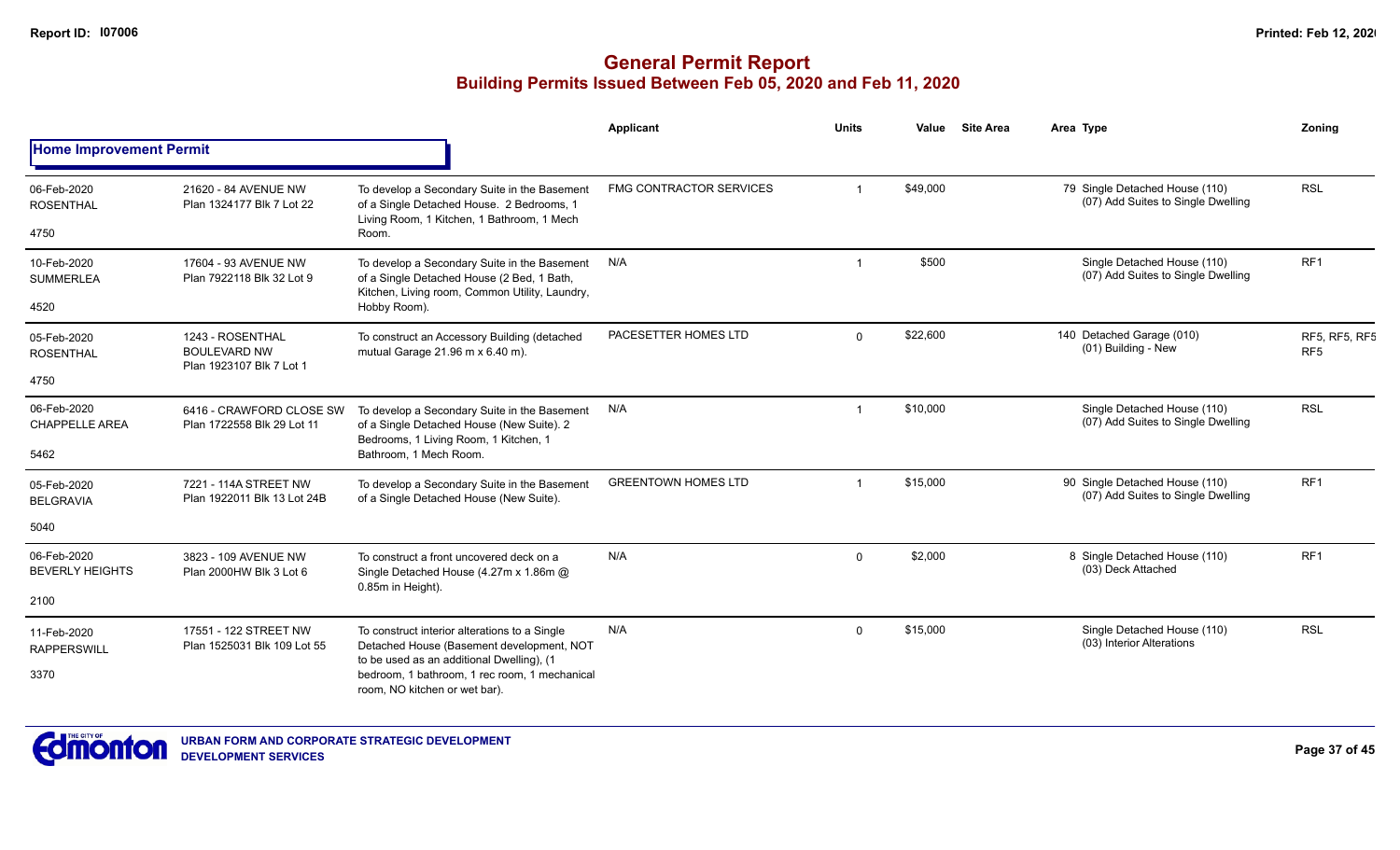## **General Permit Report Building Permits Issued Between Feb 05, 2020 and Feb 11, 2020**

|                                                 |                                                        |                                                                                                                                                                                                                                                                           | Applicant                | <b>Units</b> | <b>Site Area</b><br>Value | Area Type                                                             | Zoning                          |
|-------------------------------------------------|--------------------------------------------------------|---------------------------------------------------------------------------------------------------------------------------------------------------------------------------------------------------------------------------------------------------------------------------|--------------------------|--------------|---------------------------|-----------------------------------------------------------------------|---------------------------------|
| <b>Home Improvement Permit</b>                  |                                                        |                                                                                                                                                                                                                                                                           |                          |              |                           |                                                                       |                                 |
| 05-Feb-2020<br><b>WESTBROOK ESTATES</b><br>5540 | 85 - WESTBROOK DRIVE NW<br>Plan 624NY Blk 1 Lot 42     | To construct exterior and interior alterations to a<br>Single Detached House (two new smaller<br>windows in kitchen, enlarging new sliding door<br>in kitchen, kitchen renovation, removal of load<br>bearing wall between kitchen and living room,<br>install new beam). | <b>TFK KITCHENS INC</b>  | $\mathbf{0}$ |                           | Single Detached House (110)<br>(03) Exterior Alterations              | RF <sub>1</sub>                 |
| 05-Feb-2020<br><b>WESTBROOK ESTATES</b><br>5540 | 85 - WESTBROOK DRIVE NW<br>Plan 624NY Blk 1 Lot 42     | To construct exterior and interior alterations to a<br>Single Detached House (two new smaller<br>windows in kitchen, enlarging new sliding door<br>in kitchen, kitchen renovation, removal of load<br>bearing wall between kitchen and living room,<br>install new beam). | TFK KITCHENS INC         | $\Omega$     |                           | Single Detached House (110)<br>(03) Interior Alterations              | RF <sub>1</sub>                 |
| 05-Feb-2020<br><b>QUEEN MARY PARK</b>           | 11710 - 110A AVENUE NW<br>Plan 1923094 Blk 18 Lot 302B | To develop a Secondary Suite in the Basement<br>of a Single Detached House.                                                                                                                                                                                               | <b>GLENORA HOMES LTD</b> |              | \$40,000                  | 226 Single Detached House (110)<br>(07) Add Suites to Single Dwelling | RF <sub>1</sub>                 |
| 1180                                            |                                                        |                                                                                                                                                                                                                                                                           |                          |              |                           |                                                                       |                                 |
| 05-Feb-2020<br><b>CHAPPELLE AREA</b><br>5462    | SW<br>Plan 1620053 Blk 15 Lot 5                        | 1331 - CHAPPELLE BOULEVARI To develop a Secondary Suite on the main floor<br>of a 4 Dwelling Row House (Lot 5).                                                                                                                                                           | DAYTONA HOMES INC        |              | \$41.600                  | 640 Row House (330)<br>(07) Add Suites to Single Dwelling             | DC <sub>2</sub>                 |
| 10-Feb-2020<br><b>EDGEMONT</b><br>4462          | 818 - EAGLESON LINK NW<br>Plan 1620118 Blk 29 Lot 25   | To construct interior alterations to a Single<br>Detached House (Basement development, NOT<br>to be used as an additional Dwelling) (1 office,<br>1 bathroom, mechanical room).                                                                                           | N/A                      | $\Omega$     | \$10,000                  | Single Detached House (110)<br>(03) Interior Alterations              | <b>RPL</b>                      |
| 07-Feb-2020<br><b>GRIESBACH</b>                 | 5644 - JUCHLI AVENUE NW<br>Plan 1822492 Blk 35 Lot 21  | To construct an Accessory Building (mutual<br>detached Garage 6.40 m x 18.30 m).                                                                                                                                                                                          | PACESETTER HOMES LTD     | $\Omega$     | \$6,300                   | 39 Detached Garage (010)<br>(01) Building - New                       | RF5g, RF5g,<br>RF <sub>5g</sub> |

3111

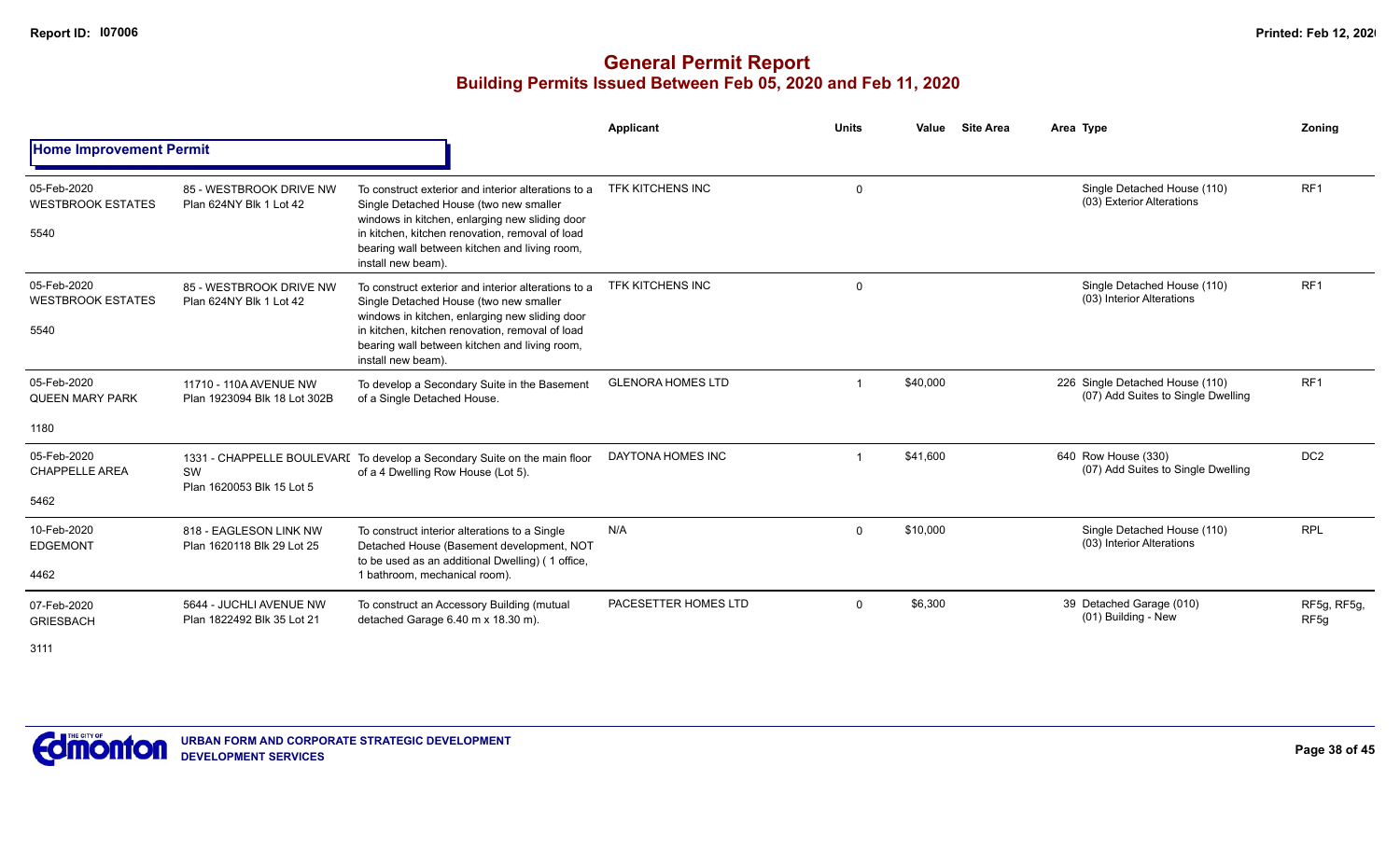|                                      |                                                       |                                                                                                                                                | <b>Applicant</b>              | <b>Units</b> | <b>Site Area</b><br>Value | Area Type                                      | <b>Zoning</b>        |
|--------------------------------------|-------------------------------------------------------|------------------------------------------------------------------------------------------------------------------------------------------------|-------------------------------|--------------|---------------------------|------------------------------------------------|----------------------|
| <b>Home Improvement Permit</b>       |                                                       |                                                                                                                                                |                               |              |                           |                                                |                      |
| 07-Feb-2020<br><b>LENDRUM PLACE</b>  | 11402 - 55 AVENUE NW<br>Plan 2955MC Blk 1 Lot 70      | To demolish a Single Detached House and<br>Accessory building (detached Garage).                                                               | <b>JUSTIN GRAY HOMES LTD</b>  | $\Omega$     | \$3,400                   | Detached Garage(010)<br>(99) Demolition        | RF <sub>1</sub>      |
| 5270                                 |                                                       |                                                                                                                                                |                               |              |                           |                                                |                      |
| 07-Feb-2020<br><b>LENDRUM PLACE</b>  | 11402 - 55 AVENUE NW<br>Plan 2955MC Blk 1 Lot 70      | To demolish a Single Detached House and<br>Accessory building (detached Garage).                                                               | <b>JUSTIN GRAY HOMES LTD</b>  | $-1$         | \$6,500                   | Single Detached House (110)<br>(99) Demolition | RF1                  |
| 5270                                 |                                                       |                                                                                                                                                |                               |              |                           |                                                |                      |
| 07-Feb-2020<br><b>FULTON PLACE</b>   | 6612 - 103 AVENUE NW<br>Plan 1841KS Blk 18 Lot 33     | To demolish a Single Detached House and<br>Accessory building (detached Garage).                                                               | ALBERTAN PROJECTS LTD         | $\Omega$     | \$3,400                   | Detached Garage(010)<br>(99) Demolition        | RF1                  |
| 6240                                 |                                                       |                                                                                                                                                |                               |              |                           |                                                |                      |
| 07-Feb-2020<br><b>FULTON PLACE</b>   | 6612 - 103 AVENUE NW<br>Plan 1841KS Blk 18 Lot 33     | To demolish a Single Detached House and<br>Accessory building (detached Garage).                                                               | <b>ALBERTAN PROJECTS LTD</b>  | $-1$         | \$6,500                   | Single Detached House (110)<br>(99) Demolition | RF1                  |
| 6240                                 |                                                       |                                                                                                                                                |                               |              |                           |                                                |                      |
| 07-Feb-2020<br><b>FOREST HEIGHTS</b> | 10233 - 78 STREET NW<br>Plan 5515AE Blk 13 Lots 10-11 | To demolish a Single Detached House and<br>detached Garage.                                                                                    | <b>LOZEN DEVELOPMENTS LTD</b> | $\Omega$     | \$3,400                   | Detached Garage(010)<br>(99) Demolition        | RF3, RF3, RF3        |
| 6230                                 |                                                       |                                                                                                                                                |                               |              |                           |                                                |                      |
| 07-Feb-2020<br><b>FOREST HEIGHTS</b> | 10233 - 78 STREET NW<br>Plan 5515AE Blk 13 Lots 10-11 | To demolish a Single Detached House and<br>detached Garage.                                                                                    | <b>LOZEN DEVELOPMENTS LTD</b> | $-1$         | \$6,500                   | Single Detached House (110)<br>(99) Demolition | <b>RF3, RF3, RF3</b> |
| 6230                                 |                                                       |                                                                                                                                                |                               |              |                           |                                                |                      |
| 07-Feb-2020<br><b>MAYFIELD</b>       | 15752 - 107A AVENUE NW<br>Plan 3677KS Blk 27 Lot 18   | To construct a front uncovered deck (2.45m x<br>4.29m @ 0.48m in Height) and to install a hot tub<br>in the Rear Yard of Single Detached House | N/A                           | $\Omega$     | \$5,200                   | Single Detached House (110)<br>$(14)$ Hot Tub  | RF1                  |
| 4290                                 |                                                       | (2.03m x 2.20m), existing without permits.                                                                                                     |                               |              |                           |                                                |                      |

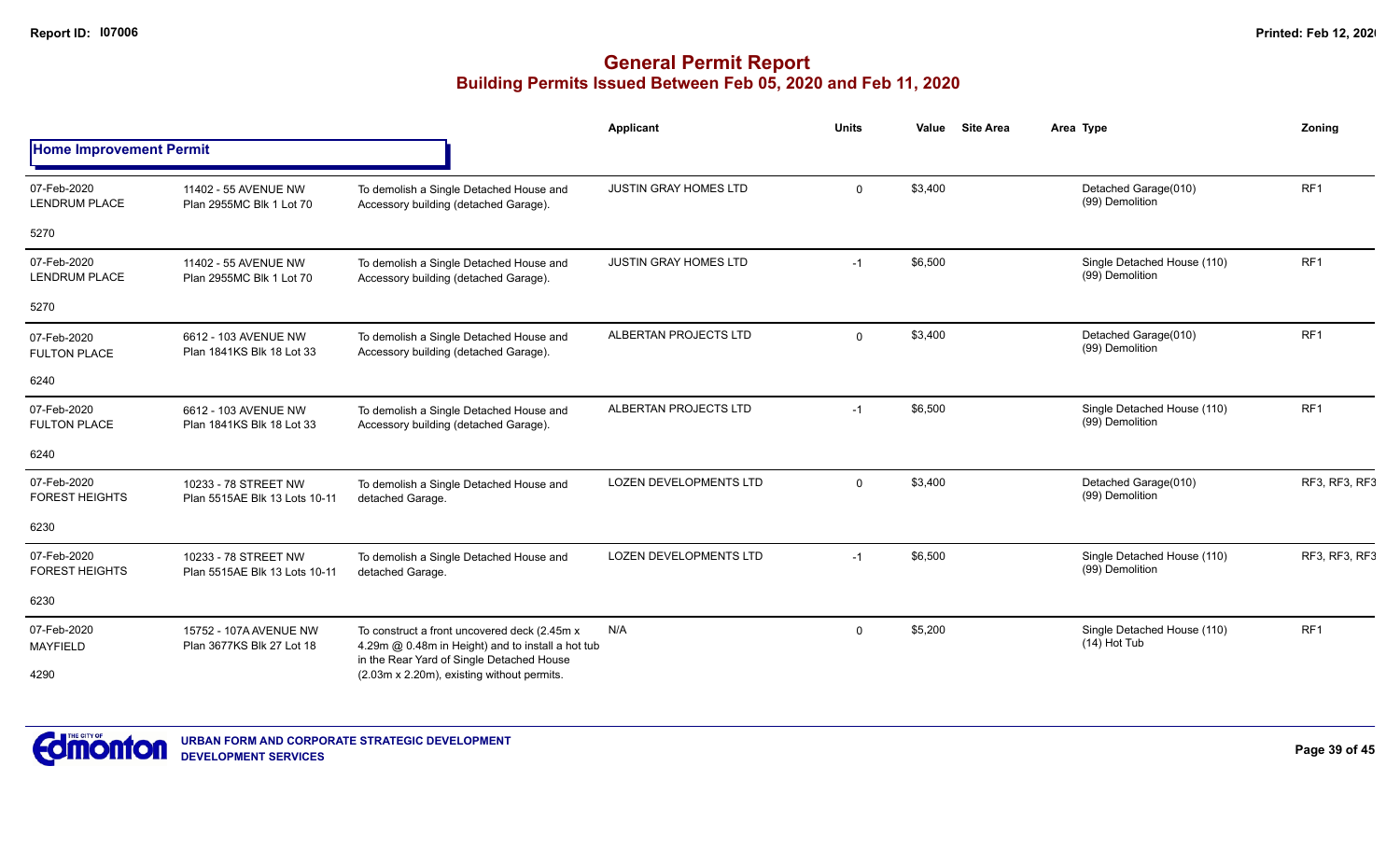|                                                    |                                                        |                                                                                                                                                                                                                               | Applicant             | <b>Units</b> | Value    | <b>Site Area</b> | Area Type                                                | Zoning          |
|----------------------------------------------------|--------------------------------------------------------|-------------------------------------------------------------------------------------------------------------------------------------------------------------------------------------------------------------------------------|-----------------------|--------------|----------|------------------|----------------------------------------------------------|-----------------|
| <b>Home Improvement Permit</b>                     |                                                        |                                                                                                                                                                                                                               |                       |              |          |                  |                                                          |                 |
| 07-Feb-2020<br><b>MAYFIELD</b><br>4290             | 15752 - 107A AVENUE NW<br>Plan 3677KS Blk 27 Lot 18    | To construct a front uncovered deck (2.45m x<br>4.29m @ 0.48m in Height) and to install a hot tub<br>in the Rear Yard of Single Detached House<br>(2.03m x 2.20m), existing without permits.                                  | N/A                   | $\Omega$     | \$0      |                  | Single Detached House (110)<br>(03) Deck Attached        | RF <sub>1</sub> |
| 11-Feb-2020<br><b>SUMMERSIDE</b><br>6213           | 1824 - 86 STREET SW<br>Plan 1020501 Blk 32 Lot 51      | To construct interior alterations to a Single<br>Detached House (Basement development, NOT<br>to be used as an additional Dwelling), (2<br>bedrooms, 1 bathroom, 1 family room, 1<br>mechanical room, NO kitchen or wet bar). | N/A                   | $\Omega$     | \$10,000 |                  | Single Detached House (110)<br>(03) Interior Alterations | <b>RSL</b>      |
| 11-Feb-2020<br><b>CY BECKER</b><br>2611            | 3815 - 170 AVENUE NW<br>Plan 1425731 Blk 18 Lot 14     | To construct interior alterations to a<br>Semi-Detached House (Basement development,<br>NOT to be used as an additional Dwelling), (1<br>bedroom, 1 bathroom, 1 family room, 1<br>mechanical room, NO kitchen or wet bar).    | N/A                   | $\Omega$     | \$10,000 |                  | Semi-Detached House (210)<br>(03) Interior Alterations   | RF4             |
| 11-Feb-2020<br><b>MAPLE</b><br>6441                | 4113 - 6A STREET NW<br>Plan 1224110 Blk 6 Lot 71       | To construct interior alterations to a Single<br>Detached House (Basement development, NOT<br>to be used as an additional Dwelling).<br>(1 Bedroom, 1 Rec/Living room, 1 Bathroom,<br>and 1 Utility room)                     | N/A                   | $\Omega$     | \$10,000 |                  | Single Detached House (110)<br>(03) Interior Alterations | <b>RPL</b>      |
| 11-Feb-2020<br>THE ORCHARDS AT<br><b>ELLERSLIE</b> | 8022 - ORCHARDS GREEN SW<br>Plan 1723624 Blk 23 Lot 11 | To construct an Accessory Building (detached<br>Garage, 5.49m x 6.71m).                                                                                                                                                       | ROHIT COMMUNITIES INC | $\Omega$     | \$6,100  |                  | 37 Detached Garage (010)<br>(01) Building - New          | <b>RMD</b>      |
| 6216                                               |                                                        |                                                                                                                                                                                                                               |                       |              |          |                  |                                                          |                 |
| 11-Feb-2020<br><b>BRINTNELL</b>                    | 4619 - 160 AVENUE NW<br>Plan 0624661 Blk 15 Lot 132    | To construct interior alterations to a Single<br>Detached House (Basement development, NOT<br>to be used as an additional Dwelling).                                                                                          | N/A                   | $\Omega$     | \$10,000 |                  | Single Detached House (110)<br>(03) Interior Alterations | <b>RPL</b>      |
| 2110                                               |                                                        | (1 Office, 1 Washroom, 1 Furnace/laundry<br>room, and 1 Living room)                                                                                                                                                          |                       |              |          |                  |                                                          |                 |

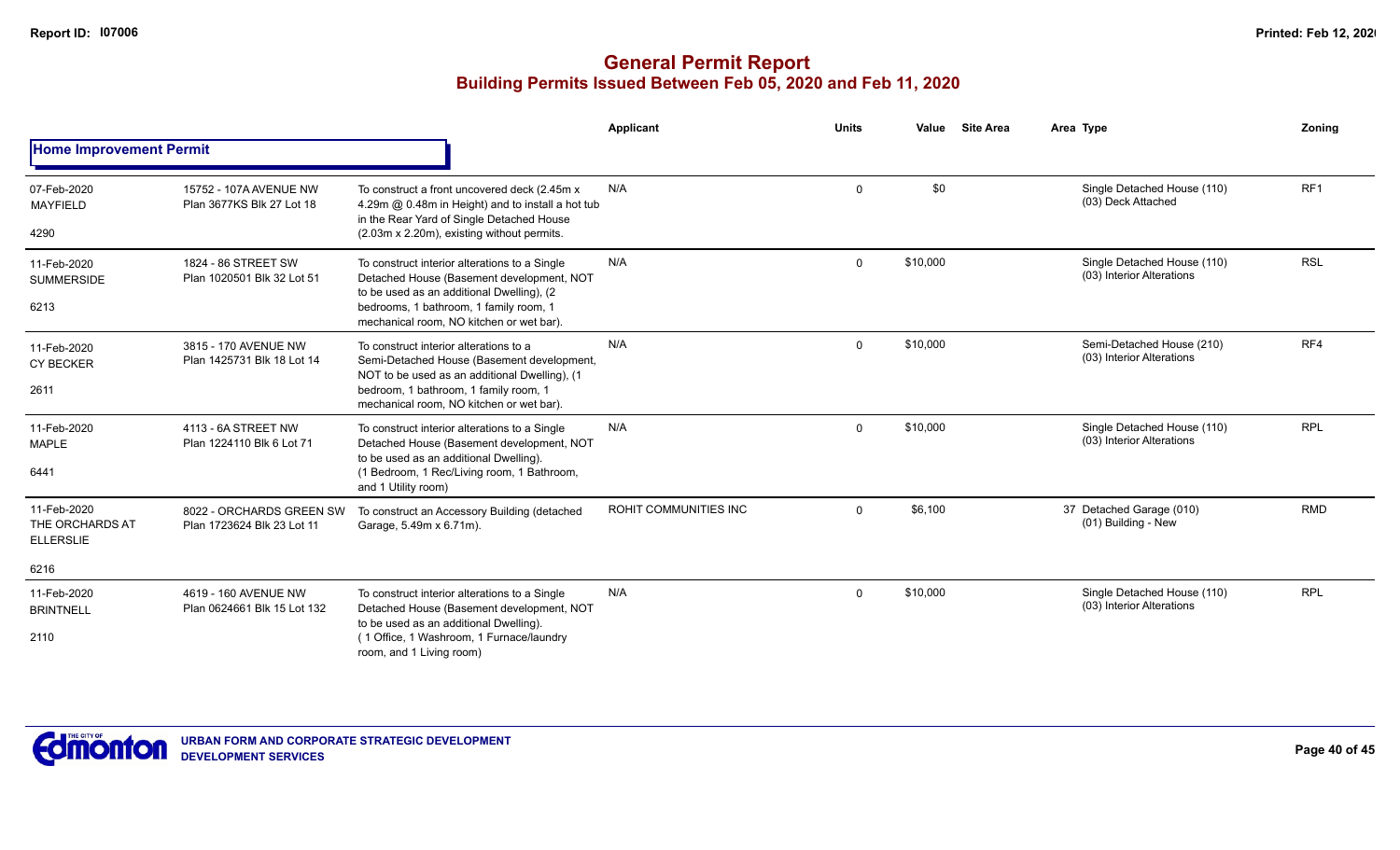|                                                            |                                                              |                                                                                                                                                                                                                        | Applicant             | <b>Units</b> | Value    | <b>Site Area</b> | Area Type                                                | Zoning          |
|------------------------------------------------------------|--------------------------------------------------------------|------------------------------------------------------------------------------------------------------------------------------------------------------------------------------------------------------------------------|-----------------------|--------------|----------|------------------|----------------------------------------------------------|-----------------|
| <b>Home Improvement Permit</b>                             |                                                              |                                                                                                                                                                                                                        |                       |              |          |                  |                                                          |                 |
| 11-Feb-2020<br>LANSDOWNE<br>5260                           | 12619 - 52 AVENUE NW<br>Plan 1800NY Blk 17 Lot 22            | To construct interior alterations to a Single<br>Detached House (Basement development, NOT<br>to be used as an additional Dwelling), partially<br>existing, (1 rec room, 1 mechanical room, NO<br>kitchen or wet bar). | QUADRANT CONSTRUCTION | $\Omega$     | \$25,000 |                  | Single Detached House (110)<br>(03) Interior Alterations | RF <sub>1</sub> |
| 10-Feb-2020<br><b>SECORD</b><br>4487                       | 22227 - 96 AVENUE NW<br>Plan 1425542 Blk 24 Lot 21           | To construct interior alterations to a Single<br>Detached House (Basement development, NOT<br>to be used as an additional Dwelling) (1<br>bedroom, 1 bathroom, mechanical room).                                       | N/A                   | $\Omega$     | \$25,000 |                  | Single Detached House (110)<br>(03) Interior Alterations | <b>RSL</b>      |
| 10-Feb-2020<br><b>HILLVIEW</b><br>6300                     | 5212 - 35 AVENUE NW<br>Plan 7721468 Blk 18 Lot 38            | To construct an Accessory Building (shed,<br>2.43m x 3.05m) and to construct exterior<br>alterations to a Single Detached House<br>(Gazebo, 3.65m x 4.26m), existing without<br>permits.                               | N/A                   | $\Omega$     |          |                  | Single Detached House (110)<br>(03) Exterior Alterations | RF <sub>1</sub> |
| 10-Feb-2020<br><b>HILLVIEW</b><br>6300                     | 5212 - 35 AVENUE NW<br>Plan 7721468 Blk 18 Lot 38            | To construct an Accessory Building (shed,<br>2.43m x 3.05m) and to construct exterior<br>alterations to a Single Detached House<br>(Gazebo, 3.65m x 4.26m), existing without<br>permits.                               | N/A                   | $\Omega$     | \$200    |                  | 7 Shed (040)<br>(01) Building - New                      | RF <sub>1</sub> |
| 11-Feb-2020<br><b>KESWICK AREA</b><br>5576                 | 6225 - KING VISTA SW<br>Plan 1723517 Blk 5 Lot 11            | To construct interior alterations to a Single<br>Detached House (Basement development, NOT<br>to be used as an additional Dwelling).<br>(2 Bedrooms, 1 Bathroom, 1 Utility room, and 1<br>Rec room)                    | N/A                   | $\Omega$     | \$35,000 |                  | Single Detached House (110)<br>(03) Interior Alterations | DC <sub>1</sub> |
| 10-Feb-2020<br>THE ORCHARDS AT<br><b>ELLERSLIE</b><br>6216 | 2997 - CHOKECHERRY COMMO<br>SW<br>Plan 1822450 Blk 16 Lot 81 | To construct interior alterations to a Single<br>Detached House (Basement development, NOT<br>to be used as an additional Dwelling) (1<br>bedroom. 1 bathroom. mechanical room. rec<br>room).                          | N/A                   | 0            | \$15,000 |                  | Single Detached House (110)<br>(03) Interior Alterations | <b>RMD</b>      |

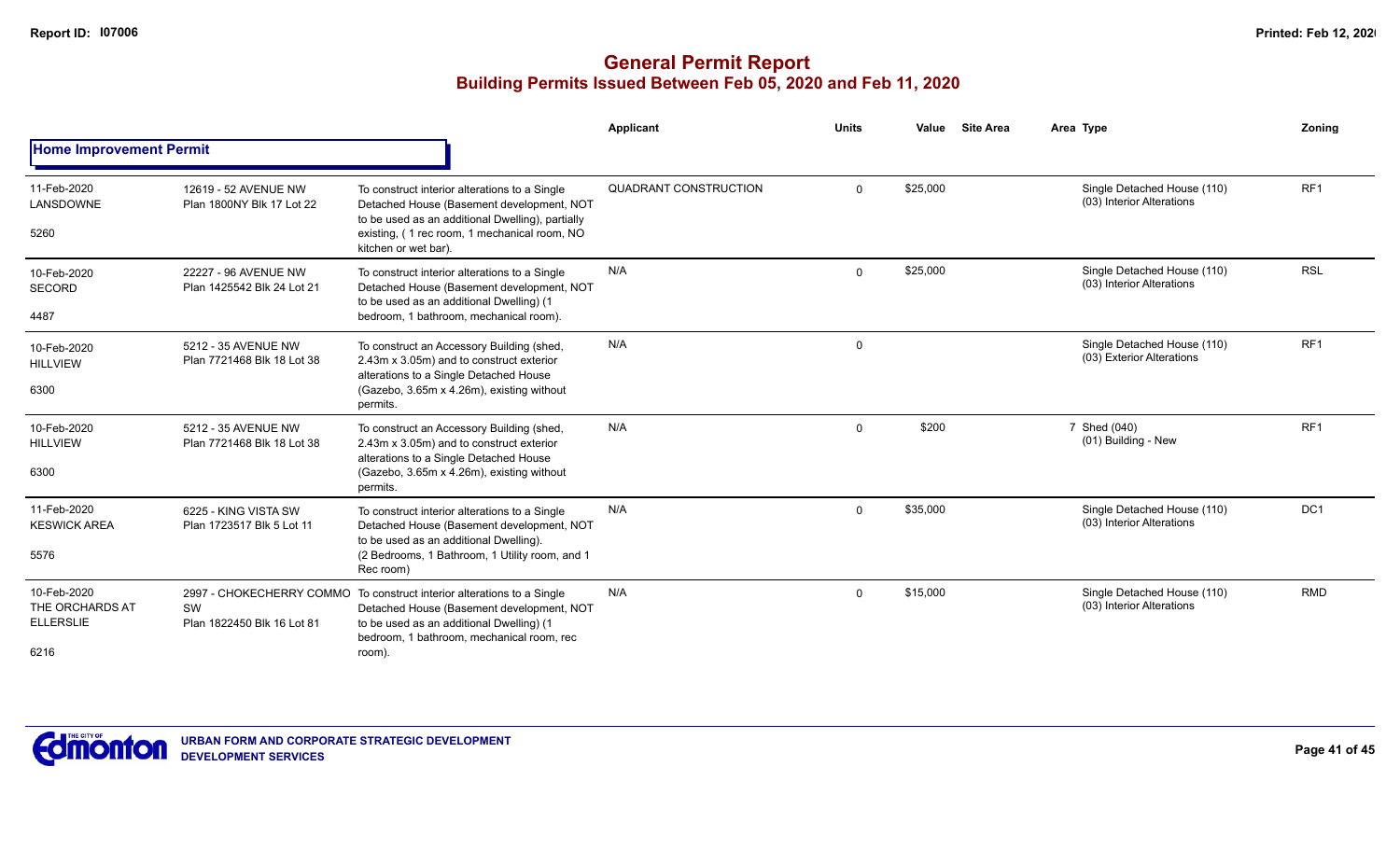|                                       |                                                       |                                                                                                                                        | Applicant                     | <b>Units</b>   | Value    | <b>Site Area</b> | Area Type                                                            | Zonina          |
|---------------------------------------|-------------------------------------------------------|----------------------------------------------------------------------------------------------------------------------------------------|-------------------------------|----------------|----------|------------------|----------------------------------------------------------------------|-----------------|
| <b>Home Improvement Permit</b>        |                                                       |                                                                                                                                        |                               |                |          |                  |                                                                      |                 |
| 10-Feb-2020<br>NORTH GLENORA          | 10842 - 140 STREET NW<br>Plan 1922246 Blk 13 Lot 26A  | To construct an Accessory Building (detached<br>Garage 5.97m x 6.71m).                                                                 | TIMBER HAUS DEVELOPMENTS      | 0              | \$6,500  |                  | 40 Detached Garage (010)<br>(01) Building - New                      | RF <sub>1</sub> |
| 3310                                  |                                                       |                                                                                                                                        |                               |                |          |                  |                                                                      |                 |
| 05-Feb-2020<br><b>GRAYDON HILL</b>    | 2057 - GRAYDON HILL<br><b>CRESCENT SW</b>             | To construct an Accessory Building (rear<br>detached Garage (6.10m x 6.10m)).                                                          | <b>KEROY CONSTRUCTION</b>     | $\mathbf 0$    | \$6,200  |                  | 37 Detached Garage (010)<br>(01) Building - New                      | <b>GHLD</b>     |
| 5468                                  | Plan 1723470 Blk 9 Lot 17                             |                                                                                                                                        |                               |                |          |                  |                                                                      |                 |
| 07-Feb-2020<br><b>MACTAGGART</b>      | 3553 - MCLAY CRESCENT NW<br>Plan 0524781 Blk 2 Lot 10 | To construct a rear uncovered deck with<br>Privacy Screen to a Single Detached House<br>(deck, 5.00m x 5.20m @ 0.75m in Height and     | N/A                           | 0              | \$6,500  |                  | 26 Single Detached House (110)<br>(03) Deck Attached                 | <b>RSL</b>      |
| 5477                                  |                                                       | privacy screen @ 2.26m in Height).                                                                                                     |                               |                |          |                  |                                                                      |                 |
| 06-Feb-2020<br><b>MCCONACHIE AREA</b> | 6520 - 167A AVENUE NW<br>Plan 1822753 Blk 12 Lot 56   | To develop a Secondary Suite in the Basement<br>of a Single Detached House. 1 Bedroom, 1                                               | CITY HOMES MASTER BUILDER INC | $\overline{1}$ | \$53,900 |                  | 58 Single Detached House (110)<br>(07) Add Suites to Single Dwelling | <b>RMD</b>      |
| 2521                                  |                                                       | Kitchen, 1 Living Room, 1 Mech Room, 1<br>Bathroom.                                                                                    |                               |                |          |                  |                                                                      |                 |
| 10-Feb-2020<br>KINGLET GARDENS        | 11845 - 226 STREET NW<br>Plan 9222836 Blk 5 Lot 9     | To construct an Accessory Building (sea can,<br>2.44 m x 12.19 m).                                                                     | N/A                           | $\mathbf 0$    | \$900    |                  | 30 Shed (040)<br>(01) Building - New                                 | <b>RR</b>       |
| 4477                                  |                                                       |                                                                                                                                        |                               |                |          |                  |                                                                      |                 |
| 10-Feb-2020<br>AMBLESIDE              | 3159 - ALLAN LANDING SW<br>Plan 1323099 Blk 20 Lot 32 | To construct interior alterations to a Single<br>Detached House (Basement development with<br>kitchen. NOT to be used as an additional | N/A                           | 0              | \$20,000 |                  | Single Detached House (110)<br>(03) Interior Alterations             | <b>RSL</b>      |
| 5505                                  |                                                       | Dwelling).                                                                                                                             |                               |                |          |                  |                                                                      |                 |
| 10-Feb-2020<br><b>BONNIE DOON</b>     | 9221 - 90 STREET NW<br>Plan 1424614 Blk 1 Lot 5A      | To construct interior alterations to a Single<br>Detached House (Basement development w/                                               | N/A                           | $\mathbf 0$    | \$25,000 |                  | Single Detached House (110)<br>(03) Interior Alterations             | RF <sub>3</sub> |
| 6040                                  |                                                       | wetbar. NOT to be used as an additional<br>Dwelling). 1 Bedroom, 1 Mech Room, 1<br>Bathroom, 1 Wet Bar, 1 Living area.                 |                               |                |          |                  |                                                                      |                 |

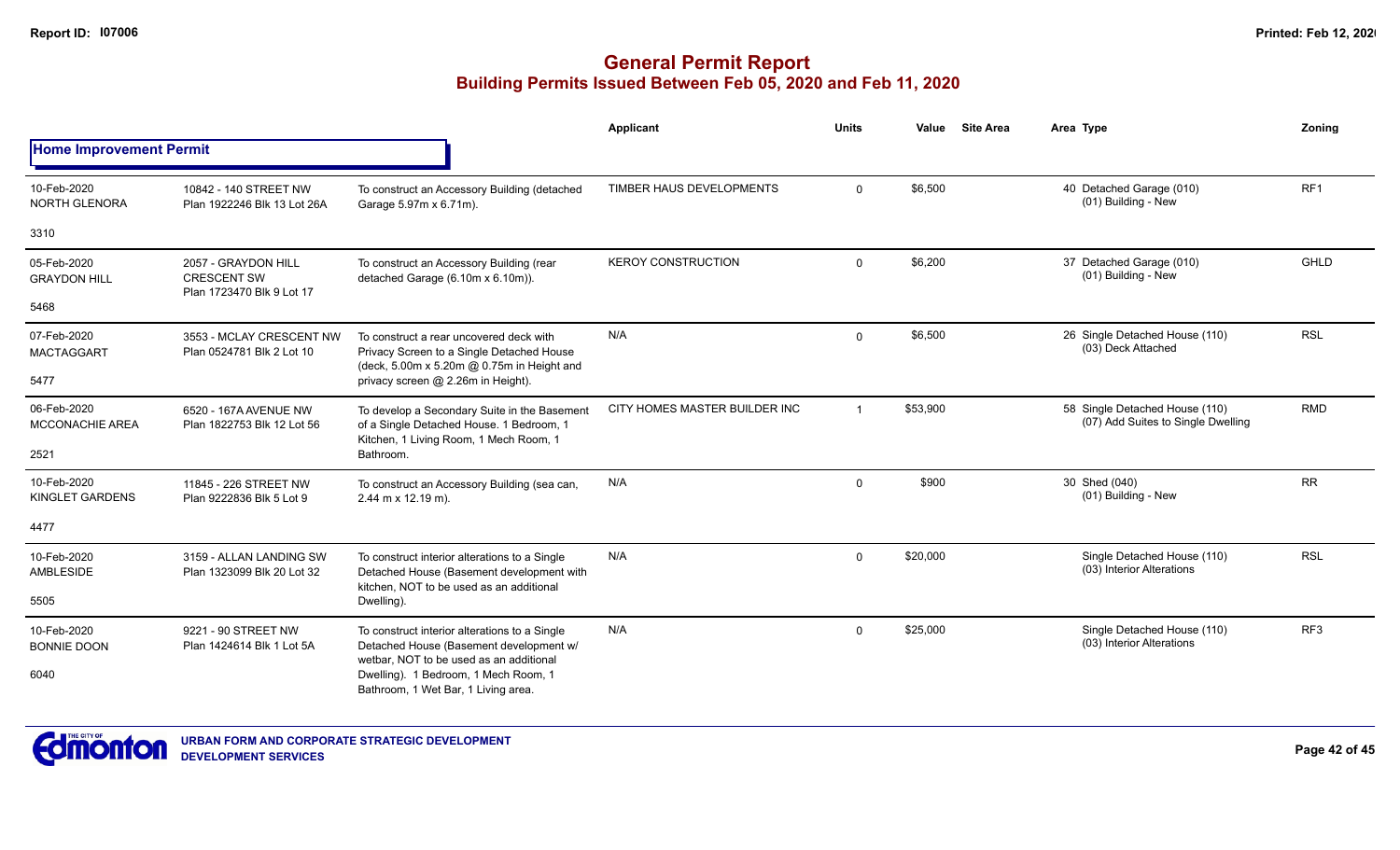# **General Permit Report Building Permits Issued Between Feb 05, 2020 and Feb 11, 2020**

|                                  |                                                        |                                                                                                                                                  | <b>Applicant</b>                 | <b>Units</b> | Value    | <b>Site Area</b> | Area Type                                                         | Zonina          |
|----------------------------------|--------------------------------------------------------|--------------------------------------------------------------------------------------------------------------------------------------------------|----------------------------------|--------------|----------|------------------|-------------------------------------------------------------------|-----------------|
| <b>Home Improvement Permit</b>   |                                                        |                                                                                                                                                  |                                  |              |          |                  |                                                                   |                 |
| 10-Feb-2020<br><b>WALKER</b>     | 6003 - 19 AVENUE SW<br>Plan 1425483 Blk 19 Lot 20      | To develop a Secondary Suite in the Basement<br>of a Single Detached House. 2 Bedrooms, 1<br>Bathroom, 1 Living Room, 1 Mech Room.               | N/A                              |              | \$45,000 |                  | Single Detached House (110)<br>(07) Add Suites to Single Dwelling | <b>RSL</b>      |
| 6662                             |                                                        |                                                                                                                                                  |                                  |              |          |                  |                                                                   |                 |
| 05-Feb-2020<br><b>MCLEOD</b>     | 6011 - 152C AVENUE NW<br>Plan 8722592 Blk 56 Lot 11    | To construct interior alterations to a Single<br>Detached House (to remove a non-load bearing<br>wall from the main floor kitchen and dining     | FOX PRO CONSTRUCTION LTD         | $\mathbf{0}$ | \$20,000 |                  | Single Detached House (110)<br>(03) Interior Alterations          | RF <sub>1</sub> |
| 2530                             |                                                        | room).                                                                                                                                           |                                  |              |          |                  |                                                                   |                 |
| 07-Feb-2020<br><b>WINDERMERE</b> | 736 - 176 STREET SW<br>Plan 1125904 Blk 6 Lot 17       | To construct interior alterations to a 4-Unit Row<br>House (Basement development (Lot 17 ONLY),<br>NOT to be used as an additional Dwelling), (1 | N/A                              | 0            | \$10,000 |                  | Row House (330)<br>(03) Interior Alterations                      | <b>UCRH</b>     |
| 5570                             |                                                        | bathroom, 2 living rooms, 1 storage room,<br>mechanical room, NO wet bar or kitchen).                                                            |                                  |              |          |                  |                                                                   |                 |
| 10-Feb-2020<br><b>EDGEMONT</b>   | 1806 - ERKER WAY NW<br>Plan 1920341 Blk 2 Lot 10       | To construct interior alterations to a Single<br>Detached House (Basement development, NOT<br>to be used as an additional Dwelling, 1            | N/A                              | $\mathbf{0}$ | \$15,000 |                  | Single Detached House (110)<br>(03) Interior Alterations          | <b>RSL</b>      |
| 4462                             |                                                        | Bedroom, 1 Rec Room, 1 Utility Room, 1<br>Bathroom.)                                                                                             |                                  |              |          |                  |                                                                   |                 |
| 10-Feb-2020<br><b>ROSENTHAL</b>  | 8735 - 223 STREET NW<br>Plan 1723490 Blk 23 Lot 21     | To construct an Accessory Building (detached<br>Garage (6.10m x 6.10m)).                                                                         | <b>ENCORE MASTER BUILDER INC</b> | $\Omega$     | \$6,200  |                  | 37 Detached Garage (010)<br>(01) Building - New                   | <b>RPL</b>      |
| 4750                             |                                                        |                                                                                                                                                  |                                  |              |          |                  |                                                                   |                 |
| 10-Feb-2020<br><b>SUMMERSIDE</b> | 575 - STEWART CRESCENT SW<br>Plan 0420086 Blk 2 Lot 53 | To construct interior alterations to a Single<br>Detached House (Basement development, NOT<br>to be used as an additional Dwelling) (1           | ALL URBAN RENOVATIONS            | $\Omega$     | \$28,000 |                  | Single Detached House (110)<br>(03) Interior Alterations          | <b>RSL</b>      |
| 6213                             |                                                        | bedroom, 1 bathroom, mechanical room).                                                                                                           |                                  |              |          |                  |                                                                   |                 |
| 07-Feb-2020<br>WESTMOUNT         | 10811 - 130 STREET NW<br>Plan 3875P Blk 22 Lot 16      | To demolish a Single Detached House.                                                                                                             | <b>JUSTIN GRAY HOMES LTD</b>     | $-1$         | \$6,500  |                  | Single Detached House (110)<br>(99) Demolition                    | RF <sub>1</sub> |

3440

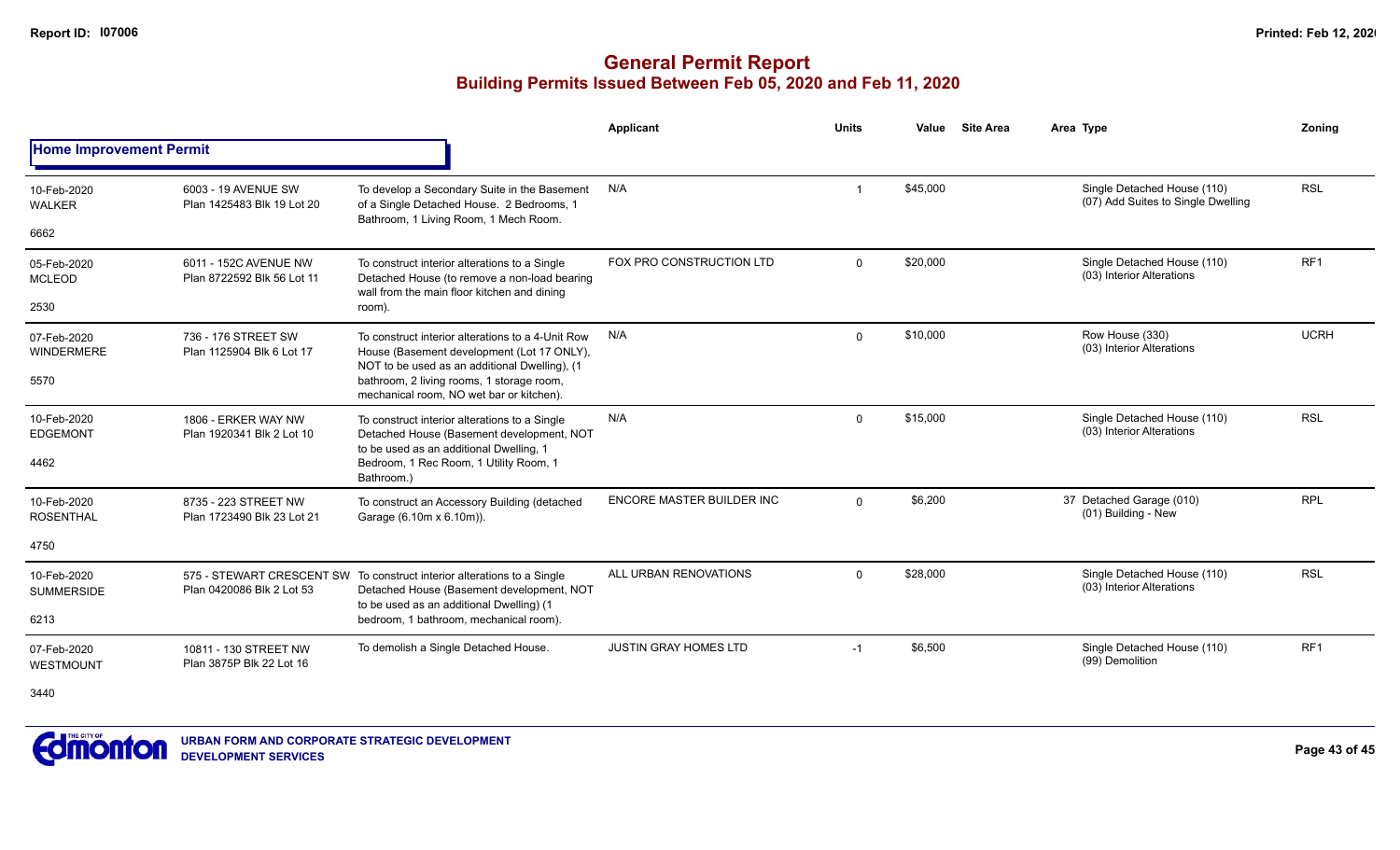## **General Permit Report Building Permits Issued Between Feb 05, 2020 and Feb 11, 2020**

|                                     |                                                      |                                                                                                                                    | Applicant                                     | <b>Units</b> | Value    | <b>Site Area</b> | Area Type                                                | Zonina          |
|-------------------------------------|------------------------------------------------------|------------------------------------------------------------------------------------------------------------------------------------|-----------------------------------------------|--------------|----------|------------------|----------------------------------------------------------|-----------------|
| <b>Home Improvement Permit</b>      |                                                      |                                                                                                                                    |                                               |              |          |                  |                                                          |                 |
| 07-Feb-2020<br><b>ROSENTHAL</b>     | 22108 - 85 AVENUE NW<br>Plan 1723490 Blk 13 Lot 88   | To construct an Accessory building (detached<br>Garage, 6.10m x 6.71m).                                                            | STAR CONSTRUCTION & GARAGE DOOI<br><b>LTD</b> | $\mathbf 0$  | \$6,800  |                  | 41 Detached Garage (010)<br>(01) Building - New          | <b>RPL</b>      |
| 4750                                |                                                      |                                                                                                                                    |                                               |              |          |                  |                                                          |                 |
| 07-Feb-2020<br><b>DELWOOD</b>       | 7108 - 135A AVENUE NW<br>Plan 6338MC Blk 8 Lot 17    | To construct interior alterations to a Single<br>Detached House (remove a section of a load<br>bearing wall on the main floor).    | SHIGNANSKI CONSTRUCTION                       | $\Omega$     | \$40,000 |                  | Single Detached House (110)<br>(03) Interior Alterations | RF <sub>1</sub> |
| 2230                                |                                                      |                                                                                                                                    |                                               |              |          |                  |                                                          |                 |
| 07-Feb-2020<br><b>EDGEMONT</b>      | 1043 - EAST BEND NW<br>Plan 1622632 Blk 30 Lot 43    | To construct an Accessory Building (detached<br>Garage, 6.71m x 6.71m).                                                            | N/A                                           | $\mathbf 0$  | \$7,500  |                  | 45 Detached Garage (010)<br>(01) Building - New          | <b>RPL</b>      |
| 4462                                |                                                      |                                                                                                                                    |                                               |              |          |                  |                                                          |                 |
| 07-Feb-2020<br>NORTH GLENORA        | 10973 - 138 STREET NW<br>Plan 3624HW Blk 9 Lot 33    | To construct an Accessory Building (detached<br>Garage, 8.53m x 7.31m) and to demolish an                                          | PREMIER BUILT GARAGES                         | $\Omega$     | \$3,500  |                  | Detached Garage(010)<br>(99) Demolition                  | RF <sub>1</sub> |
| 3310                                |                                                      | Accessory Building (detached Garage).                                                                                              |                                               |              |          |                  |                                                          |                 |
| 07-Feb-2020<br><b>NORTH GLENORA</b> | 10973 - 138 STREET NW<br>Plan 3624HW Blk 9 Lot 33    | To construct an Accessory Building (detached<br>Garage, 8.53m x 7.31m) and to demolish an<br>Accessory Building (detached Garage). | PREMIER BUILT GARAGES                         | $\mathbf 0$  | \$10,400 |                  | 62 Detached Garage (010)<br>(01) Building - New          | RF <sub>1</sub> |
| 3310                                |                                                      |                                                                                                                                    |                                               |              |          |                  |                                                          |                 |
| 07-Feb-2020<br><b>STARLING</b>      | 4009 - BLACKBIRD LINK NW<br>Plan 1521884 Blk 1 Lot 4 | To construct interior alterations to a Row House<br>(Basement development, NOT to be used as an                                    | N/A                                           | $\mathbf 0$  | \$4,000  |                  | Row House (330)<br>(03) Interior Alterations             | <b>UCRH</b>     |
| 4474                                |                                                      | additional Dwelling) (Playroom, Living Room,<br>Storage, Utility).                                                                 |                                               |              |          |                  |                                                          |                 |

**Uncovered Deck Combo Permit**